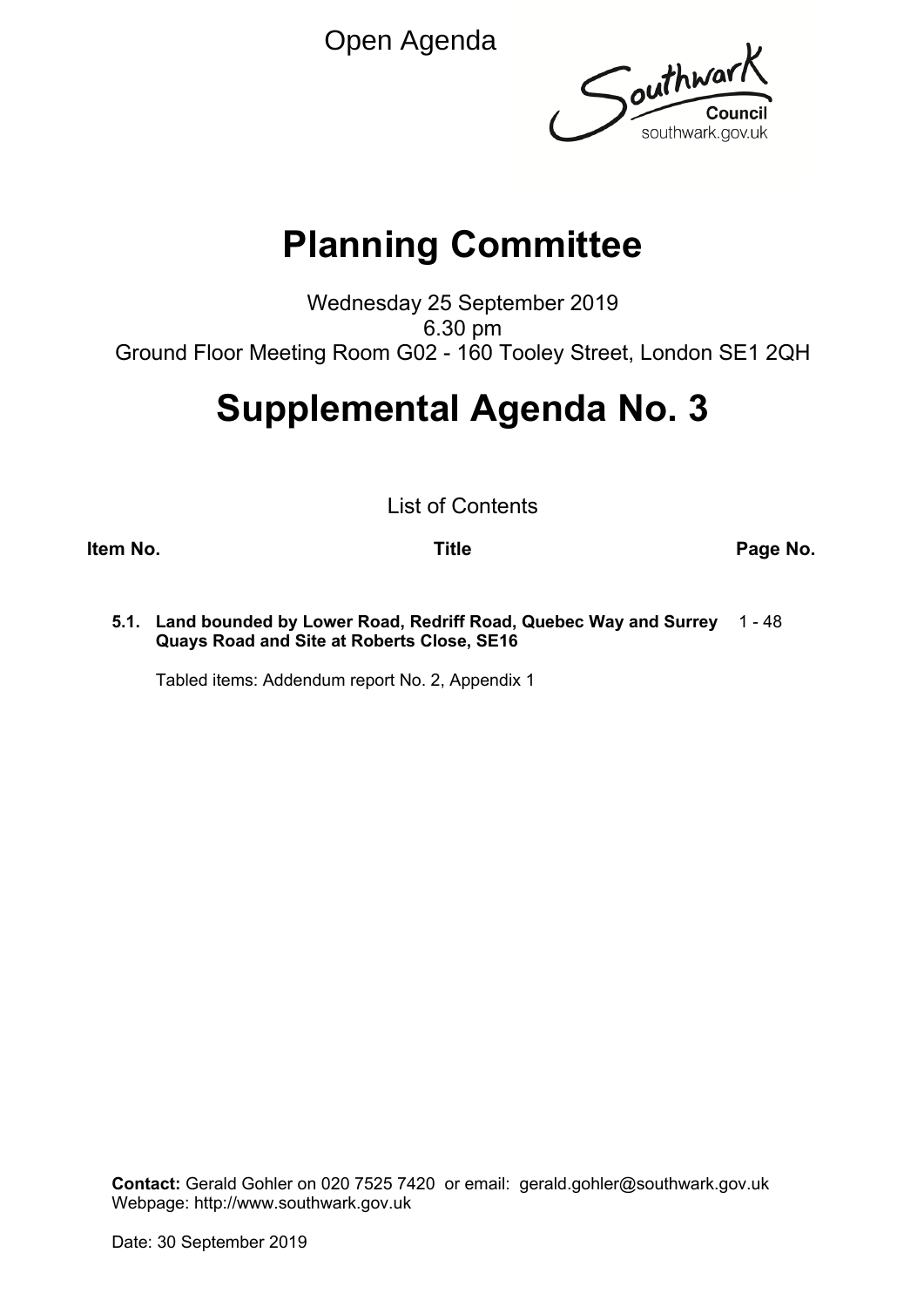## Agenda Item 5.1

| Item No:<br>5.1             | <b>Classification:</b><br>Open | Date:<br>30 September 2019                              | <b>Meeting Name:</b><br><b>Planning Committee</b> |         |
|-----------------------------|--------------------------------|---------------------------------------------------------|---------------------------------------------------|---------|
| <b>Report title:</b>        |                                | Addendum report<br>observations,<br>Late<br>information | clarifications<br>and                             | further |
| Ward(s) or groups affected: |                                | Rotherhithe and Surrey Docks                            |                                                   |         |
| From:                       |                                | Director of Planning                                    |                                                   |         |

## **PURPOSE**

1. To advise members of observations, consultation responses and further information received in respect of the following planning application on the main agenda. These were received after the first Addendum Report to the Planning Committee was published and the matters raised may not therefore have been taken in to account in reaching the recommendation stated.

## **RECOMMENDATION**

2. That members note and consider the late observations, consultation responses and information received in reaching their decision.

## **FACTORS FOR CONSIDERATION**

## **Item 5.1 – Application 18/AP/1604 for: Hybrid Planning Application – Canada Water Masterplan**

## Draft Decision Notice

3. Members attention is drawn to the draft decision notice that was circulated prior to the meeting and which contains a comprehensive range of planning conditions that would need to be discharged in relation to each Phase or Plot. The majority of these conditions are standard ones that would apply to any other Major development proposal, though in a number of cases the detailed wording has been amended to fit the particular format and characteristics of the hybrid application.

#### Additional consultation responses

4. 288 public consultation responses were noted in the original Committee Report, a further 25 responses were received between publication and the initial Committee on Wednesday 25 September (that were summarised in the first Addendum Report), a further 10 comments have been received between the 25 September and today, as below:

## Neil Coyle MP

5. Expresses support for the Canada Water Masterplan, in particular the delivery of new social rented housing and a commitment to local letting, job creation, including opportunities for employment and training during the construction period and the wider package of investment for the local areas that will be secured as a result of s106 obligations and CIL payments.

TfL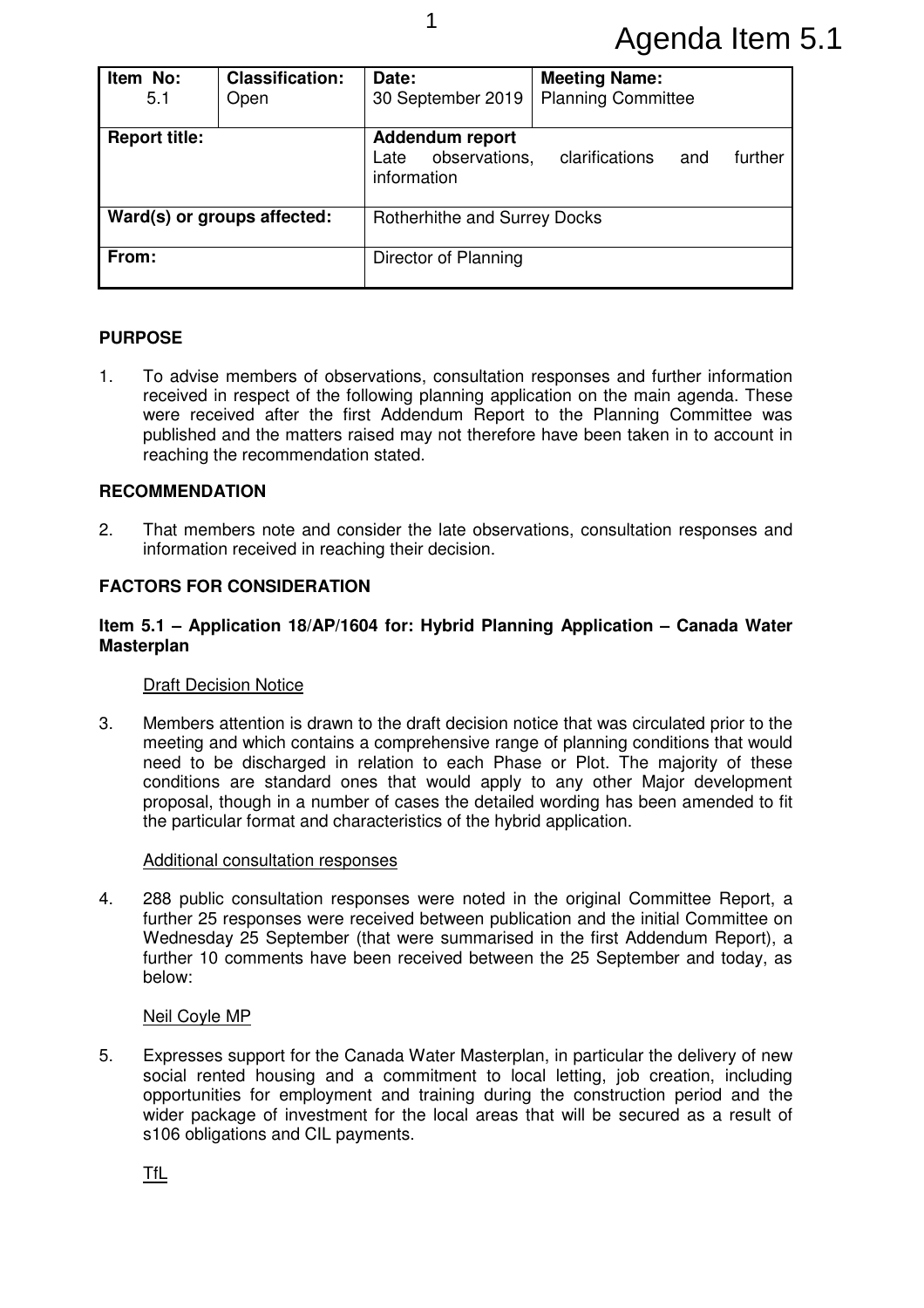- 6. A further response has been submitted by TfL responding to some of the points raised by Steer on behalf of Canary Wharf Group. Steer's technical report was referenced in the previous Addendum Report.
- 7. TfL confirm that their forecasting anticipates that through a combination of committed transport enhancements and the mitigation secured through this application process transport outcomes – including the operation of Canada Water Station and crowding on the Jubilee Line – will be comparable to that experienced in recent years. A range of more detailed comments are made in relation to the various modelling tools available and the way in which different assessments have been completed to form an understanding of how Canada Water Station is likely to operate in the future.
- 8. TfL highlight a key factor as being the large number of jobs at Canada Water, which will mean the number of people boarding and alighting trains will be better matched on the Jubilee platforms.
- 9. On buses, the TfL response highlights that the £12m bus contribution package was negotiated to cover the costs of route enhancements for four years and follows testing by TfL as to which measures would most likely meet demand. TfL emphasise that the investment is intended to be flexible and that it will be targeted to measures they deem most effective as demand increases. This could include increased frequency of services, the restructuring of existing routes or the introduction of new ones.

## Toronto and Montreal House Residents Association (TMHRA)

- 10. The additional letter in support of the application was acknowledged in the previous addendum report, but the content of the submission was not summarised. The letter is comprehensive and while it does set out broad, balanced support, a range of caveats, clarifications and concerns are raised on topics including:
	- Concerns over the extent of the application in outline only future reserved matters applications should be subject to the same level of scrutiny;
	- Concern over tall buildings in Zone  $D$  the potential for overshadowing and the lack of architectural detail at this stage given that it is only "outline";
	- The Estate Management and security of Plot A1 is questioned in light of instances of local anti-social behaviour;
	- The design of Plot A2 is supported, as in the creation of the new High Street;
	- The risk of contamination is cited as a concern throughout:
	- Air quality concerns site should have zero emissions:
	- Potential pollution and neighbour impacts through construction need to be carefully managed.
- 11. The majority of these points would be addressed in further detail via the suite of recommended planning conditions and obligations.
- 12. The following specific points are also raised:
	- Canada Water Dock a condition to protect the basin is required
	- Transport can TfL increase frequency of trains and rename Surrey Quays Station as "Surrey Docks Station"
	- Dust Mitigation Regular sweeping and dampening techniques required through construction
	- Heritage Assets Heritage assets should be incorporated into the development
	- Skateboarders a more thoughtful environment should be provided away from Deal Porters Square
	- Infrastructure Important that the necessary infrastructure (including utilities) is in place to support the growing community
	- Trees More tree planting is encouraged throughout the area, including tree lined streets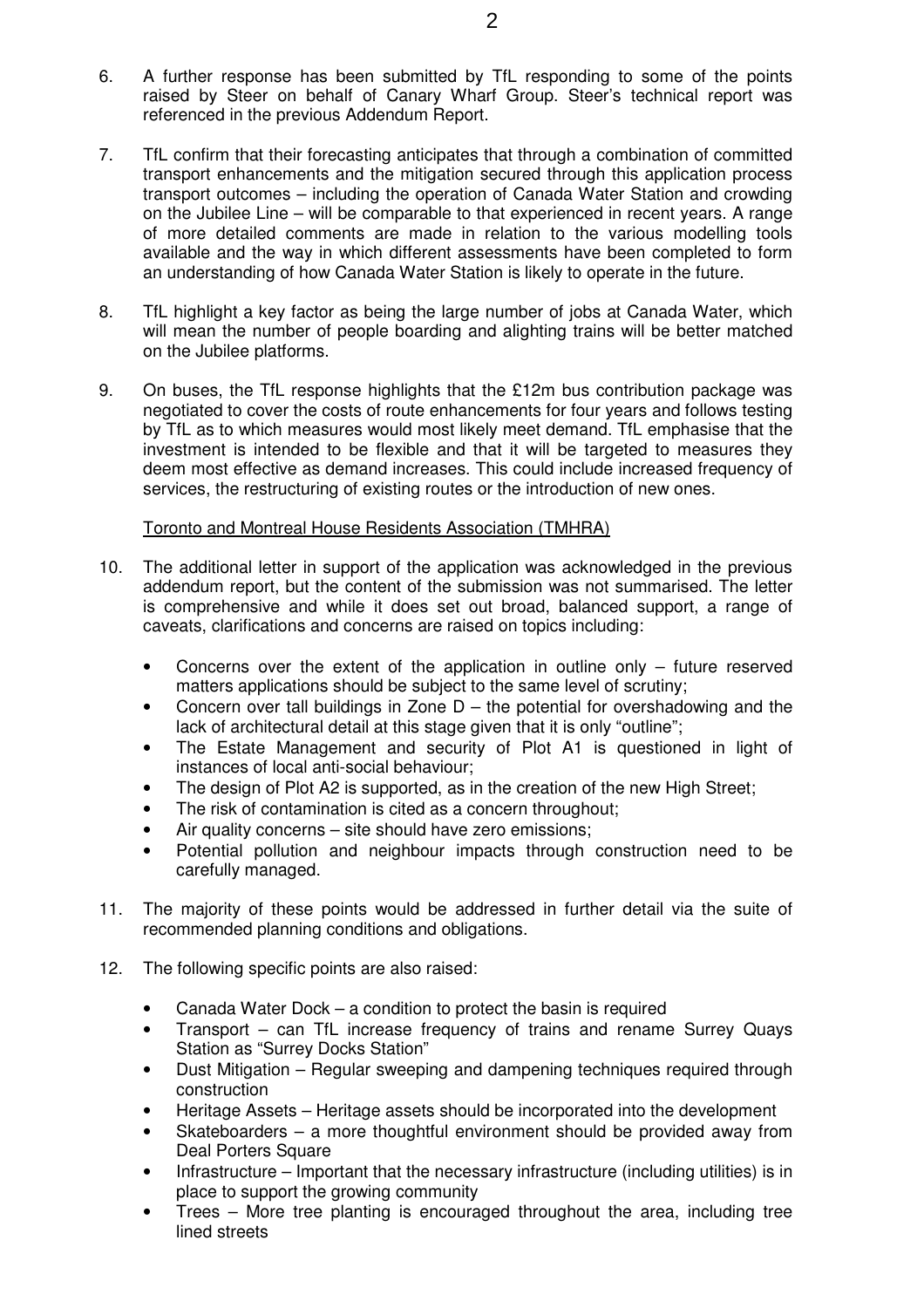- Nightclub the nightclub should be positioned as far away as possible from Plot D because of the potential noise impacts on wildlife at Canada Water Dock
- 13. The response raised a number of points on the individual chapters of the Committee Report.

## The Dockland Settlements

14. A supplementary letter has been submitted to clarify that while the charity remain supportive of the development because of the benefits for their community centre, the local area and in light of British Land's engagement throughout the process to date, they wish to state that they share the community's concerns with regard to Plot K1.

## **Neighbours**

- 15. A further 7x neighbour responses have been received: 3x in support and 4x objections.
- 16. Points made in support of the application focus on the range of opportunities that the development would create at Canada Water. Specific support is made for the first Phase of development and a comment is made that the allocation of funding for primary school expansion should be transparent. One comment in support states that more could be done to expand travel options and promote community safety, such as committing to neighbourhood policing and CCTV. Another comment in support cites very detailed concerns with some of the localised highways modelling and potential harmful impacts.
- 17. Objections tend to repeat comments that have previously been submitted and are referenced in the Committee Report. These include that the development, particularly the Plot A1 building, will lead to overshadowing at Columbia Point and that resident engagement has been hampered by a lack of access to the 3D daylight/sunlight modelling. A lack of officer attendance at applicant-led consultation events has also been raised. Two further detailed objections have been raised in relation to the location and specification of the new Leisure Centre on Plot A2. Another objector states that the scheme delivers insufficient affordable housing and that the development should deliver a minimum of 50% affordable housing.

## S106 financial contributions

18. Paragraph 1040 in the Committee Report describes the broad scope of the Section 106 obligations that it is recommended are secured should planning permission be granted. Further detail is set out in the tables below as to the nature of these obligations, particularly where they have a financial value. Much of this information is contained in the original Committee Report.

| Housing (Chapter 9 of the Committee Report) |
|---------------------------------------------|
|---------------------------------------------|

| Affordable<br>Housing | Phase $1 - 87$ affordable housing units (60 social rented, 19 shared<br>ownership, 8 Discount Market Rent)                                                                                                                                                                                                                                                     |  |
|-----------------------|----------------------------------------------------------------------------------------------------------------------------------------------------------------------------------------------------------------------------------------------------------------------------------------------------------------------------------------------------------------|--|
|                       | Masterplan $-$ 35% affordable housing (measured by habitable<br>room): 25% Social Rented, 10% Intermediate                                                                                                                                                                                                                                                     |  |
| Viability<br>Review   | As referenced in the Committee Report, early, mid-development and<br>late stage viability reviews will be secured in the s106 agreement.<br>Any uplifts in viability would be shared between the council and the<br>developer on a 60:40 basis in favour of the council with the intention<br>of increasing the on-site affordable housing provision up to 40% |  |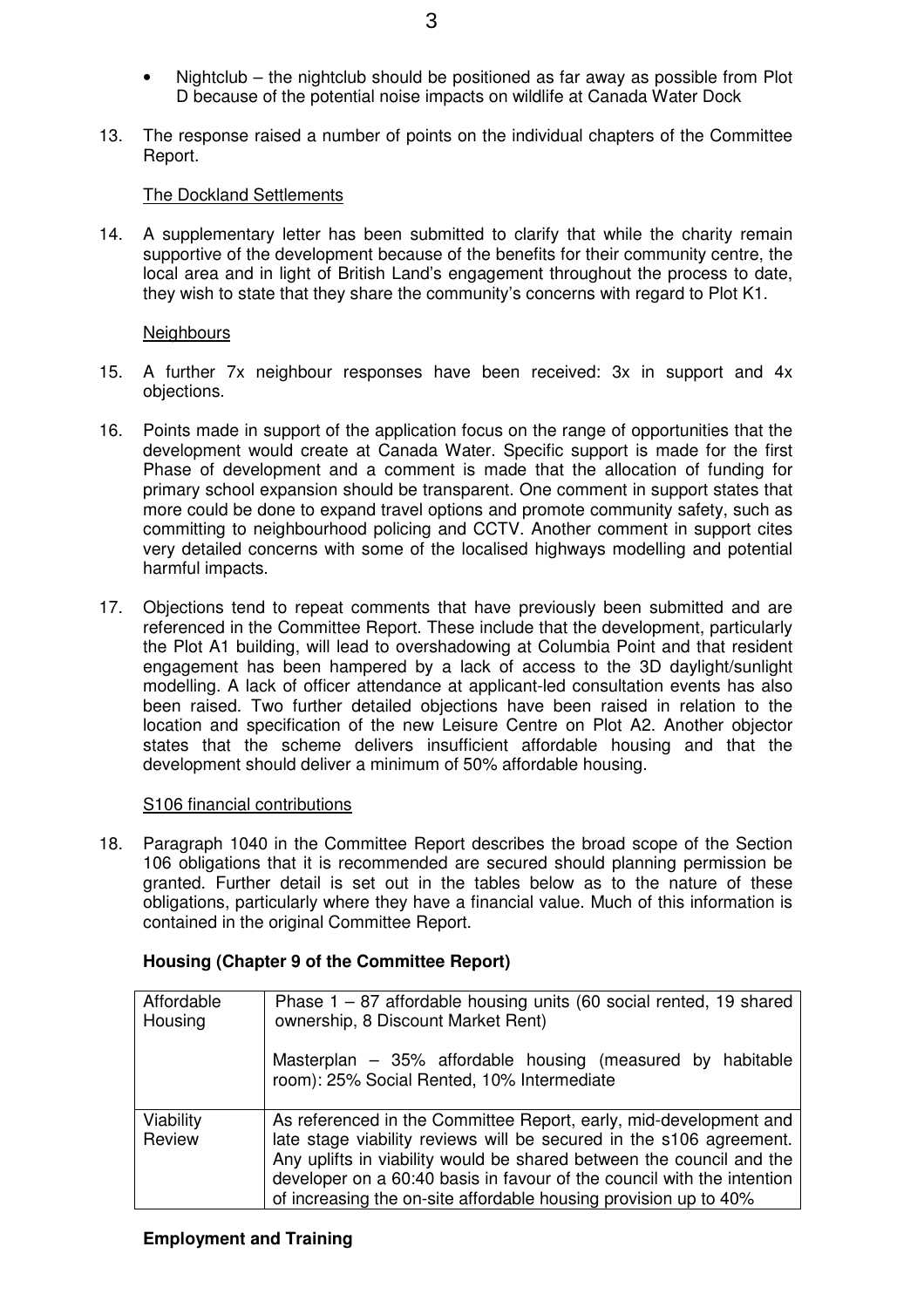| Affordable<br>retail                             | 4,900sqm let at up to 80% of market rent for 10 years (as a<br>correction to paragraph 316 of the Committee Report)                                                                                                                                                                                  |               |                                       |                   |
|--------------------------------------------------|------------------------------------------------------------------------------------------------------------------------------------------------------------------------------------------------------------------------------------------------------------------------------------------------------|---------------|---------------------------------------|-------------------|
| Affordable<br>workspace                          | 7,000sqm let at up to 75% of market rent for 15 years and<br>11,500sqm of workspace to be let as co-working space and<br>marketed to organisations with social, cultural or educational value,<br>or those targeting start-ups or particularly disadvantaged groups in<br>any sector.                |               |                                       |                   |
| Employment<br>training<br>and                    | <b>Construction phase</b>                                                                                                                                                                                                                                                                            | <b>Target</b> | <b>Maximum</b><br>financial<br>offset | (Per<br>outcome)  |
| opportunities                                    | Jobs (26 weeks)                                                                                                                                                                                                                                                                                      | 1,786         | £7,679,800                            | (E4300)           |
| (whole<br>scheme)                                | Short courses (incl CSCS)                                                                                                                                                                                                                                                                            | 1,786         | £267,900                              | (E150)            |
|                                                  | Apprenticeship/NVQ start                                                                                                                                                                                                                                                                             | 446           | £669,000                              | (E1500)           |
|                                                  |                                                                                                                                                                                                                                                                                                      |               | £8,616,700                            |                   |
|                                                  |                                                                                                                                                                                                                                                                                                      |               |                                       |                   |
|                                                  | General and end-user phase jobs                                                                                                                                                                                                                                                                      | 2,430         | £10,449,000                           | (E4300)           |
|                                                  |                                                                                                                                                                                                                                                                                                      |               |                                       |                   |
| Employment<br>training<br>and                    |                                                                                                                                                                                                                                                                                                      |               | <b>Maximum</b><br>financial           | (Per<br>outcome)  |
| opportunities                                    | <b>Construction phase</b>                                                                                                                                                                                                                                                                            | <b>Target</b> | offset                                |                   |
| (Phase 1)                                        | Jobs (26 weeks)                                                                                                                                                                                                                                                                                      | 163           | £700,900                              | (E4300)           |
|                                                  | Short courses (incl CSCS)                                                                                                                                                                                                                                                                            | 163           | £24,450<br>£61,500                    | (E150)<br>(E1500) |
|                                                  | Apprenticeship/NVQ start                                                                                                                                                                                                                                                                             | 41            | £786,850                              |                   |
|                                                  |                                                                                                                                                                                                                                                                                                      |               |                                       |                   |
|                                                  | General and end-user phase jobs                                                                                                                                                                                                                                                                      | 254           | £1,092,200                            | (E4300)           |
|                                                  |                                                                                                                                                                                                                                                                                                      |               |                                       |                   |
| <b>Business</b><br>support<br>and<br>relocation: | Business support and relocation strategy will be required via a s106<br>obligation. This will build on the Existing Business Management<br>Strategy already submitted. A Business advisory group and Local<br>Business Advisory Forum will be established prior to the next Phase<br>of development. |               |                                       |                   |
| Employment<br>services<br>facility               | 25sqm floorspace will be allocated to the delivery of a hub<br>associated with the delivery of the employment and training targets<br>noted above                                                                                                                                                    |               |                                       |                   |

## **Community and leisure (Chapters 10 and 11)**

| Primary<br>Schools     | £5m for a 1x Form of Entry Primary School expansion and beyond<br>this a series of top-up payments equivalent to £16,000 per child<br>expected to reside in the completed development                                                                            |
|------------------------|------------------------------------------------------------------------------------------------------------------------------------------------------------------------------------------------------------------------------------------------------------------|
| 16+ Education          | Up to 4,000sqm in a future phase to be offered for $16+$ educational<br>floorspace. Space to be let on a peppercorn rent, subject to the<br>council and/or a provider of 16+ education meeting the build costs                                                   |
| Health                 | Up to 2,500 sqm of floorspace in Zone M allocated for the delivery of<br>a health facility with a proportionate contribution from BL or a<br>financial contribution that is proportionate to the demand created by<br>the development using the HUDU methodology |
| Community<br>use space | Minimum 500sqm space to be leased on a peppercorn rent to<br>charities, social enterprises or community groups for the benefit of<br>local residents                                                                                                             |

4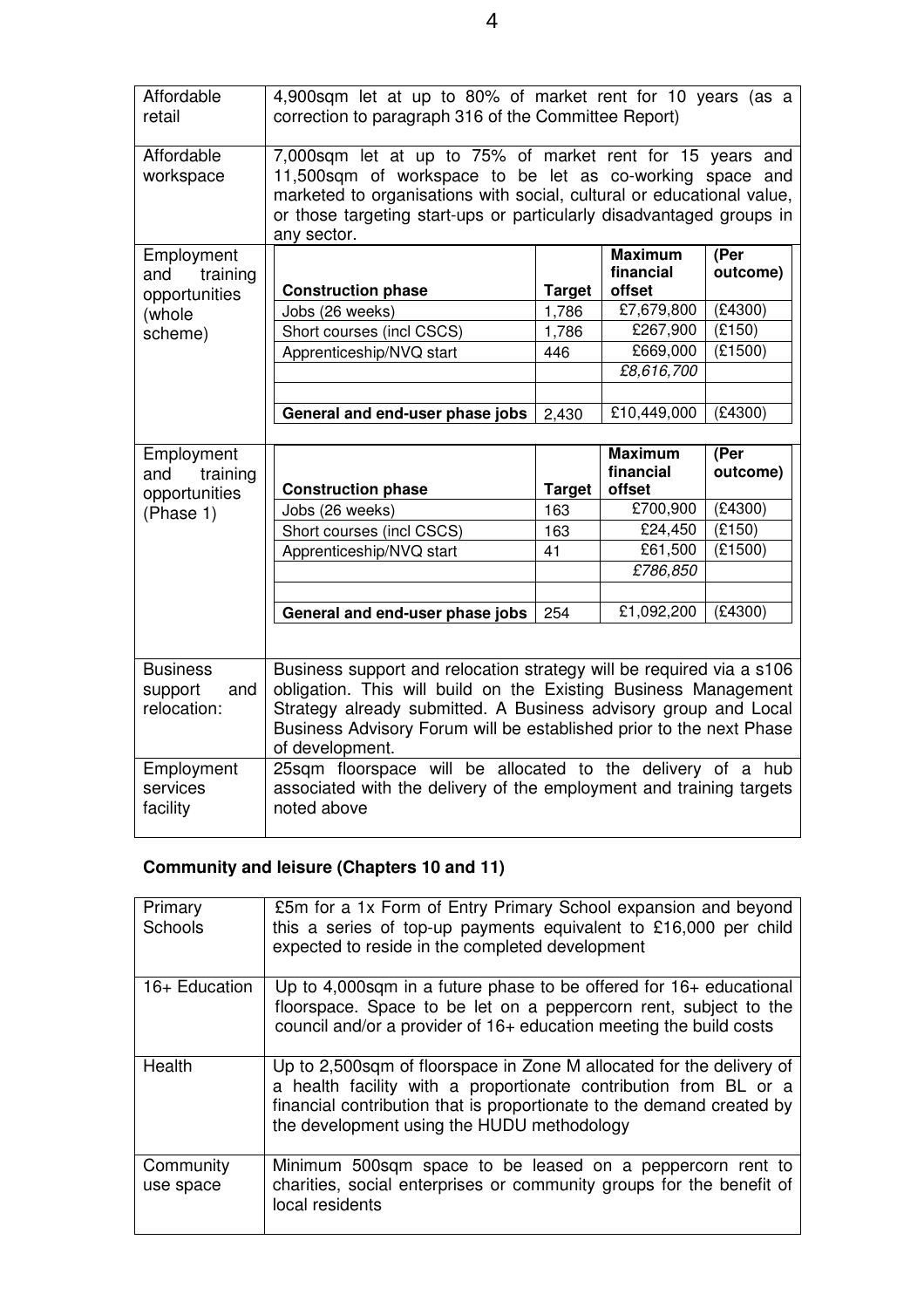| Cinema                               | Replacement cinema of a similar size, subject to the needs of<br>cinema operators                                                                    |
|--------------------------------------|------------------------------------------------------------------------------------------------------------------------------------------------------|
| Interim<br>use<br>strategy           | To be submitted prior to commencement of development and<br>updated periodically to demonstrate the range of initiatives to be<br>launched           |
| Public<br>toilet<br>facilities       | Two sets of fully accessible public toilet facilities to be provided<br>across the site                                                              |
| <b>Drinking</b><br>fountains         | Delivered in the public realm across the development                                                                                                 |
| Police hub                           | Space to be made available for the Metropolitan Police if their<br>operational review demonstrates that such a facility is required                  |
| Development<br>exploratory<br>centre | 200sqm floorspace allocated to a centre that will aim to engage local<br>schools and young people in careers in the built environment                |
| Transport<br>innovation hub          | 100sqm of floorspace to showcase new transport technology and<br>initiatives to be deployed across the site and to provide training<br>opportunities |

## **Environment and public realm (Chapters 13 and 16)**

| Public<br>realm<br>phasing<br>and<br>delivery | Delivery of at least 4.95ha of public realm and new open space<br>including: the new park, the new town square, a new square<br>adjoining the new Surrey Quays Station entrance, Dock Office<br>Courtyard.<br>Planting of 1,230 new trees on and off-site and a mechanism to<br>provide funding for further off-site planting in the case of any<br>shortfalls against agreed targets<br>Public art |  |
|-----------------------------------------------|-----------------------------------------------------------------------------------------------------------------------------------------------------------------------------------------------------------------------------------------------------------------------------------------------------------------------------------------------------------------------------------------------------|--|
| Legible<br>London                             | £100,000 towards new Legible London signage                                                                                                                                                                                                                                                                                                                                                         |  |
| Canada Water<br>dock works                    | Substantial investment into Canada Water Dock to deliver habitat<br>improvements and a new boardwalk, as described in the Masterplan<br>Public Realm Design Guidelines.                                                                                                                                                                                                                             |  |
| Play strategy                                 | Site-wide play strategy to be agreed;                                                                                                                                                                                                                                                                                                                                                               |  |
|                                               | Mechanism will be set out requiring financial contributions for any<br>Plot/Phase that provides a shortfall of play and/or amenity space<br>when measured against council guidance.                                                                                                                                                                                                                 |  |
| Energy                                        | Phase 1 carbon offset contributions totalling £540,127;                                                                                                                                                                                                                                                                                                                                             |  |
|                                               | Future contributions determined at the Reserved Matters Stage<br>depending on the policy requirements at that time;                                                                                                                                                                                                                                                                                 |  |
|                                               | Future-proofing measures for all Development Plots that might allow<br>them to connect to a Heat Network should one be delivered;                                                                                                                                                                                                                                                                   |  |
|                                               | Review mechanism to consider whether connection to SELCHP or a<br>new heat network is the better site-wide solution having considered<br>the carbon reduction benefit, technical and commercial feasibility.                                                                                                                                                                                        |  |
| <b>TV</b><br>&<br>Radio<br>interference       | Surveys before and after each Phase/Plot is delivered and a<br>commitment to on/off-site mitigation if it is demonstrated that<br>properties in the vicinity are adversely affected                                                                                                                                                                                                                 |  |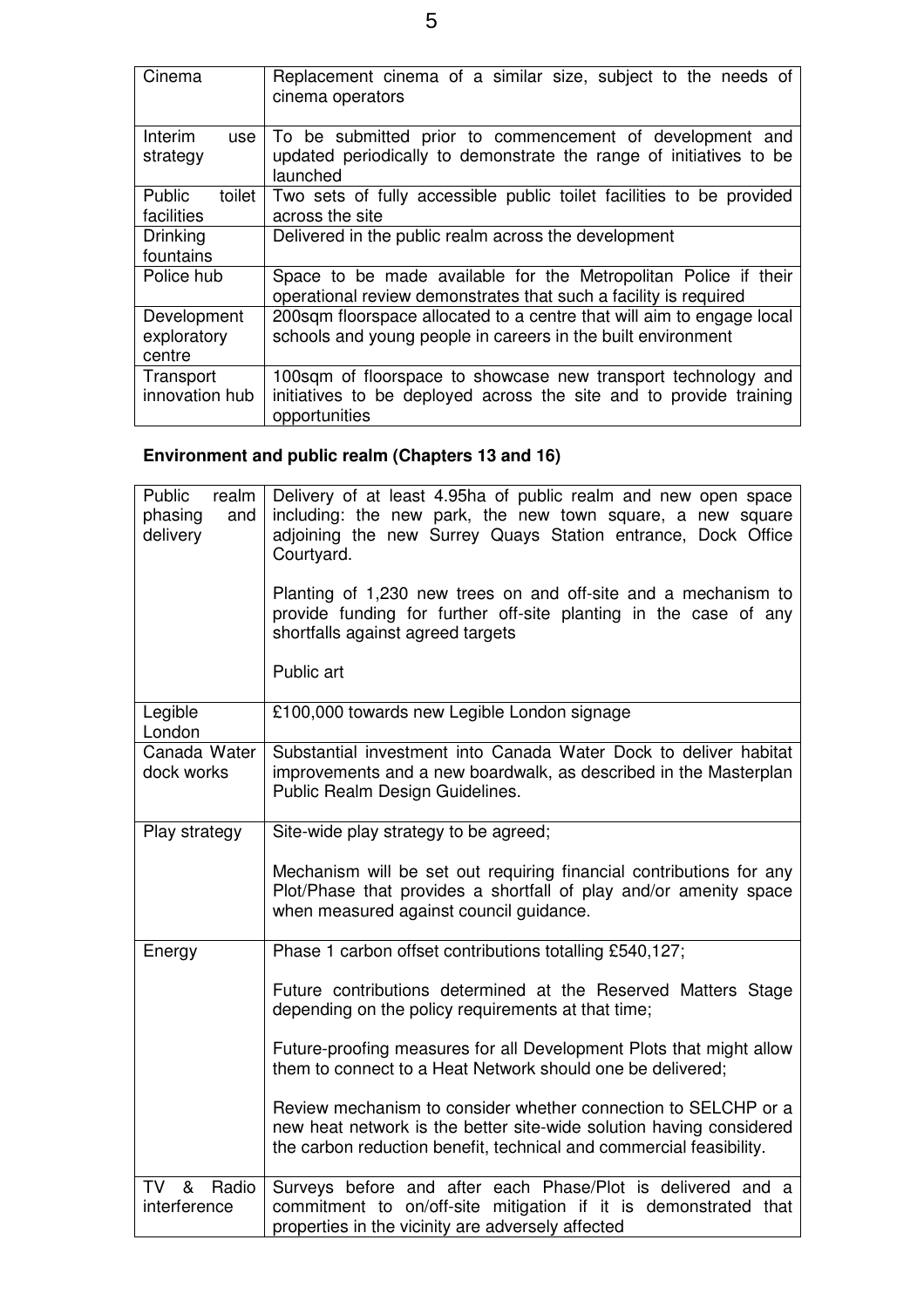**Transport (Chapter 12)** 

| Surrey Quays<br><b>Station Capital</b><br>Contribution | £10,000,000 towards capacity improvements, including the delivery<br>of a second station entrance/exit ticket hall with step free access.<br>This contribution is in addition to the £80.8m funding secured for the<br>Overground through the Housing Investment Fund (HIF).                                                                                   |
|--------------------------------------------------------|----------------------------------------------------------------------------------------------------------------------------------------------------------------------------------------------------------------------------------------------------------------------------------------------------------------------------------------------------------------|
| Canada Water<br><b>Station</b><br>contribution         | £2,122,422 towards staffing measures and £500,000 towards station<br>improvements to better address congestion, circulation and/or<br>safety, which may include additional passenger information                                                                                                                                                               |
| <b>Bus</b><br>contribution                             | £4,800,000 to provide new and/or enhanced bus service in the<br>Lower Road/Evelyn Street corridor to connect the site with central<br>London via London Bridge Station to Deptford and/or Greenwich;<br>£7,200,000 to provide new and/or enhanced bus services that<br>connect the Site with the Old Kent Road and Central London north<br>of the River Thames |
| <b>Bus</b><br>infrastructure                           | New infrastructure and facilities including those for bus drivers, bus<br>cages, stands, stops and shelters and other associated equipment                                                                                                                                                                                                                     |
| Highways<br>works                                      | Range of investments/improvements to junctions, crossing<br>and<br>routes within the site and on the periphery                                                                                                                                                                                                                                                 |
| Sustainable<br>transport fund                          | % of revenue from any car parking fees to be given to the council to<br>invest in transport measures/programmes that support active travel                                                                                                                                                                                                                     |
| Hire<br>Cycle<br>Expansion                             | £1,000,000 to deliver 6x new cycle hire docking stations: 3x within<br>the site and 3x in the vicinity of the site;                                                                                                                                                                                                                                            |
|                                                        | 3 years free Membership to the cycle hire scheme for new residents;                                                                                                                                                                                                                                                                                            |
| Controlled<br>Parking Zone<br>contribution             | £250,000 towards monitoring car parking and future amendments to<br>the Controlled Parking Zone                                                                                                                                                                                                                                                                |

## **Monitoring contributions**

19. Monitoring contributions are required in relation to affordable housing delivery, construction management, archaeology and ecology. While the inclusion of contributions to address these issues is agreed, the actual financial sums attributed to each are yet to be resolved. They would need to be agreed prior to completion of the s106 agreement.

All financial payments referenced above will be index linked.

Proximity of neighbours to Plot K1

20. At the previous Planning Committee meeting, the distances between St John's RC Primary School, Alfred Salter Primary School and Plot K1 were discussed. The below map shows the immediate neighbours and the legend indicates the separation of each building from Plot K1.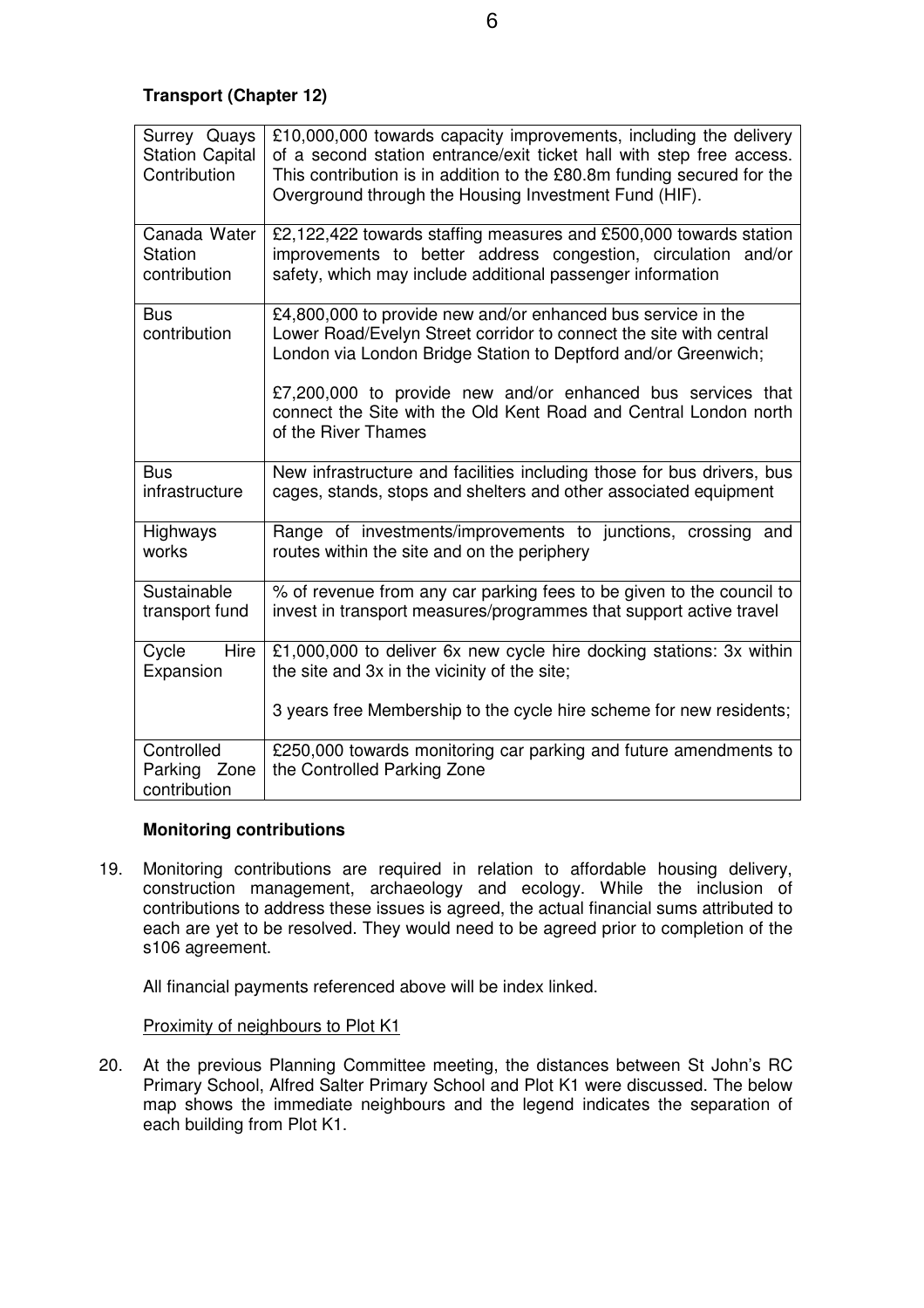

## **REASON FOR URGENCY**

21. Applications are required by statute to be considered as speedily as possible. The application has been publicised as being on the agenda for consideration at these meetings of the Planning Committee and applicants and objectors have been invited to attend the meetings to make their views known. Deferral would delay the processing of the application and would inconvenience all those who attend the meetings.

## **REASON FOR LATENESS**

22. The new information, comments reported and corrections to the main report and recommendation have been noted and/or received since the Committee agenda and first Addendum Report were printed. They all relate to the item on the agenda and members should be aware of the objections and comments made.

## **BACKGROUND DOCUMENTS**

| <b>Background Papers</b> | <b>Held At</b>      | <b>Contact</b>                |
|--------------------------|---------------------|-------------------------------|
| Individual files         | Place and Wellbeing | Planning enquiries telephone: |
|                          | Department          | 020 7525 5403                 |
|                          | 160 Tooley Street   |                               |
|                          | London              |                               |
|                          | SE1 2QH             |                               |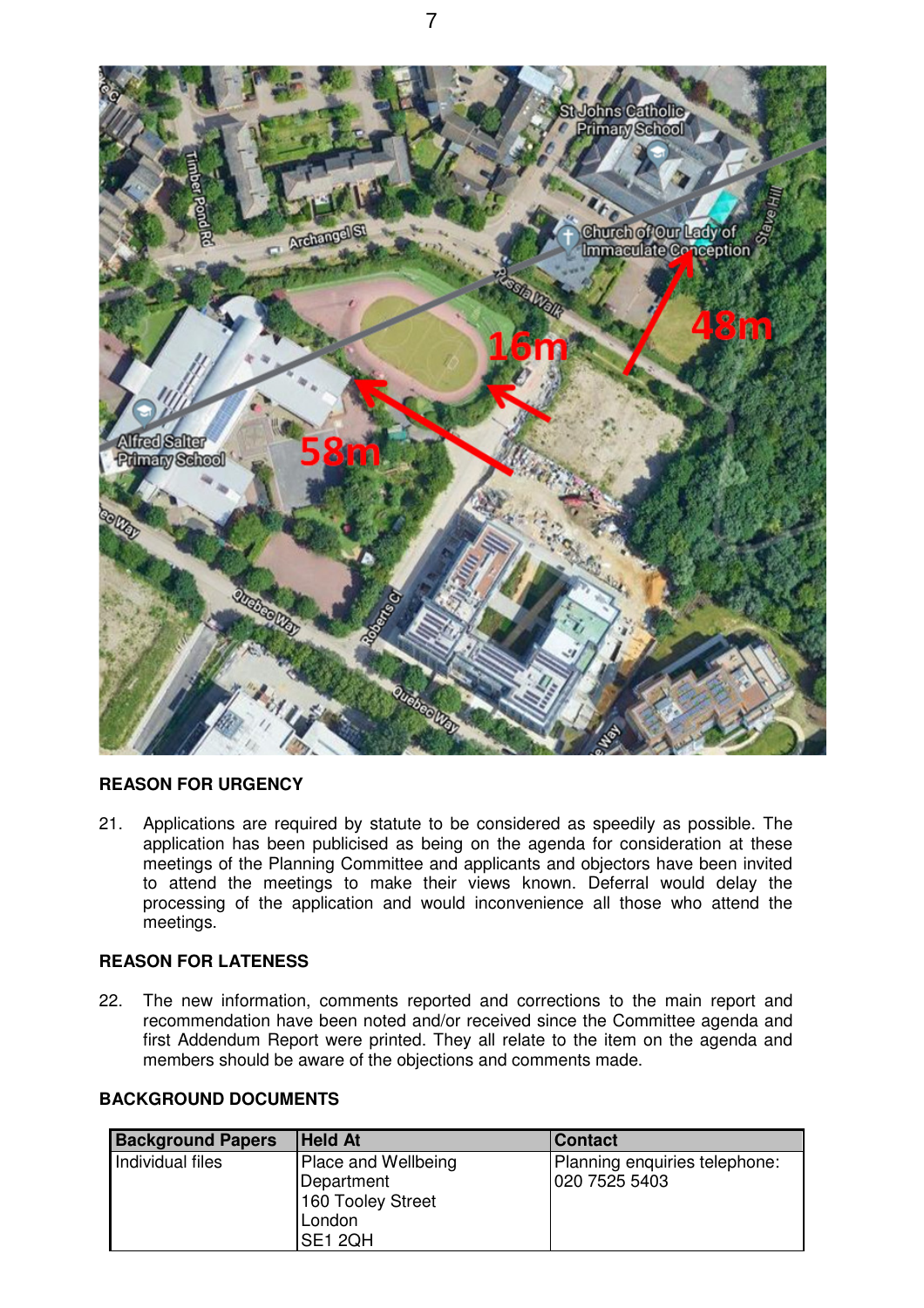## **Appendix 1: Draft Decision Notice**

#### **RECOMMENDATION LDD MONITORING FORM REQUIRED**

This document shows the case officer's recommended decision for the application referred to below. This document is not a decision notice for this application.

| Applicant                       | <b>BL CW Holdings Ltd</b><br><b>Application Type</b> Hybrid Planning Application<br>Recommendation Grant subject to Legal Agreement and Referral to<br>the GLA |  | 18/AP/1604 |
|---------------------------------|----------------------------------------------------------------------------------------------------------------------------------------------------------------|--|------------|
|                                 |                                                                                                                                                                |  | TP/468-G   |
| <b>Draft of Decision Notice</b> |                                                                                                                                                                |  |            |

Hybrid application seeking detailed planning permission for Phase 1 and outline planning permission for future phases, comprising:

Outline planning permission (all matters reserved) for the demolition of all existing structures and redevelopment to include a number of tall buildings (up to 138m AOD) and up to 656,200sqm (GEA) of floorspace comprising the following mix of uses: retail (Use Classes A1- A5), workspace (B1), hotel (C1), residential (C3), assisted living (C2), student accommodation, leisure (including a cinema) (D2), community facilities (including health and education uses) (D1), public toilets, nightclub, flexible events space, an energy centre, an interim and permanent petrol filling station, a primary electricity substation, a secondary entrance for Surrey Quays Rail Station, a Park Pavilion, landscaping including open spaces and public realm, works to the Canada Water Dock, car parking, means of access, associated infrastructure and highways works and demolition or retention with alterations of the Press Hall and Spine Building of the Printworks; and

Detailed planning permission for the following Plots in Phase 1:

- Plot A1 (south of Surrey Quays Road and west of Deal Porters Way) to provide uses comprising retail (A1-A5), workspace (B1) and 186 residential units (C3) in a 6 and 34 storey building (129.4m AOD), plus a basement;
- Plot A2 (east of Lower Road and west of Canada Water Dock) to provide a leisure centre (D2), retail (A1-A5), and workspace (B1) in a 4, 5 and 6 storey building plus a basement.
- Plot K1 (east of Roberts Close) to provide 79 residential units (C3) in a 5 and 6 storey building.
- Interim Petrol Filling Station (north of Redriff Road and east of Lower Road) to provide an 8-pump petrol filling station with kiosk, canopy and forecourt area.

 $\bullet$ 

Each plot with associated car parking, cycle parking, landscaping, public realm, plant and other relevant works.

The application is accompanied by an Environmental Statement submitted pursuant to the Town and Country Planning (Environmental Impact Assessment) Regulations 2011 (as amended).

**At:** CANADA WATER MASTERPLAN - LAND BOUNDED BY LOWER ROAD (WEST), REDRIFF ROAD (SOUTH), QUEBEC WAY (EAST), SURREY QUAYS ROAD AND CANADA WATER DOCK (NORTH), AND SITE AT ROBERTS CLOSE, LONDON SE16

#### **In accordance with application received on** 11/05/2018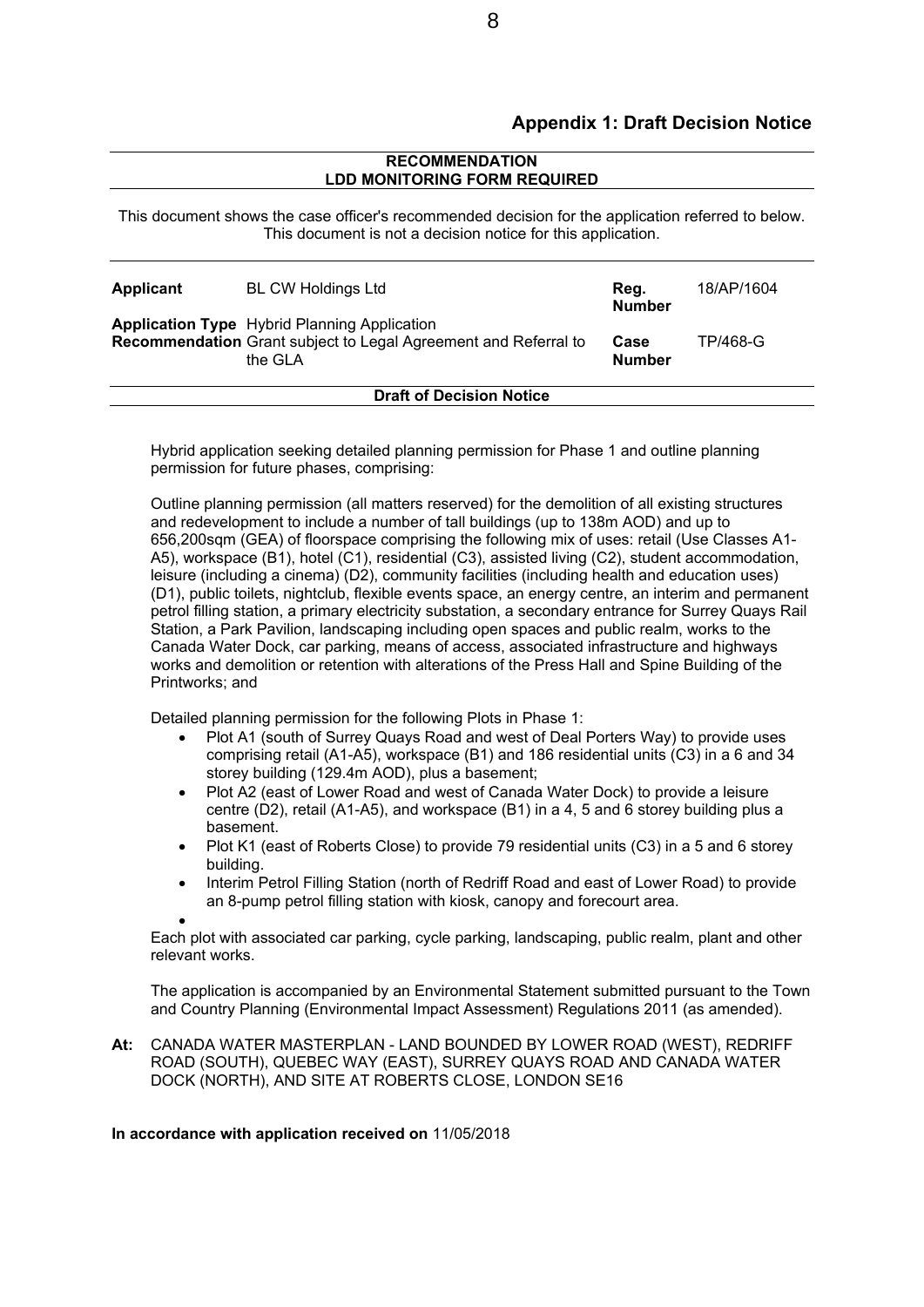| <b>Existing Plans</b>                |                                 |
|--------------------------------------|---------------------------------|
| <b>Planning Application Boundary</b> | CWM-AAM-MP-ZZ-DR-A-07001 Rev P1 |
| <b>Existing Site Plan</b>            | CWM-AAM-MP-ZZ-DR-A-07020 Rev P1 |
| <b>Existing Site Levels</b>          | CWM-AAM-MP-ZZ-DR-A-07010 Rev P1 |

| <b>The Parameter Plans</b>                                             |                                 |  |  |
|------------------------------------------------------------------------|---------------------------------|--|--|
| Demolition Plan                                                        | CWM-AAM-MP-ZZ-DR-A-07002 Rev P1 |  |  |
| Proposed Development Zones and<br>Public Realm                         | CWM-AAM-MP-ZZ-DR-A-07003 Rev P1 |  |  |
| <b>Proposed Building Lines</b>                                         | CWM-AAM-MP-ZZ-DR-A-07004 Rev P1 |  |  |
| <b>Proposed Basement Extents</b>                                       | CWM-AAM-MP-ZZ-DR-A-07005 Rev P4 |  |  |
| Proposed Vehicular Access from<br><b>Planning Application Boundary</b> | CWM-AAM-MP-ZZ-DR-A-07006 Rev P1 |  |  |
| Proposed Servicing and Access                                          | CWM-AAM-MP-ZZ-DR-A-07007 Rev P1 |  |  |
| Proposed Predominant Ground Level<br><b>Uses</b>                       | CWM-AAM-MP-ZZ-DR-A-07008 Rev P1 |  |  |
| Proposed Predominant Upper Level<br><b>Uses</b>                        | CWM-AAM-MP-ZZ-DR-A-07009 Rev P1 |  |  |
| <b>Proposed Site Levels</b>                                            | CWM-AAM-MP-ZZ-DR-A-07011 Rev P1 |  |  |
| Proposed Maximum Heights                                               | CWM-AAM-MP-ZZ-DR-A-07012 Rev P2 |  |  |

| <b>Detailed Plots</b>                      |                                 |
|--------------------------------------------|---------------------------------|
| <b>Plot A1</b>                             |                                 |
| Area Schedule                              | CWM-ACM-A1-XX-AS-Q-00001 Rev 5  |
| Residential Accommodation Schedule         | CWM-ACM-A1-XX-AS-Q-00001 Rev 5  |
|                                            |                                 |
| Plot A1 Boundary                           | CWM-AAM-A1-RL-DR-A-03000 Rev P1 |
| <b>Existing Site Plan</b>                  | CWM-AAM-A1-RL-DR-A-03001 Rev P1 |
| <b>Existing North and South Elevations</b> | CWM-AAM-A1-ZZ-DR-A-03003 Rev P2 |
| <b>Existing East and West Elevations</b>   | CWM-AAM-A1-ZZ-DR-A-03004 Rev P2 |
| Context Plan - Existing Sections           | CWM-AAM-A1-ZZ-DR-A-03005 Rev P2 |
|                                            |                                 |
| <b>Proposed Layout Plans</b>               |                                 |
| Proposed Site Plan                         | CWM-AAM-A1-RL-DR-A-03002 Rev P2 |
| Level Basement - Proposed Floor Plan       | CWM-AAM-A1-B1-DR-A-07099 Rev P3 |
| Level 00 - Proposed Floor Plan             | CWM-AAM-A1-GF-DR-A-07100 Rev P3 |
| Mezzanine - Proposed Floor Plan            | WM-AAM-A1-MZ-DR-A-07100M Rev P2 |
| Level 01 - Proposed Floor Plan             | CWM-AAM-A1-01-DR-A-07101 Rev P3 |
| Level 02 - Proposed Floor Plan             | CWM-AAM-A1-02-DR-A-07102 Rev P3 |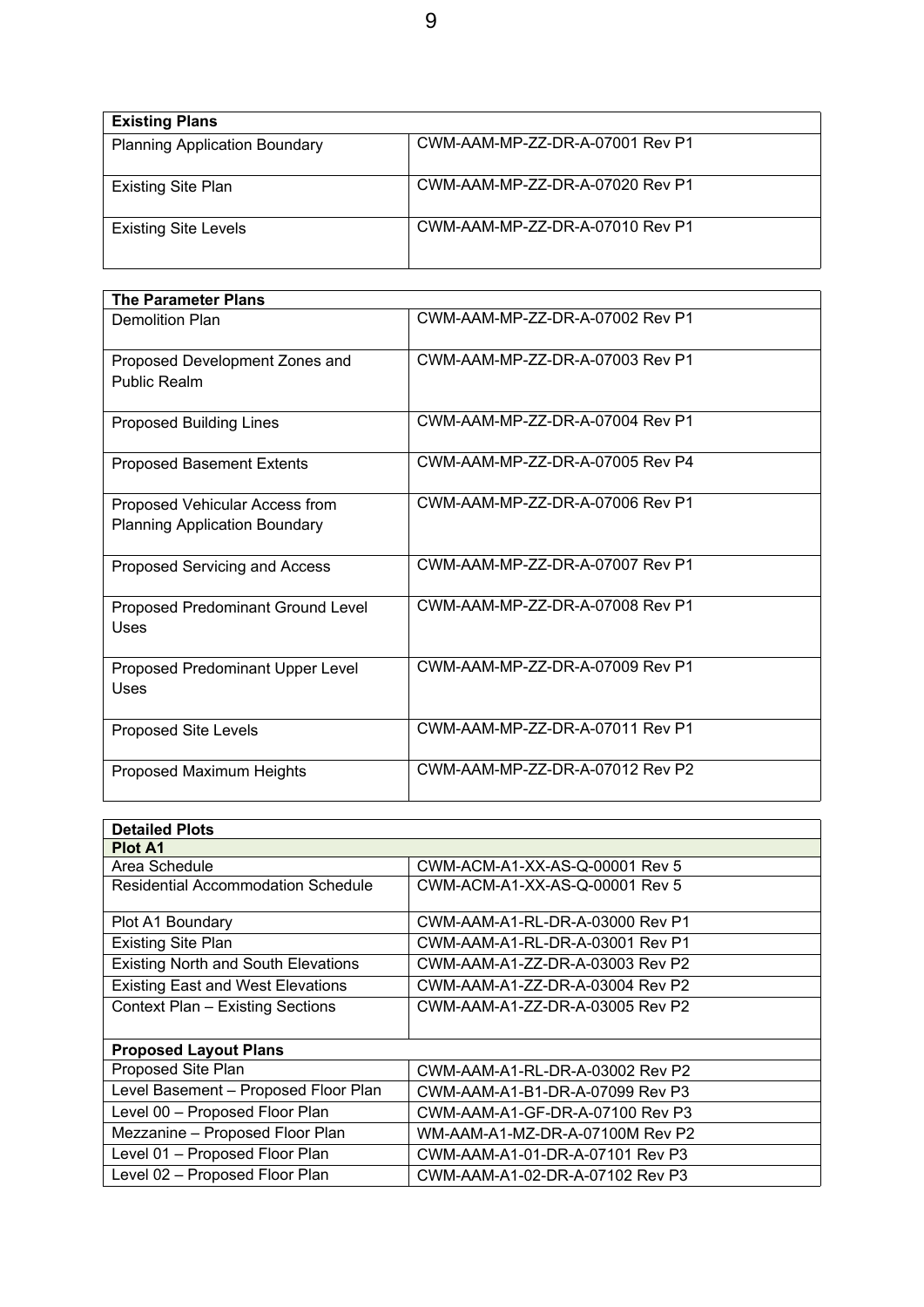| Level 03 - Proposed Floor Plan       | CWM-AAM-A1-03-DR-A-07103 Rev P3   |
|--------------------------------------|-----------------------------------|
| Level 04 - Proposed Floor Plan       | CWM-AAM-A1-04-DR-A-07104 Rev P3   |
| Level 05 - Proposed Floor Plan       | CWM-AAM-A1-05-DR-A-07105 Rev P3   |
| Level 06 - Proposed Floor Plan       | CWM-AAM-A1-06-DR-A-07106 Rev P3   |
| Level 07 to 16 - Proposed Floor Plan | CWM-AAM-A1-07-DR-A-07107 Rev P3   |
| Level 17 to 22 - Proposed Floor Plan | CWM-AAM-A1-17-DR-A-07117 Rev P3   |
| Level 23 to 25 - Proposed Floor Plan | CWM - AAM-A1-23-DR-A-07123 Rev P3 |
| Level 26 to 28 - Proposed Floor Plan | CWM-AAM-A1-26-DR-A-07126 Rev P3   |
| Level 29 - Proposed Floor Plan       | CWM-AAM-A1-29-DR-A-07129 Rev P3   |
| Level 30 to 31 - Proposed Floor Plan | CWM-AAM-A1-30-DR-A-07130 Rev P3   |
| Level 32 - Proposed Floor Plan       | CWM-AAM-A1-32-DR-A-07132 Rev P3   |
| Level 33 - Proposed Floor Plan       | CWM-AAM-A1-33-DR-A-07133 Rev P3   |
| Level 34 - Proposed Floor Plan       | CWM-AAM-A1-34-DR-A-07134 Rev P2   |
| Level 35 - Proposed Floor Plan       | CWM-AAM-A1-35-DR-A-07135 Rev P2   |
| <b>Proposed Elevations</b>           |                                   |
| <b>West Elevation</b>                | CWM-AAM-A1-ZZ-DR-A-07200 Rev P3:  |
| North Elevation                      | CWM-AAM-A1-ZZ-DR-A-07201 Rev P3:  |
| <b>East Elevation</b>                | CWM-AAM-A1-ZZ-DR-A-07202 Rev P2:  |
| South Elevation                      | CWM-AAM-A1-ZZ-DR-A-07203 Rev P3:  |
|                                      |                                   |
| <b>Proposed Sections</b>             |                                   |
| Section AA                           | CWM-AAM-A1-ZZ-DR-A-07300 Rev P3:  |
| <b>Section BB</b>                    | CWM-AAM-A1-ZZ-DR-A-07301 Rev P3:  |
| Section CC                           | CWM-AAM-A1-ZZ-DR-A-07302 Rev P3:  |
| Section DD                           | CWM-AAM-A1-ZZ-DR-A-07303 Rev P3:  |
| Section EE                           | CWM-AAM-A1-ZZ-DR-A-07304 Rev P2:  |
|                                      |                                   |
| <b>Bay Studies</b>                   |                                   |
| Bay Study Tower A Elevation East     | CWM-AAM-A1-ZZ-DR-A-07500 Rev P1   |
| Bay Study Tower B Elevation West     | CWM-AAM-A1-ZZ-DR-A-07501 Rev P1   |
| Bay Study Tower C Elevation North    | CWM-AAM-A1-ZZ-DR-A-07502 Rev P1   |
| Bay Study Office A Elevation East    | CWM-AAM-A1-ZZ-DR-A-07503 Rev P1   |
| Bay Study Office B Elevation South   | CWM-AAM-A1-ZZ-DR-A-07504 Rev P3   |
| Bay Study Office C Elevation West    | CWM-AAM-A1-ZZ-DR-A-07505 Rev P2   |
| Bay Study Office Core Elevation      | CWM-AAM-A1-ZZ-DR-A-07506 Rev P3   |
|                                      |                                   |
| <b>Plot A2</b>                       |                                   |
| <b>Existing Plans</b>                |                                   |
| Area Schedule                        | CWM-GT-A2-XX-AS-Q-00001 Rev P03   |
| Plot A2 Boundary                     | CWM-AAM-A2-ZZ-DR-A-07001 Rev P2:  |
| <b>Existing Site Plan</b>            | CWM-AAM-A2-ZZ-DR-A-07002 Rev P2:  |
| <b>Existing Site Sections</b>        | CWM-AAM-A2-XX-DR-A-07010 Rev P2:  |
|                                      |                                   |
| <b>Proposed Plans</b>                |                                   |
| <b>Demolition Plan</b>               | CWM-AAM-A2-ZZ-DR-A-07003 Rev P2:  |
| Proposed Site Plan                   | CWM-AAM-A2-ZZ-DR-A-07004 Rev P4:  |
| Level B2 Plan                        | CWM-AAM-A2-B2-DR-A-07098 Rev P3:  |
| Level B1 Plan                        | CWM-AAM-A2-B1-DR-A-07099 Rev P3:  |
| Ground Floor Plan                    | CWM-AAM-A2-GF-DR-A-07100 Rev P3:  |
| Level 01 Plan                        | CWM-AAM-A2-01-DR-A-07101 Rev P3:  |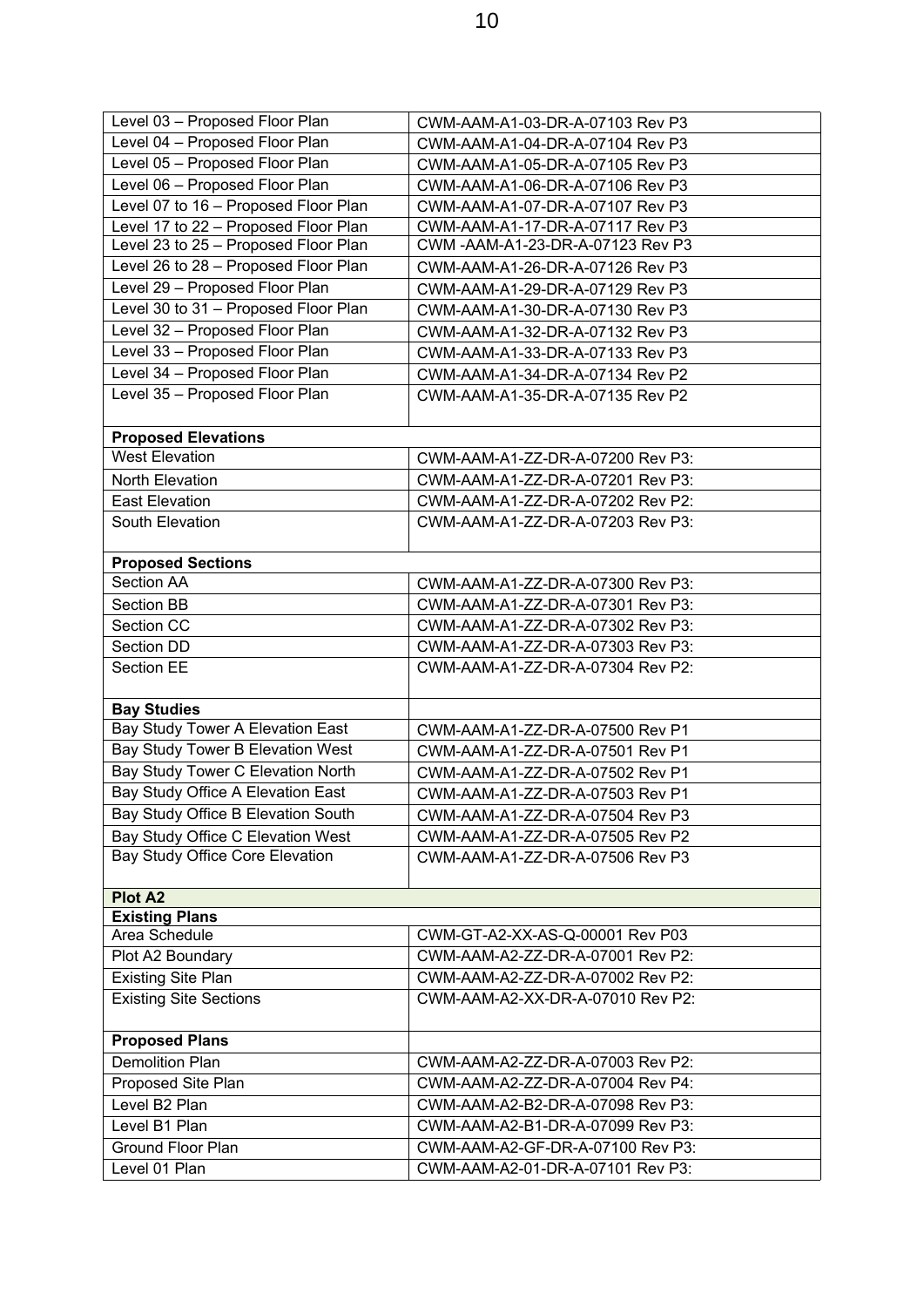| Level 02 Plan                                        | CWM-AAM-A2-02-DR-A-07102 Rev P3:    |
|------------------------------------------------------|-------------------------------------|
| Level 03 Plan                                        | CWM-AAM-A2-03-DR-A-07103 Rev P3:    |
| Level 04 Plan                                        | CWM-AAM-A2-04-DR-A-07104 Rev P3:    |
| Level 05 Plan                                        | CWM-AAM-A2-05-DR-A-07105 Rev P3:    |
| Roof Plan                                            | CWM-AAM-A2-RL-DR-A-07106 Rev P3:    |
| <b>Proposed Elevations</b>                           |                                     |
| Elevations 01                                        | CWM-AAM-A2-XX-DR-A-07200 Rev P3     |
| Elevations 02                                        | CWM-AAM-A2-XX-DR-A-07201 Rev P3     |
|                                                      |                                     |
| <b>Proposed Sections</b>                             |                                     |
| Section AA                                           | CWM-AAM-A2-XX-DR-A-07300 Rev P3     |
| Sections BB & CC                                     | CWM-AAM-A2-XX-DR-A-07301 Rev P3     |
|                                                      |                                     |
| <b>Bay Studies</b>                                   |                                     |
| Bay Study 01 North-East Elevation                    | CWM-AAM-A2-XX-DR-A-07500 Rev P3     |
| Bay Study 02 North-West Elevation 1                  | CWM-AAM-A2-XX-DR-A-07501 Rev P3     |
| Bay Study 02 North-West Elevation 2                  | CWM-AAM-A2-XX-DR-A-07502 Rev P3     |
| Bay Study 02 North-West Elevation 3                  | CWM-AAM-A2-XX-DR-A-07503 Rev P4     |
| Bay Study 05 South-East Elevation                    | CWM-AAM-A2-XX-DR-A-07504 Rev P4     |
| Bay Study 06 South-West Elevation                    | CWM-AAM-A2-XX-DR-A-07505 Rev P3     |
|                                                      |                                     |
| Plot K1                                              |                                     |
| <b>Existing Plans</b>                                |                                     |
| Area Schedule                                        | CWM-ACM-K1-XX-AS-Q-00001 Rev P02    |
| <b>Existing Site Location Plan</b>                   | CWM-DMA-K1-RL-DR-A-(01)100 Rev P01  |
| <b>Existing Elevations</b>                           | CWM-DMA-K1-RL-DR-A-(01)102 Rev P01  |
|                                                      |                                     |
| <b>Proposed Plans</b><br>Proposed Site Location Plan | CWM-DMA-K1-RL-DR-A-(01)101 Rev P02: |
| <b>Proposed Elevations</b>                           | CWM-DMA-K1-RL-DR-A-(01)103 Rev P02: |
| Ground Floor Plan                                    | CWM-DMA-K1-00-DR-A-(01)110 Rev P03: |
| First Floor Plan                                     | CWM-DMA-K1-01-DR-A-(01)111 Rev P03: |
| Second Floor Plan                                    | CWM-DMA-K1-02-DR-A-(01)112 Rev P03: |
| Third Floor Plan                                     | CWM-DMA-K1-03-DR-A-(01)113 Rev P03: |
| Fourth Floor Plan                                    | CWM-DMA-K1-04-DR-A-(01)114 Rev P03: |
| Fifth Floor Plan                                     | CWM-DMA-K1-05-DR-A-(01)115 Rev P03: |
| Roof Plan                                            | CWM-DMA-K1-RL-DR-A-(01)116 Rev P02: |
|                                                      |                                     |
| <b>Proposed Elevations</b>                           |                                     |
| North West Elevation                                 | CWM-DMA-K1-ZZ-DR-A-(01)210 Rev P02: |
| South East Elevation                                 | CWM-DMA-K1-ZZ-DR-A-(01)211 Rev P02: |
| North East Elevation                                 | CWM-DMA-K1-ZZ-DR-A-(01)212 Rev P02: |
| South West Elevation                                 | CWM-DMA-K1-ZZ-DR-A-(01)213 Rev P02: |
| <b>Plant Room Elevations</b>                         | CWM-DMA-K1-ZZ-DR-A-(01)214 Rev P01: |
|                                                      |                                     |
| <b>Proposed Sections</b>                             |                                     |
| Section AA                                           | CWM-DMA-K1-ZZ-DR-A-(01)310 Rev P02: |
| Section BB                                           | CWM-DMA-K1-ZZ-DR-A-(01)311 Rev P02: |
| Section CC                                           | CWM-DMA-K1-ZZ-DR-A-(01)312 Rev P02: |
| Section DD                                           | CWM-DMA-K1-ZZ-DR-A-(01)313 Rev P02: |
|                                                      |                                     |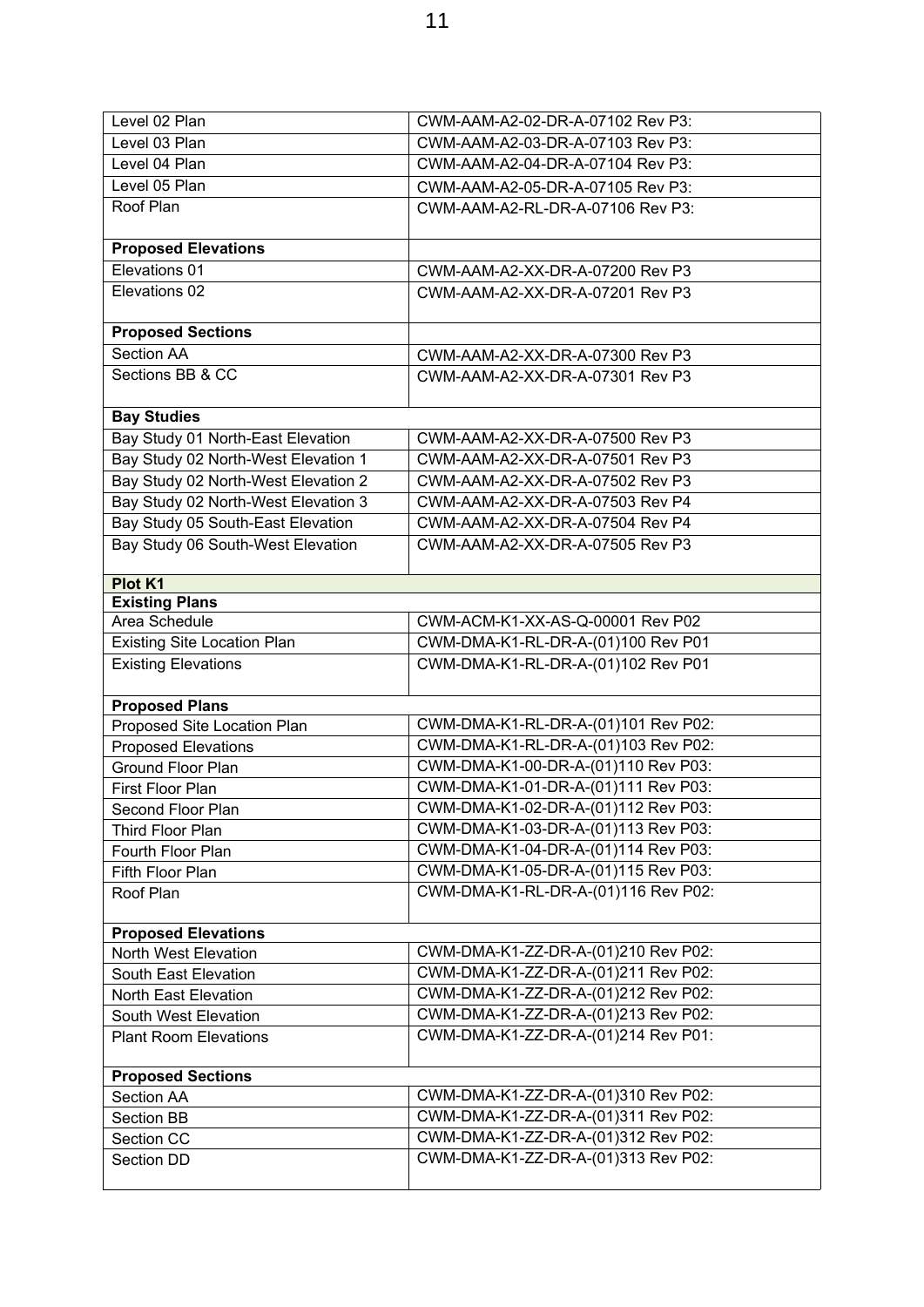| <b>Bay Studies</b>                           |                                     |
|----------------------------------------------|-------------------------------------|
| External Façade Typical Bay                  | CWM-DMA-K1-ZZ-DR-A-(21)101 Rev P02: |
| Courtyard Façade Typical Bay                 | CWM-DMA-K1-ZZ-DR-A-(21)102 Rev P02: |
|                                              |                                     |
| <b>Interim Petrol Filling Station (IPFS)</b> |                                     |
| <b>Existing Plans</b>                        |                                     |
| Area Schedule                                | CWM-ACM-C1-XX-AS-Q-00001 Rev P01:   |
| Location Plan                                | 1185-2018-MER-11 Rev P01            |
| <b>Existing Site Plan</b>                    | 1185-2018-MER-01 Rev P02            |
|                                              |                                     |
| <b>Proposed plans</b>                        |                                     |
| Proposed Plan                                | 1185-2018-MER-20 Rev P03            |
| Proposed Elevations                          | 1185-MER-2017-22 Rev P03            |
| <b>Tanker Tracking</b>                       | 1185-2018-MER-23 Rev P03            |
| Indicative Proposed Kerb                     | 1185-2018-MER-27 Rev P03            |
| Amendments                                   |                                     |
| Pedestrian Routes                            | 1185-2018-MER-25 Rev P03            |
| <b>Contextual Routes to Interim PFS</b>      | 1185-2018-MER-26 Rev P03            |
| 3D Visuals of Proposed Columns               | 1185-2018-MER-24 Rev P03            |

## **Documents**

## **Masterplan/Sitewide:**

| Arboricultural Survey and Impact Assessment | May 2018                           |
|---------------------------------------------|------------------------------------|
| Arboricultural Survey and Impact Assessment | October 2018                       |
| Addendum                                    |                                    |
| Arboricultural Survey and Impact Assessment | February 2019                      |
| Addendum                                    |                                    |
| <b>Aviation Safeguarding Assessment</b>     | May 2018                           |
| <b>Cultural Strategy</b>                    | Graham Devlin Associates, May 2018 |
| Daylight and Sunlight Report                | GIA, October 2018                  |
| Design and Access Statement Volume 1:       | Allies & Morrison, May 2018        |
| Masterplan                                  |                                    |
| Design and Access Statement Volume 1:       | Allies & Morrison, May 2018        |
| Masterplan Public Realm                     |                                    |
| Design Guidelines: Volume 1 - Masterplan    | Allies & Morrison, June 2019       |
| Design Guidelines: Volume 2 - Masterplan    | Allies & Morrison, October 2018    |
| <b>Public Realm</b>                         |                                    |
| Development Specification                   | DP9, February 2019                 |
| <b>Energy Strategy</b>                      | Arup, May 2018                     |
| Environmental Statement (ES)                | Waterman, May 2018                 |
| Volume 1: Main Chapters                     |                                    |
| Volume 2: Figures                           |                                    |
| Volume 3: Townscape, Built Heritage and     |                                    |
| <b>Visual Assessment</b>                    |                                    |
| Volume 4: Technical Appendices              |                                    |
| ES Addendum Volume 1: Main Chapters         | Waterman, October 2018             |
| ES Addendum Volume 2: Figures               | Waterman, October 2018             |
| ES Addendum Volume 3: Technical             | Waterman, October 2018             |
| Appendices                                  |                                    |
|                                             |                                    |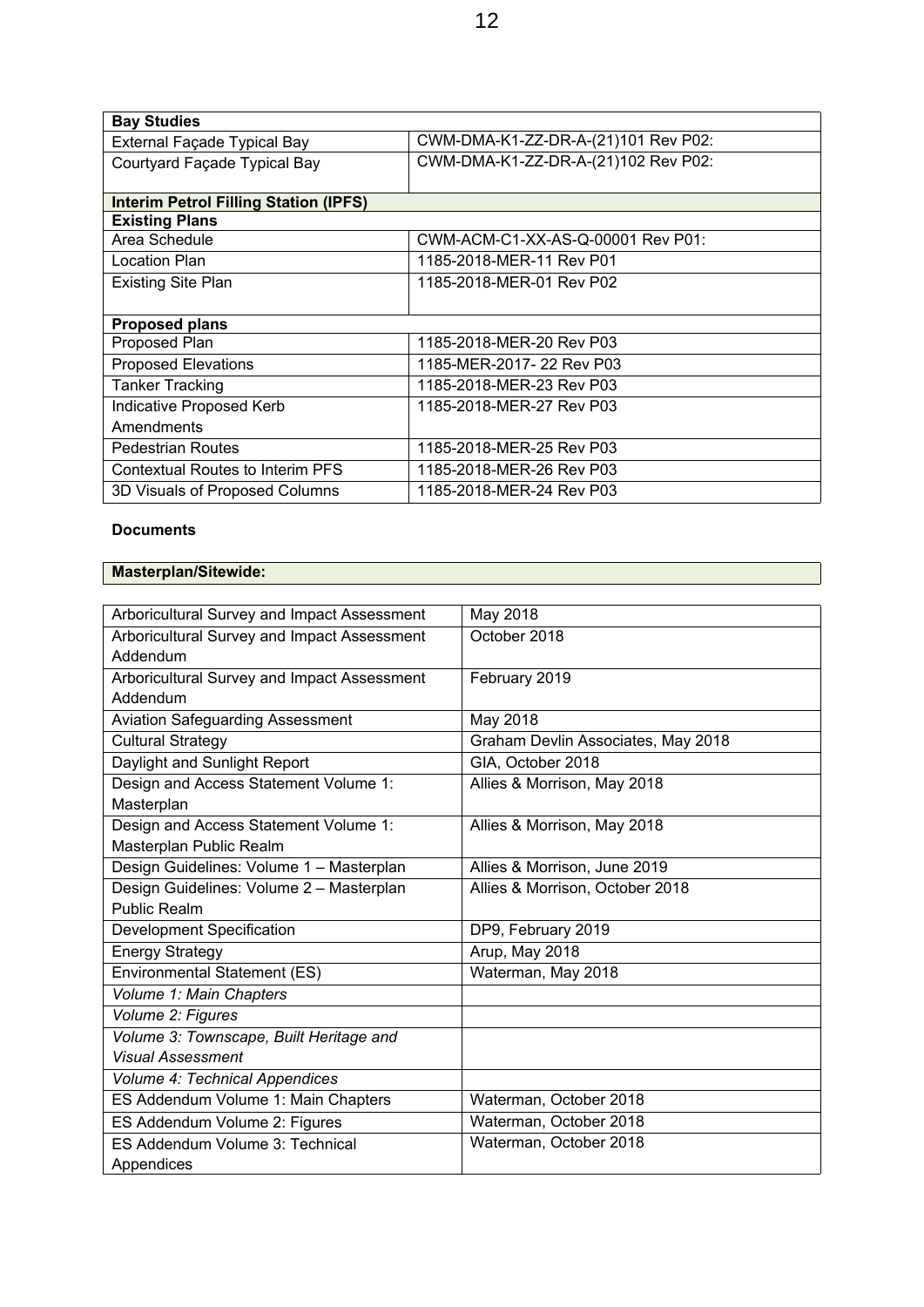| ES Addendum: Non-Technical Summary             | October 2018        |
|------------------------------------------------|---------------------|
| <b>ES Statement of Conformity</b>              | February 2019       |
| ES Addendum Volume 1: Main Chapters            | June 2019           |
| ES Addendum Volume 2: Figures                  | <b>June 2019</b>    |
| ES Addendum Volume 3: Technical                | <b>June 2019</b>    |
| Appendices                                     |                     |
| <b>Equalities Statement</b>                    | May 2018            |
| Framework Construction Management Plan         | May 2018            |
| <b>Health Impact Assessment</b>                | May 2018            |
| <b>Housing Statement</b>                       | Quod, May 2018      |
| Housing Statement Executive Summary            | Quod, May 2018      |
| Housing Statement Addendum - June 2019         | Quod, June 2019     |
| <b>Housing Statement Executive Summary</b>     | Quod, June 2019     |
| Addendum                                       |                     |
| <b>Illustrative Phasing Plan</b>               | October 2018        |
| Open Space Strategy                            | October 2018        |
| <b>Planning Statement</b>                      | DP9, May 2018       |
| Radio and Television Interference              | May 2018            |
| Assessment                                     |                     |
| <b>Retail and Leisure Statement</b>            | May 2018            |
| Social Regeneration Charter                    | May 2018            |
| <b>Statement of Community Involvement</b>      | May 2018            |
| <b>Sustainability Strategy</b>                 | May 2018            |
| <b>Transport Assessment</b>                    | Arup, May 2018      |
| <b>Transport Assessment Addendum</b>           | Arup, October 2018  |
| <b>Transport Assessment Addendum</b>           | Arup, February 2019 |
| <b>Transport Assessment Addendum</b>           | Arup, June 2019     |
| Utilities and Services Infrastructure Strategy | May 2018            |

## **Plot Specific:**

## Plot A1

| <b>Construction Management Plan: Plot A1</b> | May 2018     |
|----------------------------------------------|--------------|
| Design and Access Statement Volume 3: Plot   | May 2018     |
| A1                                           |              |
| Design and Access Statement Volume 3         | October 2018 |
| Addendum: Plot A1                            |              |
| Internal Daylight and Sunlight Assessment:   | May 2018     |
| Plot A1                                      |              |
| Sustainability and Energy Statement: Plot A1 | May 2018     |
| Transport Statement: Plot A1                 | May 2018     |
| Transport Statement Addendum: Plot A1        | October 2018 |
| Design and Access Statement Volume 5:        | May 2018     |
| Zone A Public Realm                          |              |

## Plot A2

| Construction Management Plan: Plot A2      | May 2018 |
|--------------------------------------------|----------|
| Design and Access Statement Volume 4: Plot | Mav 2018 |
| - A2                                       |          |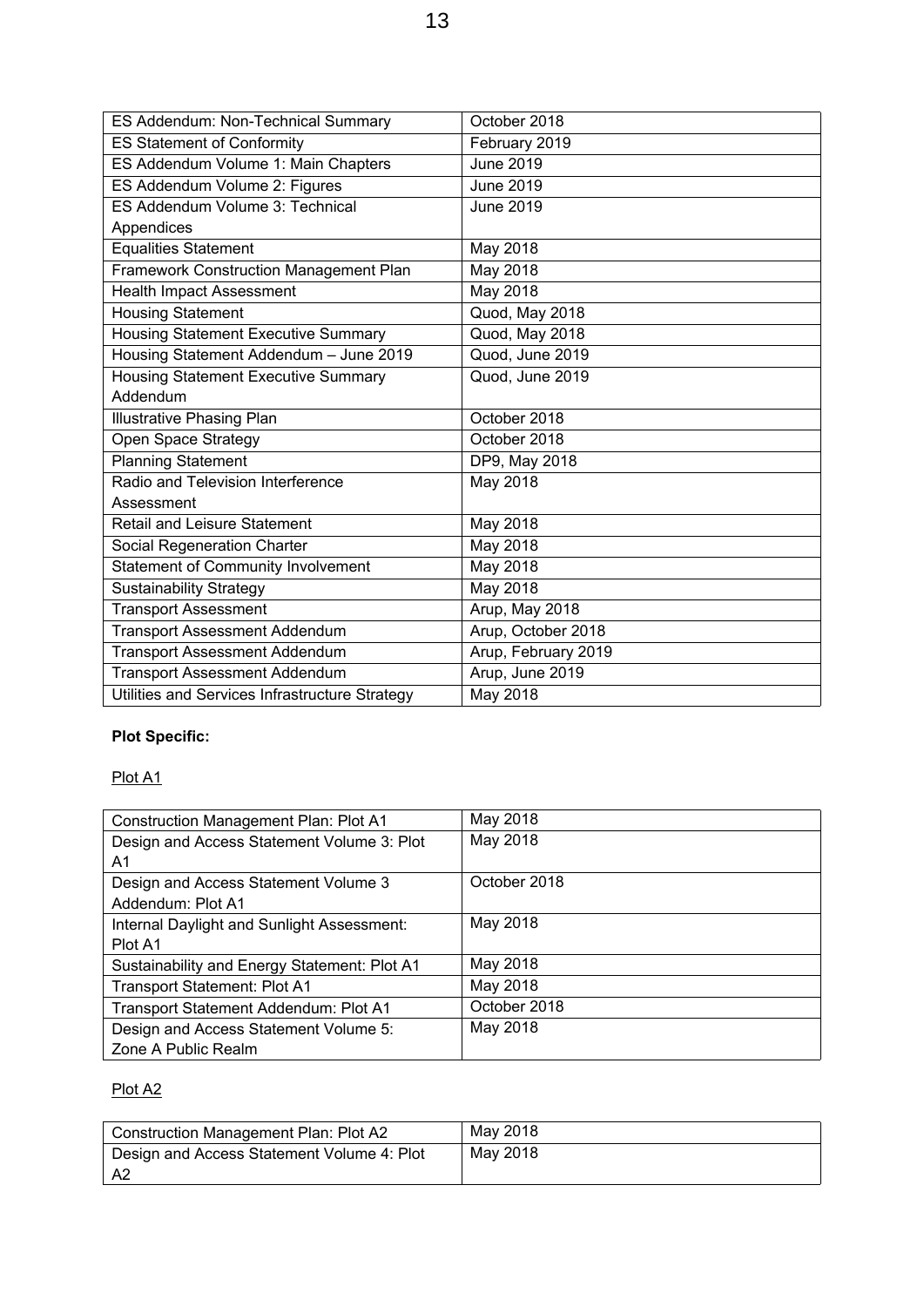| Design and Access Statement Volume 4  | October 2018  |
|---------------------------------------|---------------|
| Addendum: Plot A2                     |               |
| Design and Access Statement Volume 4  | February 2019 |
| Addendum: Plot A2                     |               |
| Energy Statement: Plot A2             | May 2018      |
| Sustainability Statement: Plot A2     | May 2018      |
| <b>Transport Statement: Plot A2</b>   | May 2018      |
| Transport Statement Addendum: Plot A2 | October 2018  |

## Plot K1

| <b>Construction Management Plan: Plot K1</b> | May 2018     |
|----------------------------------------------|--------------|
| Design and Access Statement Volume 6: Plot   | May 2018     |
| K1                                           |              |
| Design and Access Statement Volume 6         | October 2018 |
| Addendum: Plot K1                            |              |
| Internal Daylight and Sunlight Assessment:   | October 2018 |
| Plot K1                                      |              |
| Sustainability and Energy Statement: Plot K1 | May 2018     |
| <b>Transport Statement: Plot K1</b>          | May 2018     |
| Transport Statement Addendum: Plot K1        | October 2018 |

## Interim PFS

| Arboricultural Impact Assessment Statement    | October 2018  |
|-----------------------------------------------|---------------|
| of Conformity: Interim Petrol Filling Station |               |
| Design and Access Statement Volume 7:         | February 2019 |
| Interim Petrol Filling Station                |               |
| Transport Statement: Interim Petrol Filling   | October 2018  |
| Station                                       |               |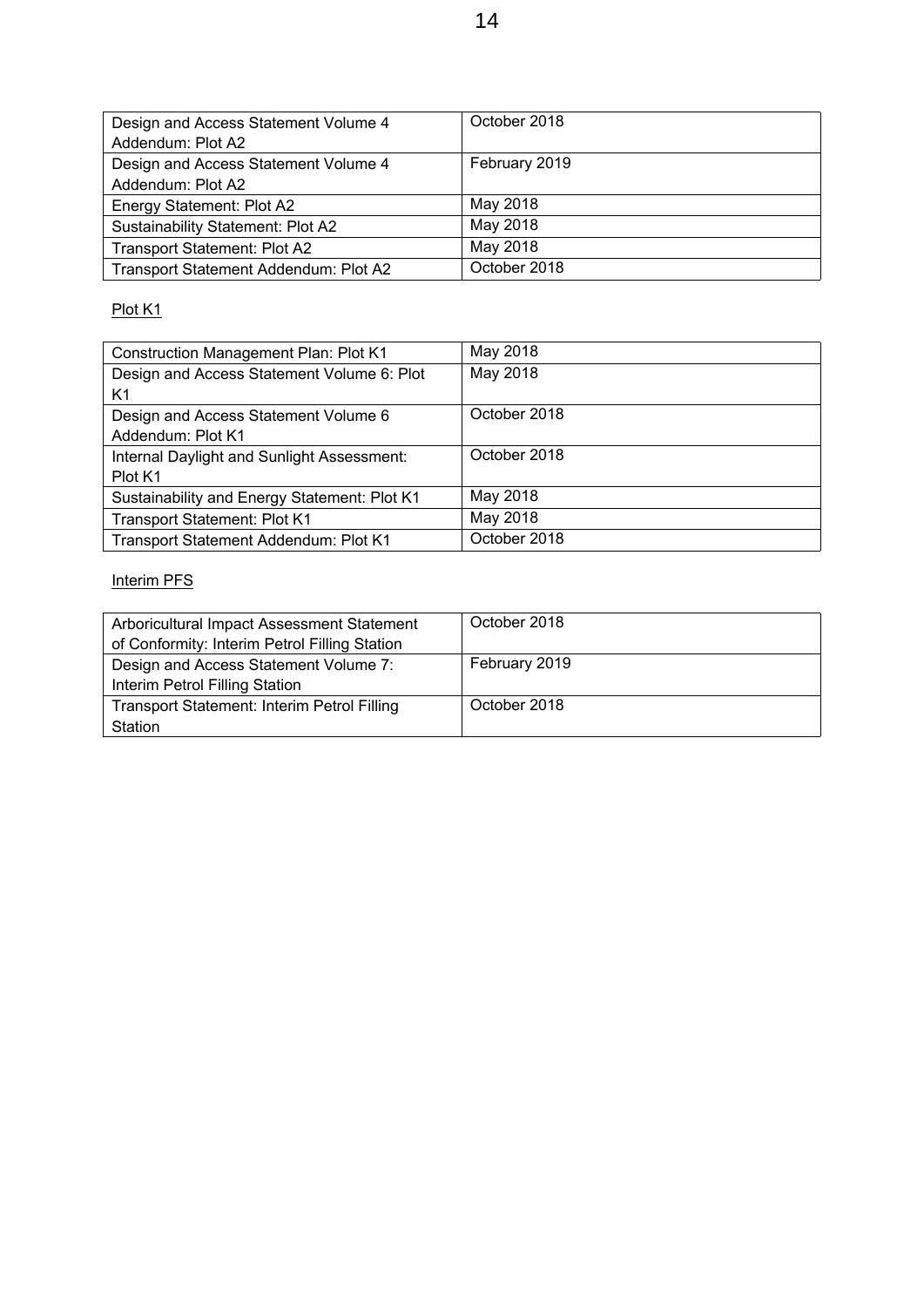#### **Definitions:**

"Above-Grade" means any Construction Works above ground level.

"Building" means a building or part thereof within a Development Plot.

"Construction Works" - TBC

"Development" means the Development permitted by the Planning Permission.

"Development Phase" means a phase of the Development as shown on the Phasing Plan approved pursuant to Condition 8, which phases may comprise any component part of the Development and may either individually or collectively comprise Excluded Works, Construction Works, a Development Plot (or Development Plots), a Building (or Buildings), landscaping and infrastructure or, in any case, part thereof and each and every such phase described on the approved phasing strategy shall constitute a separate phase of the development authorised by this planning permission for the purposes of the Community Infrastructure Levy Regulations 2010 (as amended).

"Development Plot" means an area of land in respect of which is a particular Building or group of Buildings is to be constructed to be defined by the relevant RMA;

"Development Zone" means each of the Development Zones shown on the Proposed Development Zones and Public Realm Plan listed below;

"Excluded Works" - TBC

"Occupation" means the use or occupation of the Development or any part thereof for the purposes permitted and does not include occupation by personnel engaged in construction, fitting out or decoration, commissioning or occupation for marketing or display or operations in relation to security operations and the phrases "Occupy" and "Occupied" and cognate expressions shall be construed accordingly;

"Phase 1 Development" – means Plot A1, Plot A2, Plot K1 and the IPFS and their associated Public Realm.

"Public Realm" means the network of spaces between the Buildings within the Development that can be freely accessed by the public, including parks, squares, roads, pedestrian areas, cycle routes and open space, including the dockside.

"Reserved Matters" means details of the:

- a) Scale;
- b) Appearance;
- c) Layout;
- d) Access; and
- e) Landscaping

"Reserved Matters Approval" means any approval of Reserved Matters in respect of the Development and the term "RMA" shall be construed accordingly;

"Reserved Matters Compliance Report" means the information set out in the Annex to this planning permission and which shall be included with each relevant application for the approval of reserved matters pursuant to condition 7.

#### **Subject to the following conditions:**

#### **1. Approved Plans**

The development hereby permitted shall not be carried out otherwise than in accordance with the following approved plans: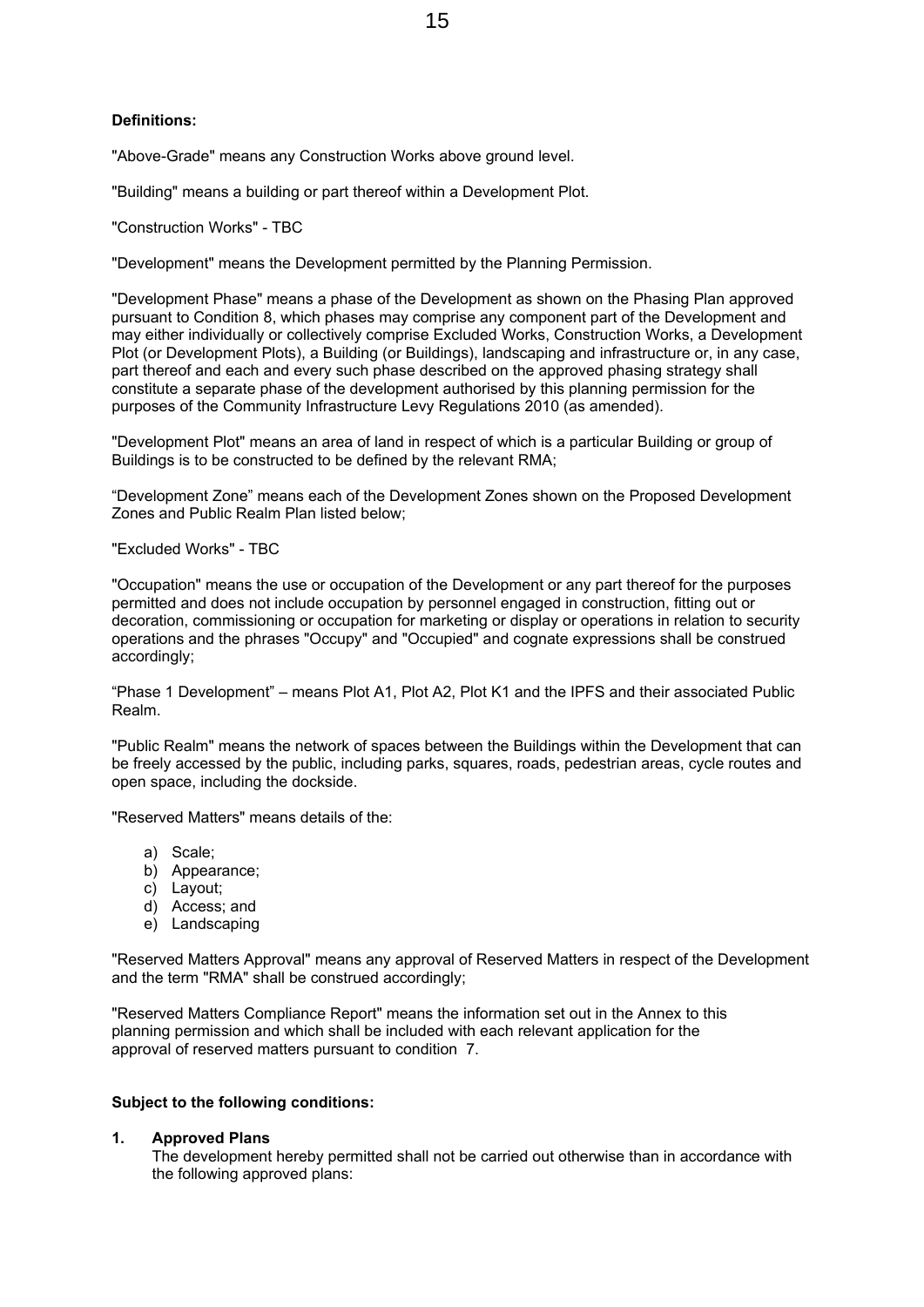| <b>The Parameter Plans</b>                                             |                                 |
|------------------------------------------------------------------------|---------------------------------|
| <b>Demolition Plan</b>                                                 | CWM-AAM-MP-ZZ-DR-A-07002 Rev P1 |
| Proposed Development Zones and<br>Public Realm                         | CWM-AAM-MP-ZZ-DR-A-07003 Rev P1 |
| <b>Proposed Building Lines</b>                                         | CWM-AAM-MP-ZZ-DR-A-07004 Rev P1 |
| <b>Proposed Basement Extents</b>                                       | CWM-AAM-MP-ZZ-DR-A-07005 Rev P4 |
| Proposed Vehicular Access from<br><b>Planning Application Boundary</b> | CWM-AAM-MP-ZZ-DR-A-07006 Rev P1 |
| Proposed Servicing and Access                                          | CWM-AAM-MP-ZZ-DR-A-07007 Rev P1 |
| Proposed Predominant Ground<br><b>Level Uses</b>                       | CWM-AAM-MP-ZZ-DR-A-07008 Rev P1 |
| Proposed Predominant Upper Level<br>Uses                               | CWM-AAM-MP-ZZ-DR-A-07009 Rev P1 |
| Proposed Site Levels                                                   | CWM-AAM-MP-ZZ-DR-A-07011 Rev P1 |
| Proposed Maximum Heights                                               | CWM-AAM-MP-ZZ-DR-A-07012 Rev P2 |

| <b>Detailed Plots</b>                     |                                  |  |  |  |  |  |  |  |
|-------------------------------------------|----------------------------------|--|--|--|--|--|--|--|
| <b>Plot A1</b>                            |                                  |  |  |  |  |  |  |  |
| Area Schedule                             | CWM-ACM-A1-XX-AS-Q-00001 Rev 5   |  |  |  |  |  |  |  |
| <b>Residential Accommodation Schedule</b> | CWM-ACM-A1-XX-AS-Q-00001 Rev 5   |  |  |  |  |  |  |  |
| Plot A1 Boundary                          | CWM-AAM-A1-RL-DR-A-03000 Rev P1  |  |  |  |  |  |  |  |
|                                           |                                  |  |  |  |  |  |  |  |
| Proposed Site Plan                        | CWM-AAM-A1-RL-DR-A-03002 Rev P2  |  |  |  |  |  |  |  |
| Level Basement - Proposed Floor<br>Plan   | CWM-AAM-A1-B1-DR-A-07099 Rev P3  |  |  |  |  |  |  |  |
| Level 00 - Proposed Floor Plan            | CWM-AAM-A1-GF-DR-A-07100 Rev P3  |  |  |  |  |  |  |  |
| Mezzanine - Proposed Floor Plan           | WM-AAM-A1-MZ-DR-A-07100M Rev P2  |  |  |  |  |  |  |  |
| Level 01 - Proposed Floor Plan            | CWM-AAM-A1-01-DR-A-07101 Rev P3  |  |  |  |  |  |  |  |
| Level 02 - Proposed Floor Plan            | CWM-AAM-A1-02-DR-A-07102 Rev P3  |  |  |  |  |  |  |  |
| Level 03 - Proposed Floor Plan            | CWM-AAM-A1-03-DR-A-07103 Rev P3  |  |  |  |  |  |  |  |
| Level 04 - Proposed Floor Plan            | CWM-AAM-A1-04-DR-A-07104 Rev P3  |  |  |  |  |  |  |  |
| Level 05 - Proposed Floor Plan            | CWM-AAM-A1-05-DR-A-07105 Rev P3  |  |  |  |  |  |  |  |
| Level 06 - Proposed Floor Plan            | CWM-AAM-A1-06-DR-A-07106 Rev P3  |  |  |  |  |  |  |  |
| Level 07 to 16 - Proposed Floor Plan      | CWM-AAM-A1-07-DR-A-07107 Rev P3  |  |  |  |  |  |  |  |
| Level 17 to 22 - Proposed Floor Plan      | CWM-AAM-A1-17-DR-A-07117 Rev P3  |  |  |  |  |  |  |  |
| Level 23 to 25 - Proposed Floor           | CWM -AAM-A1-23-DR-A-07123 Rev P3 |  |  |  |  |  |  |  |
| Plan                                      |                                  |  |  |  |  |  |  |  |
| Level 26 to 28 - Proposed Floor           | CWM-AAM-A1-26-DR-A-07126 Rev P3  |  |  |  |  |  |  |  |
| Plan                                      |                                  |  |  |  |  |  |  |  |
| Level 29 - Proposed Floor Plan            | CWM-AAM-A1-29-DR-A-07129 Rev P3  |  |  |  |  |  |  |  |
| Level 30 to 31 - Proposed Floor           | CWM-AAM-A1-30-DR-A-07130 Rev P3  |  |  |  |  |  |  |  |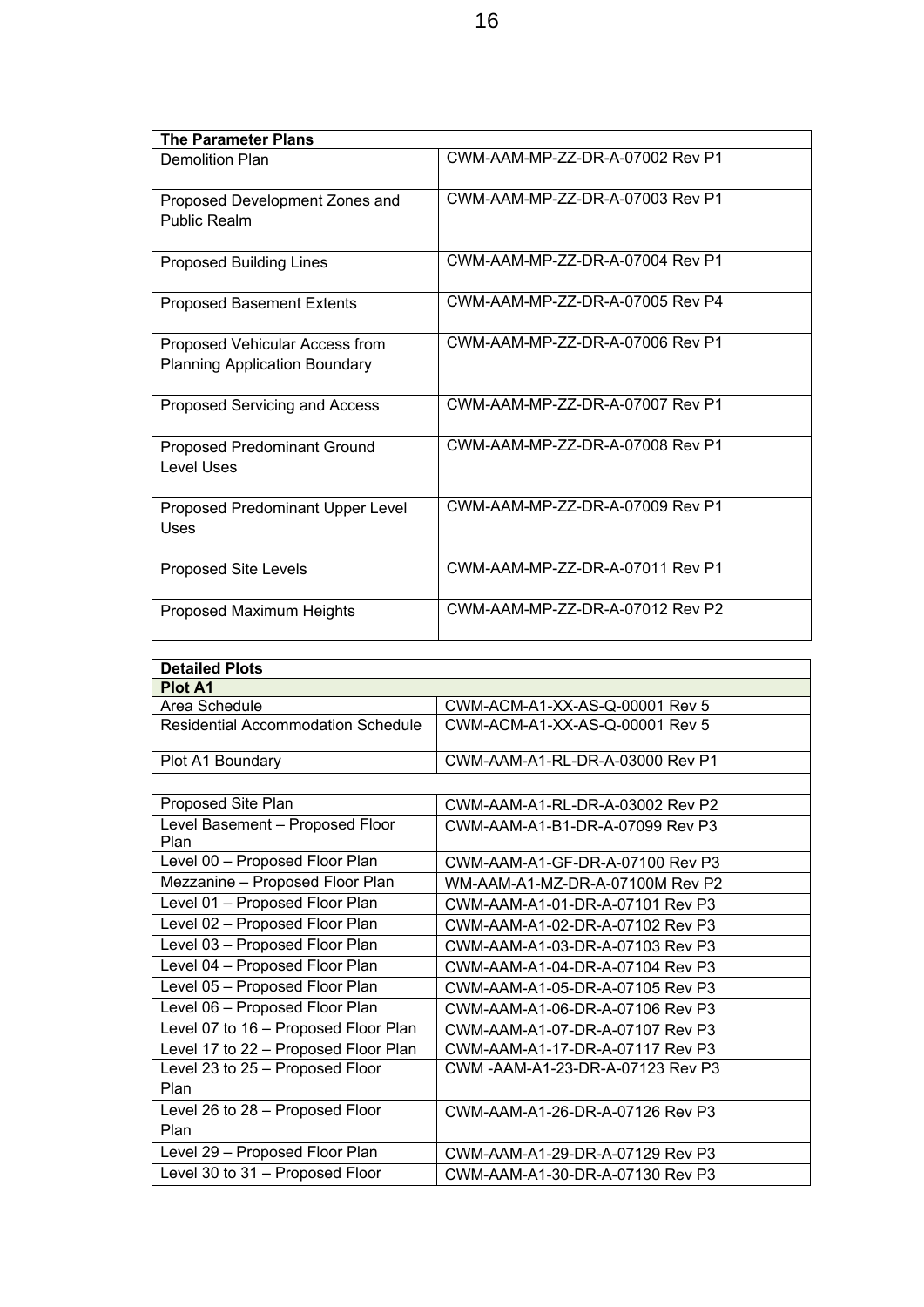| Plan                                    |                                  |  |  |  |  |  |  |  |
|-----------------------------------------|----------------------------------|--|--|--|--|--|--|--|
| Level 32 - Proposed Floor Plan          | CWM-AAM-A1-32-DR-A-07132 Rev P3  |  |  |  |  |  |  |  |
| Level 33 - Proposed Floor Plan          | CWM-AAM-A1-33-DR-A-07133 Rev P3  |  |  |  |  |  |  |  |
| Level 34 - Proposed Floor Plan          | CWM-AAM-A1-34-DR-A-07134 Rev P2  |  |  |  |  |  |  |  |
| Level 35 - Proposed Floor Plan          | CWM-AAM-A1-35-DR-A-07135 Rev P2  |  |  |  |  |  |  |  |
|                                         |                                  |  |  |  |  |  |  |  |
| <b>West Elevation</b>                   | CWM-AAM-A1-ZZ-DR-A-07200 Rev P3: |  |  |  |  |  |  |  |
| North Elevation                         | CWM-AAM-A1-ZZ-DR-A-07201 Rev P3: |  |  |  |  |  |  |  |
| <b>East Elevation</b>                   | CWM-AAM-A1-ZZ-DR-A-07202 Rev P2: |  |  |  |  |  |  |  |
| South Elevation                         | CWM-AAM-A1-ZZ-DR-A-07203 Rev P3: |  |  |  |  |  |  |  |
|                                         |                                  |  |  |  |  |  |  |  |
| <b>Section AA</b>                       | CWM-AAM-A1-ZZ-DR-A-07300 Rev P3: |  |  |  |  |  |  |  |
| <b>Section BB</b>                       | CWM-AAM-A1-ZZ-DR-A-07301 Rev P3: |  |  |  |  |  |  |  |
| <b>Section CC</b>                       | CWM-AAM-A1-ZZ-DR-A-07302 Rev P3: |  |  |  |  |  |  |  |
| <b>Section DD</b>                       | CWM-AAM-A1-ZZ-DR-A-07303 Rev P3: |  |  |  |  |  |  |  |
| <b>Section EE</b>                       | CWM-AAM-A1-ZZ-DR-A-07304 Rev P2: |  |  |  |  |  |  |  |
|                                         |                                  |  |  |  |  |  |  |  |
| Bay Study Tower A Elevation East        | CWM-AAM-A1-ZZ-DR-A-07500 Rev P1  |  |  |  |  |  |  |  |
| Bay Study Tower B Elevation West        | CWM-AAM-A1-ZZ-DR-A-07501 Rev P1  |  |  |  |  |  |  |  |
| Bay Study Tower C Elevation North       | CWM-AAM-A1-ZZ-DR-A-07502 Rev P1  |  |  |  |  |  |  |  |
| Bay Study Office A Elevation East       | CWM-AAM-A1-ZZ-DR-A-07503 Rev P1  |  |  |  |  |  |  |  |
| Bay Study Office B Elevation South      | CWM-AAM-A1-ZZ-DR-A-07504 Rev P3  |  |  |  |  |  |  |  |
| Bay Study Office C Elevation West       | CWM-AAM-A1-ZZ-DR-A-07505 Rev P2  |  |  |  |  |  |  |  |
| Bay Study Office Core Elevation         | CWM-AAM-A1-ZZ-DR-A-07506 Rev P3  |  |  |  |  |  |  |  |
|                                         |                                  |  |  |  |  |  |  |  |
|                                         |                                  |  |  |  |  |  |  |  |
| <b>Plot A2</b>                          |                                  |  |  |  |  |  |  |  |
|                                         |                                  |  |  |  |  |  |  |  |
| Area Schedule                           | CWM-GT-A2-XX-AS-Q-00001 Rev P03  |  |  |  |  |  |  |  |
| Plot A2 Boundary                        | CWM-AAM-A2-ZZ-DR-A-07001 Rev P2: |  |  |  |  |  |  |  |
|                                         |                                  |  |  |  |  |  |  |  |
| <b>Demolition Plan</b>                  | CWM-AAM-A2-ZZ-DR-A-07003 Rev P2: |  |  |  |  |  |  |  |
| Proposed Site Plan                      | CWM-AAM-A2-ZZ-DR-A-07004 Rev P4: |  |  |  |  |  |  |  |
| Level B2 Plan                           | CWM-AAM-A2-B2-DR-A-07098 Rev P3: |  |  |  |  |  |  |  |
| Level B1 Plan                           | CWM-AAM-A2-B1-DR-A-07099 Rev P3: |  |  |  |  |  |  |  |
| <b>Ground Floor Plan</b>                | CWM-AAM-A2-GF-DR-A-07100 Rev P3: |  |  |  |  |  |  |  |
| Level 01 Plan                           | CWM-AAM-A2-01-DR-A-07101 Rev P3: |  |  |  |  |  |  |  |
| Level 02 Plan                           | CWM-AAM-A2-02-DR-A-07102 Rev P3: |  |  |  |  |  |  |  |
| Level 03 Plan                           | CWM-AAM-A2-03-DR-A-07103 Rev P3: |  |  |  |  |  |  |  |
| Level 04 Plan                           | CWM-AAM-A2-04-DR-A-07104 Rev P3: |  |  |  |  |  |  |  |
| Level 05 Plan                           | CWM-AAM-A2-05-DR-A-07105 Rev P3: |  |  |  |  |  |  |  |
| Roof Plan                               | CWM-AAM-A2-RL-DR-A-07106 Rev P3: |  |  |  |  |  |  |  |
|                                         |                                  |  |  |  |  |  |  |  |
| Elevations 01                           | CWM-AAM-A2-XX-DR-A-07200 Rev P3  |  |  |  |  |  |  |  |
| Elevations 02                           | CWM-AAM-A2-XX-DR-A-07201 Rev P3  |  |  |  |  |  |  |  |
|                                         |                                  |  |  |  |  |  |  |  |
| Section AA                              | CWM-AAM-A2-XX-DR-A-07300 Rev P3  |  |  |  |  |  |  |  |
| Sections BB & CC                        | CWM-AAM-A2-XX-DR-A-07301 Rev P3  |  |  |  |  |  |  |  |
|                                         |                                  |  |  |  |  |  |  |  |
| Bay Study 01 North-East Elevation       | CWM-AAM-A2-XX-DR-A-07500 Rev P3  |  |  |  |  |  |  |  |
| Bay Study 02 North-West Elevation<br>1. | CWM-AAM-A2-XX-DR-A-07501 Rev P3  |  |  |  |  |  |  |  |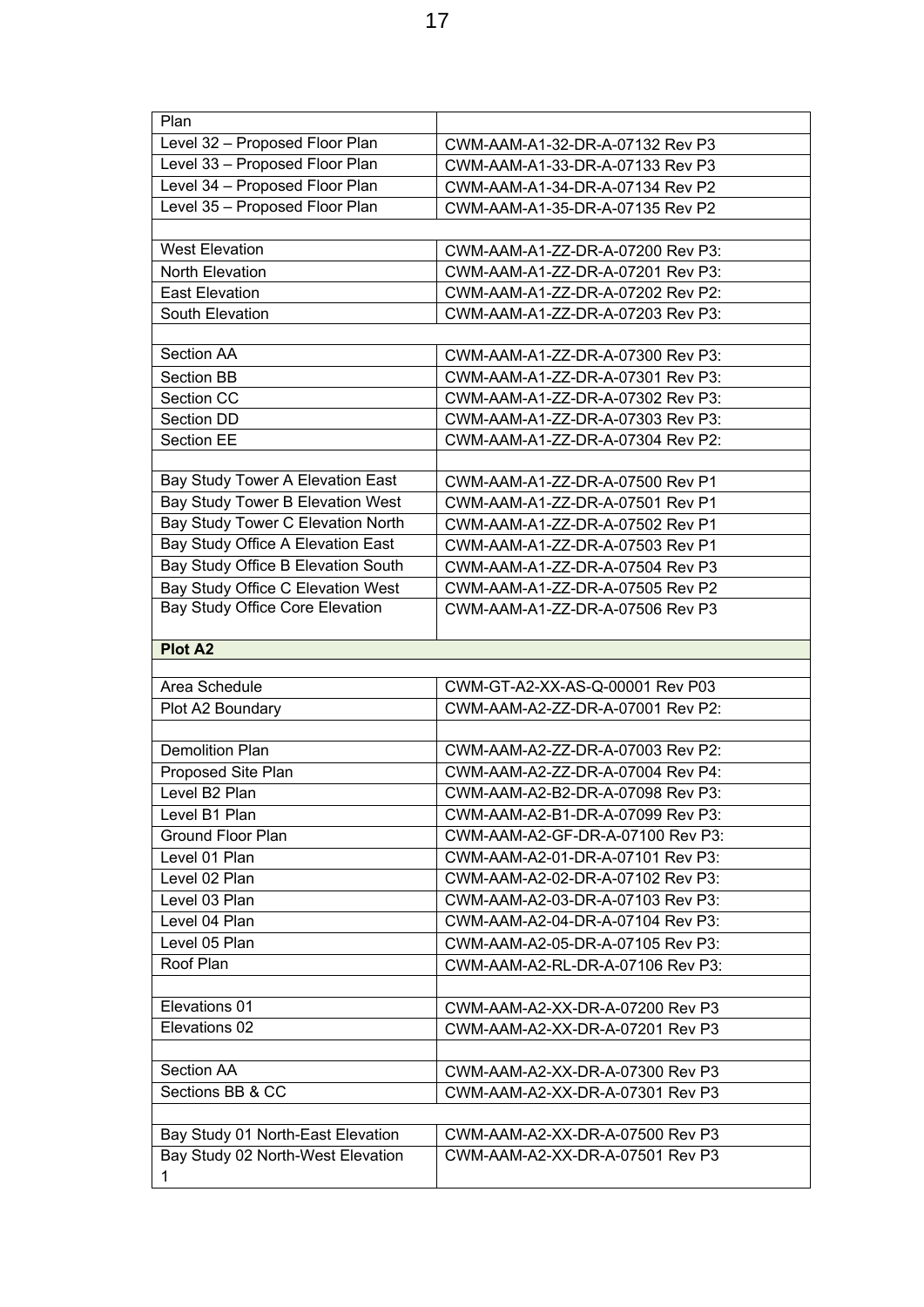| Bay Study 02 North-West Elevation            | CWM-AAM-A2-XX-DR-A-07502 Rev P3                                            |  |  |  |  |  |  |  |
|----------------------------------------------|----------------------------------------------------------------------------|--|--|--|--|--|--|--|
| 2                                            |                                                                            |  |  |  |  |  |  |  |
| Bay Study 02 North-West Elevation<br>3       | CWM-AAM-A2-XX-DR-A-07503 Rev P4                                            |  |  |  |  |  |  |  |
| Bay Study 05 South-East Elevation            | CWM-AAM-A2-XX-DR-A-07504 Rev P4                                            |  |  |  |  |  |  |  |
| Bay Study 06 South-West                      | CWM-AAM-A2-XX-DR-A-07505 Rev P3                                            |  |  |  |  |  |  |  |
| Elevation                                    |                                                                            |  |  |  |  |  |  |  |
| Plot K1                                      |                                                                            |  |  |  |  |  |  |  |
|                                              |                                                                            |  |  |  |  |  |  |  |
| Area Schedule                                | CWM-ACM-K1-XX-AS-Q-00001 Rev P02                                           |  |  |  |  |  |  |  |
|                                              |                                                                            |  |  |  |  |  |  |  |
| Proposed Site Location Plan                  | CWM-DMA-K1-RL-DR-A-(01)101 Rev P02:                                        |  |  |  |  |  |  |  |
| <b>Proposed Elevations</b>                   | CWM-DMA-K1-RL-DR-A-(01)103 Rev P02:                                        |  |  |  |  |  |  |  |
| Ground Floor Plan                            | CWM-DMA-K1-00-DR-A-(01)110 Rev P03:                                        |  |  |  |  |  |  |  |
| First Floor Plan                             | CWM-DMA-K1-01-DR-A-(01)111 Rev P03:                                        |  |  |  |  |  |  |  |
| Second Floor Plan                            | CWM-DMA-K1-02-DR-A-(01)112 Rev P03:                                        |  |  |  |  |  |  |  |
| Third Floor Plan                             | CWM-DMA-K1-03-DR-A-(01)113 Rev P03:                                        |  |  |  |  |  |  |  |
| Fourth Floor Plan                            | CWM-DMA-K1-04-DR-A-(01)114 Rev P03:                                        |  |  |  |  |  |  |  |
| Fifth Floor Plan                             | CWM-DMA-K1-05-DR-A-(01)115 Rev P03:                                        |  |  |  |  |  |  |  |
| Roof Plan                                    | CWM-DMA-K1-RL-DR-A-(01)116 Rev P02:                                        |  |  |  |  |  |  |  |
|                                              |                                                                            |  |  |  |  |  |  |  |
| North West Elevation                         | CWM-DMA-K1-ZZ-DR-A-(01)210 Rev P02:                                        |  |  |  |  |  |  |  |
| South East Elevation                         | CWM-DMA-K1-ZZ-DR-A-(01)211 Rev P02:                                        |  |  |  |  |  |  |  |
| North East Elevation                         | CWM-DMA-K1-ZZ-DR-A-(01)212 Rev P02:                                        |  |  |  |  |  |  |  |
| South West Elevation                         | CWM-DMA-K1-ZZ-DR-A-(01)213 Rev P02:                                        |  |  |  |  |  |  |  |
| <b>Plant Room Elevations</b>                 | CWM-DMA-K1-ZZ-DR-A-(01)214 Rev P01:                                        |  |  |  |  |  |  |  |
|                                              |                                                                            |  |  |  |  |  |  |  |
| Section AA                                   | CWM-DMA-K1-ZZ-DR-A-(01)310 Rev P02:<br>CWM-DMA-K1-ZZ-DR-A-(01)311 Rev P02: |  |  |  |  |  |  |  |
| Section BB                                   | CWM-DMA-K1-ZZ-DR-A-(01)312 Rev P02:                                        |  |  |  |  |  |  |  |
| Section CC                                   | CWM-DMA-K1-ZZ-DR-A-(01)313 Rev P02:                                        |  |  |  |  |  |  |  |
| Section DD                                   |                                                                            |  |  |  |  |  |  |  |
| External Façade Typical Bay                  | CWM-DMA-K1-ZZ-DR-A-(21)101 Rev P02:                                        |  |  |  |  |  |  |  |
| Courtyard Façade Typical Bay                 | CWM-DMA-K1-ZZ-DR-A-(21)102 Rev P02:                                        |  |  |  |  |  |  |  |
|                                              |                                                                            |  |  |  |  |  |  |  |
| <b>Interim Petrol Filling Station (IPFS)</b> |                                                                            |  |  |  |  |  |  |  |
|                                              |                                                                            |  |  |  |  |  |  |  |
| Area Schedule                                | CWM-ACM-C1-XX-AS-Q-00001 Rev P01:                                          |  |  |  |  |  |  |  |
|                                              |                                                                            |  |  |  |  |  |  |  |
| Proposed Plan                                | 1185-2018-MER-20 Rev P03                                                   |  |  |  |  |  |  |  |
| <b>Proposed Elevations</b>                   | 1185-MER-2017-22 Rev P03                                                   |  |  |  |  |  |  |  |
| <b>Tanker Tracking</b>                       | 1185-2018-MER-23 Rev P03                                                   |  |  |  |  |  |  |  |
| Indicative Proposed Kerb                     | 1185-2018-MER-27 Rev P03                                                   |  |  |  |  |  |  |  |
| Amendments                                   |                                                                            |  |  |  |  |  |  |  |
| <b>Pedestrian Routes</b>                     | 1185-2018-MER-25 Rev P03                                                   |  |  |  |  |  |  |  |
| <b>Contextual Routes to Interim PFS</b>      | 1185-2018-MER-26 Rev P03                                                   |  |  |  |  |  |  |  |
| 3D Visuals of Proposed Columns               | 1185-2018-MER-24 Rev P03                                                   |  |  |  |  |  |  |  |

#### Reason:

For the avoidance of doubt and in the interests of proper planning.

## **2. Time Limit and Reserved Matters**

a) The Development hereby permitted shall be begun before the end of three years from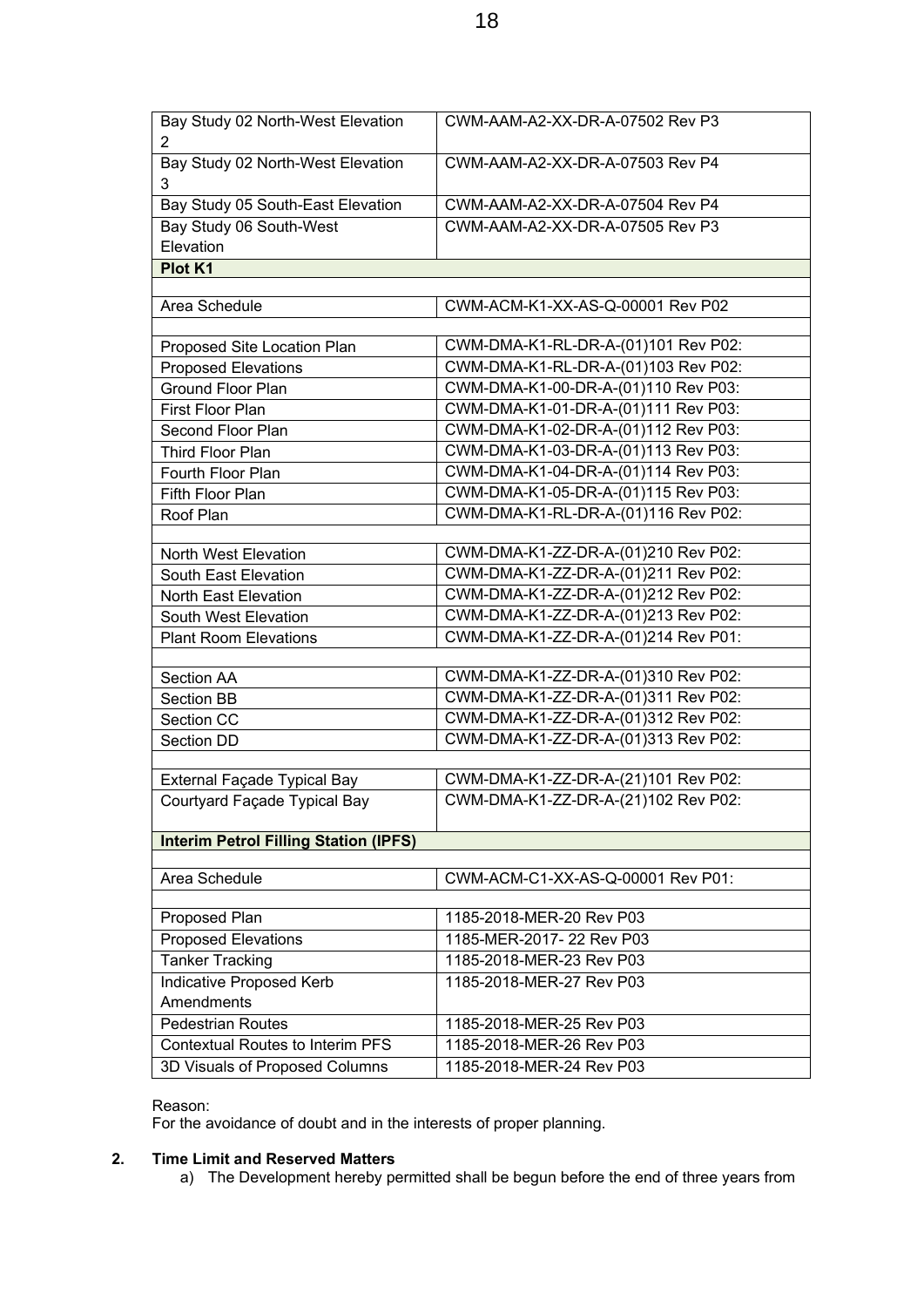the date of this permission.

- b) No part of the Development hereby approved in outline shall be commenced until details of the Reserved Matters in relation to that part of the Development have been submitted to and approved in writing by the Local Planning Authority.
- c) The reserved matters for the first Development Plot or Zone shall be submitted to the Local Planning Authority for approval by not later than the expiration of three years from the date of this permission and the development permitted by this permission shall be begun either before the end of five years from the date of this permission or before the expiration of three years from the date of the final approval of the last Reserved Matters Application for the first Development Plot/Zone, or in the case of approval on different dates, the final approval of the last such matter to be approved for the first Development Plot/Zone.
- d) Applications for the approval of Reserved Matters in respect of the Development shall be submitted to the Local Planning Authority for approval before the expiration of 20 years from the date of this decision notice.

#### Reason

As required by Sections 91 and 92 of the Town and Country Planning Act 1990 as amended.

#### **3. Control Documents**

The Development (excluding the Phase 1 Development) shall be developed in accordance with the following documents:

:

- The Development Specification (DP9, February 2019)
- The Parameter Plans:

| <b>Demolition Plan</b>                                                 | CWM-AAM-MP-ZZ-DR-A-07002 Rev P1 |
|------------------------------------------------------------------------|---------------------------------|
| Proposed Development Zones and<br>Public Realm                         | CWM-AAM-MP-ZZ-DR-A-07003 Rev P1 |
| <b>Proposed Building Lines</b>                                         | CWM-AAM-MP-ZZ-DR-A-07004 Rev P1 |
| <b>Proposed Basement Extents</b>                                       | CWM-AAM-MP-ZZ-DR-A-07005 Rev P4 |
| Proposed Vehicular Access from<br><b>Planning Application Boundary</b> | CWM-AAM-MP-ZZ-DR-A-07006 Rev P1 |
| Proposed Servicing and Access                                          | CWM-AAM-MP-ZZ-DR-A-07007 Rev P1 |
| <b>Proposed Predominant Ground</b><br>Level Uses                       | CWM-AAM-MP-ZZ-DR-A-07008 Rev P1 |
| Proposed Predominant Upper Level<br>Uses                               | CWM-AAM-MP-ZZ-DR-A-07009 Rev P1 |
| <b>Proposed Site Levels</b>                                            | CWM-AAM-MP-ZZ-DR-A-07011 Rev P1 |
| Proposed Maximum Heights                                               | CWM-AAM-MP-ZZ-DR-A-07012 Rev P2 |

 The Design Guidelines Volumes 1 (June 2019) and Public Realm Design Guidelines (October 2018)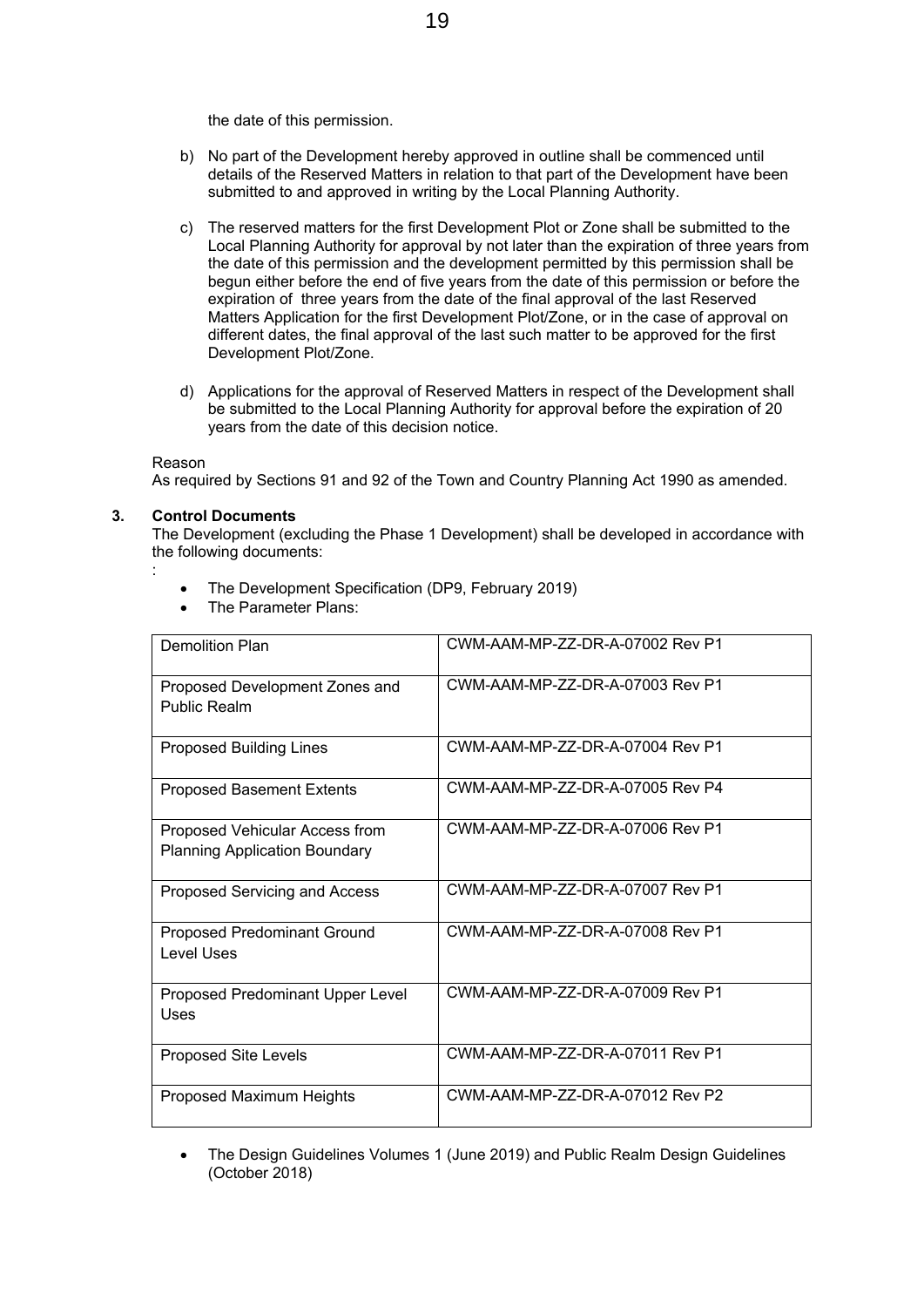#### Reason:

To ensure that the development is undertaken in accordance with the approved drawings and documents, including the Environmental Statement, and otherwise conforms to the principles of sustainable development as described in the National Planning Policy Framework 2019

#### **4. Floorspace cap**

The total amount of floorspace across the Development (excluding the Phase 1 Development) shall not exceed the 656,200 sqm GEA (excluding parking, plant and public toilets) stated in Table 3 of the approved Development Specification.

Reason:

Reason: To ensure that the Development is carried out in accordance with the approved plans and other submitted details and to ensure that the quantum of floorspace remains within the approved parameters as assessed pursuant to the Environmental Impact Assessment of the Development.

#### **5. Development Zones and Permitted Uses**

The quantum of built floorspace across the Development (excluding Phase 1) shall not exceed the maximum floorspace figures (GEA) for each permitted land use or for each Development Zone specified in Table 3 of the approved Development Specification, as follows:

| <b>Development</b><br>Zone                                                                              | <b>Use</b><br><b>Class</b> | Zone B<br><b>GEA SQ M</b> | Zone C<br><b>GEA SQ M</b> | Zone D<br><b>GEA SQ M</b> | Zone E<br><b>GEA SQ M</b> | Zone F<br><b>GEA SQ M</b> | Zone G<br><b>GEA SQ M</b> | Zone H<br><b>GEA SQ M</b> | Zone J<br><b>GEA SQ M</b> | Zone L<br><b>GEA SQ M</b> | Zone M<br><b>GEA SQ M</b> | Zone N<br><b>GEA SQ M</b> | Zone P<br><b>GEA SQ M</b> | <b>MAXIMUM</b><br><b>GEA CAP BY</b><br>USE (SQ M) |
|---------------------------------------------------------------------------------------------------------|----------------------------|---------------------------|---------------------------|---------------------------|---------------------------|---------------------------|---------------------------|---------------------------|---------------------------|---------------------------|---------------------------|---------------------------|---------------------------|---------------------------------------------------|
| Retail                                                                                                  | $A1-A5$                    | 9.000                     | 2,800                     | 32.700                    | 6,600                     | 3.700                     | 21.700                    | 5.300                     | 3.000                     | 800                       | 400                       | 500                       | 150                       | 86.650                                            |
| Workspace                                                                                               | <b>B1</b>                  | 41,500                    | 27,600                    | 80,300                    | 19,000                    | 38,500                    | 5,000                     | 67,600                    | 1,500                     | 11,500                    | $\overline{a}$            | $\overline{a}$            | $\blacksquare$            | 282,500                                           |
| <b>Hotel</b>                                                                                            | C <sub>1</sub>             | $\overline{a}$            | Ĭ.                        | 7.500                     | $\overline{a}$            | $\overline{a}$            |                           | $\overline{a}$            |                           |                           | $\overline{a}$            | $\overline{a}$            | ÷                         | 7.500                                             |
| <b>Assisted Living</b>                                                                                  | C <sub>2</sub>             | $\overline{a}$            | ٠                         | $\overline{\phantom{a}}$  | 3.700                     | ٠                         | 15.500                    | 14.400                    | 20,200                    | 9.700                     | $\overline{\phantom{a}}$  | $\overline{a}$            | $\blacksquare$            | 35,700                                            |
| <b>Residential</b>                                                                                      | C <sub>3</sub>             | 27,300                    | 23,000                    | 34,700                    | 13,600                    | 57.700                    | 44.200                    | 41,200                    | 57,700                    | 27,600                    | 4,500                     | $\overline{a}$            | ۰                         | 331,500                                           |
| Community<br><b>Facilities</b>                                                                          | D <sub>1</sub>             | 4.600                     | L.                        | 4.600                     | 2.900                     | 33.500                    | 5.000                     | $\overline{a}$            | 4.000                     | 4.000                     | 2.500                     | $\overline{a}$            | 150                       | 45.650                                            |
| Leisure/ Cultural                                                                                       | D <sub>2</sub>             | $\overline{a}$            | $\blacksquare$            | 20,000                    | 7.500                     | 7.500                     | $\blacksquare$            | 25.000                    | $\overline{\phantom{0}}$  | $\overline{a}$            | $\overline{a}$            | $\overline{a}$            | $\overline{a}$            | 51,500*                                           |
| <b>Night Club</b>                                                                                       | Sui<br>Generis             | $\overline{a}$            | ÷,                        | 1,500                     | ٠                         | ٠                         | $\overline{\phantom{0}}$  | 1,500                     | $\overline{a}$            | ٠                         | $\overline{a}$            | $\overline{a}$            | ٠                         | 1,500                                             |
| <b>Student</b><br>Accommodation                                                                         | Sui<br><b>Generis</b>      | 27,300                    | 23,000                    |                           | $\overline{a}$            | 31.200                    | 30,000                    | $\overline{a}$            | ٠                         |                           | $\blacksquare$            | ÷                         | ٠                         | 50,300                                            |
| <b>Energy Centre</b>                                                                                    | Sui<br><b>Generis</b>      | 2.000                     | 2.000                     | $\overline{a}$            | ٠                         | ٠                         | $\overline{a}$            | $\blacksquare$            | ٠                         | $\overline{a}$            | $\blacksquare$            | $\blacksquare$            | ٠                         | 2.000                                             |
| <b>Primary Sub-</b><br><b>Station</b>                                                                   | Sui<br><b>Generis</b>      | $\overline{a}$            | ×,                        | ٠                         | 3.000                     | ۰                         | ÷                         | $\blacksquare$            | $\overline{a}$            | 3.000                     | $\overline{a}$            | $\blacksquare$            | ٠                         | 3,000                                             |
| <b>Multi-Storey Car</b><br>Park                                                                         | Sui<br>Generis             | $\blacksquare$            | 17.200                    | $\blacksquare$            | 17.200                    | $\blacksquare$            | ٠                         | $\overline{\phantom{a}}$  | $\overline{a}$            | ٠                         | $\overline{\phantom{a}}$  | $\blacksquare$            | ٠                         | 17,200                                            |
| <b>Petrol Filling</b><br><b>Station</b>                                                                 | Sui<br>Generis             | $\overline{a}$            | 3.000                     | $\blacksquare$            | 3.000                     | $\overline{a}$            | $\blacksquare$            | $\overline{\phantom{a}}$  | $\overline{a}$            |                           | $\blacksquare$            |                           | $\blacksquare$            | 3,000                                             |
| <b>Transport</b><br>Infrastructure<br>(potential second<br>entrance to SQ<br>Station)                   | Sui<br><b>Generis</b>      | 500                       | ٠                         |                           | $\blacksquare$            | ٠                         |                           | $\overline{\phantom{a}}$  | ٠                         |                           | $\overline{\phantom{a}}$  | 500                       | ٠                         | 500                                               |
| <b>Flexible Events</b><br><b>Space</b>                                                                  | Sui<br><b>Generis</b>      | $\overline{a}$            | ٠                         | 5.000                     | $\overline{a}$            | ٠                         | ٠                         | $\blacksquare$            | ٠                         | $\overline{a}$            | $\overline{\phantom{a}}$  |                           | ٠                         | 5,000                                             |
| <b>Parking and Plant</b>                                                                                |                            | 10,200                    | 7.300                     | 30.400                    | 10.500                    | 8.000                     | 31.000**                  | 18,400                    | 13.700                    | 3.400                     | 400                       | 250                       | 200                       | 133,750                                           |
| <b>Public Toilets</b>                                                                                   | Sui<br><b>Generis</b>      |                           | ٠                         |                           | ٠                         | ٠                         |                           | ٠                         | ٠                         |                           | $\blacksquare$            | ٠                         | ٠                         | 500***                                            |
|                                                                                                         |                            |                           |                           |                           |                           |                           |                           |                           |                           |                           |                           |                           |                           |                                                   |
| <b>MAXIMUM GEA</b><br><b>CAP PER ZONE</b><br>(SQ M) (excluding<br>public toilets, parking<br>and plant) | $\overline{a}$             | 76,000                    | 48.900                    | 159,800                   | 36,600                    | 89.900                    | 65,900                    | 82,500                    | 60.700                    | 29,800                    | 5,200                     | 750                       | 150                       |                                                   |

#### Reason:

To ensure that the Development is carried out in accordance with the approved plans and other submitted details and to ensure that the quantum of floorspace remains within the approved parameters as assessed pursuant to the Environmental Impact Assessment of the Development.

#### **6. Floorspace minimums**

For the avoidance of doubt, at its completion the development hereby permitted will deliver as a minimum 2,000 residential units (use class C3) and the following amounts of non-residential development within the outline element of the development:

45,962sqm retail and leisure floorspace (use classes A1-A5 and D2)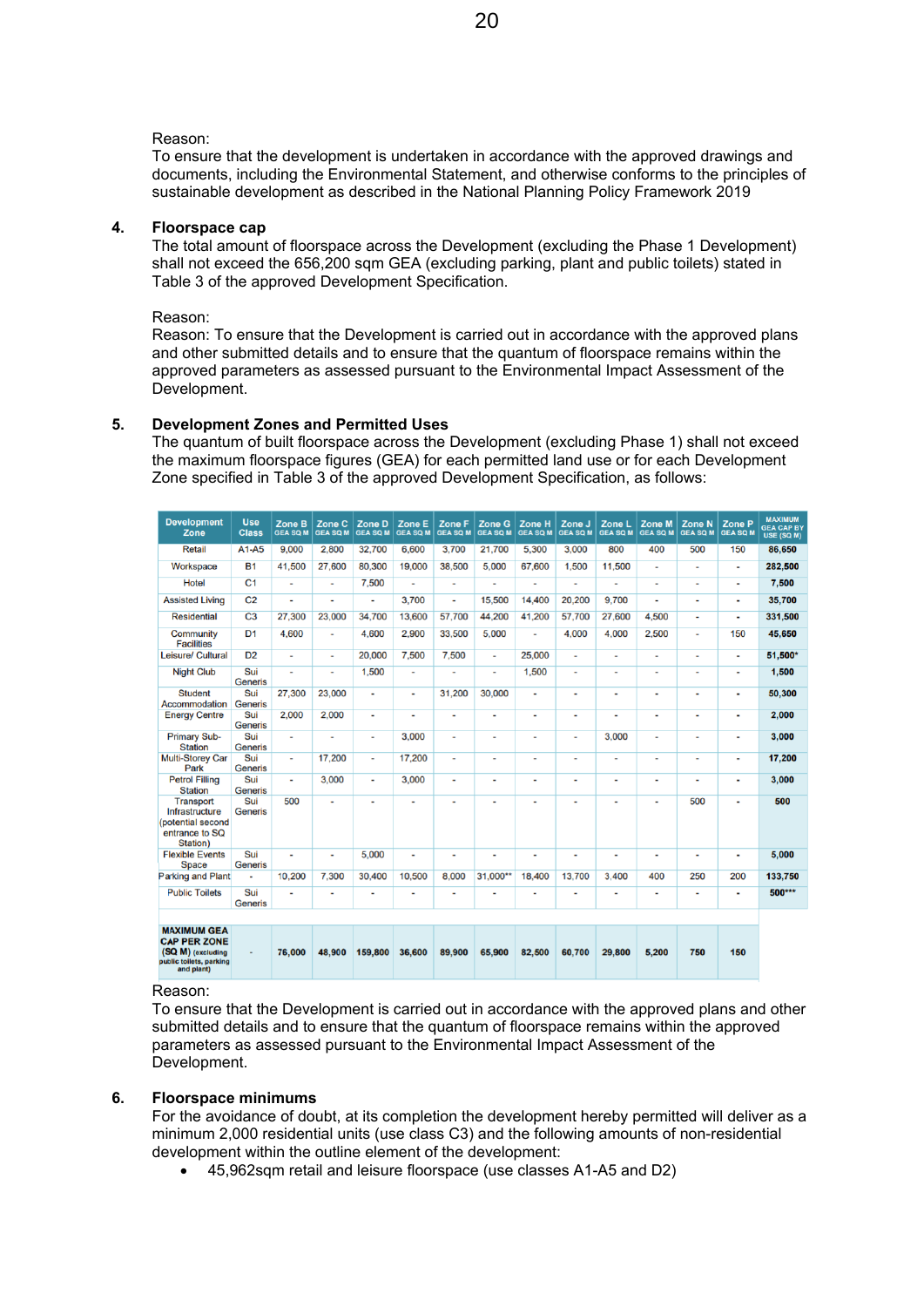- 45,962sqm workspace (use class B1)
- 500qm community use floorspace (use class D1)

#### Reason:

To ensure a mixed and balanced Town Centre in accordance with the objectives of the Canada Water Area Action Plan (2015)

#### **7. Reserved Matters Compliance Statement**

Each application for Reserved Matters submitted pursuant to Condition 3 shall contain such information as is set out in the Reserved Matters Compliance Report included at Annex 1 of this Decision Notice.

#### Reason:

To ensure that the development is undertaken in accordance with the plans and documents approved herein

#### **8. Phasing**

No part of the Development (excluding the Phase 1 Development) shall be carried out unless and until a phasing strategy showing the location of each Development Phase and including details of the order in which the Development Phases will be commenced, has been submitted to and approved by the Local Planning Authority.

The Development shall only be carried out in accordance with the approved phasing strategy, subject to such amendments to such phasing strategy as may be approved by the Local Planning Authority from time to time.

#### **Reason:**

In order to provide a coordinated approach to the delivery of the Development Plots and their associated infrastructure and public realm and in the interests of proper planning

#### **9. Retail Controls**

At its completion, the Development will provide:

- A minimum of 50% of its retail floorspace as Use Class A1;
- A minimum of 10% of its retail floorspace as small shops;
- No hot-food takeaways (Use Class A5) within 400m of a secondary school boundary and no more than 5% A5 premises within any single shopping frontage ; and
- Only 1 petrol station operational at any point in time

#### Reason:

In order to deliver a diverse retail environment as described in the Canada Water Area Action (2015)

#### **Phase 1 Conditions (Plots A1, A2, K1 and the IPFS)**

These conditions in relation to Development Plots A1, A2, K1 and IPFS, collectively described as the "Phase 1 Development", shall be required to be discharged for each Development Plot individually but this shall not preclude the discharge of the conditions for Development Plots collectively where appropriate: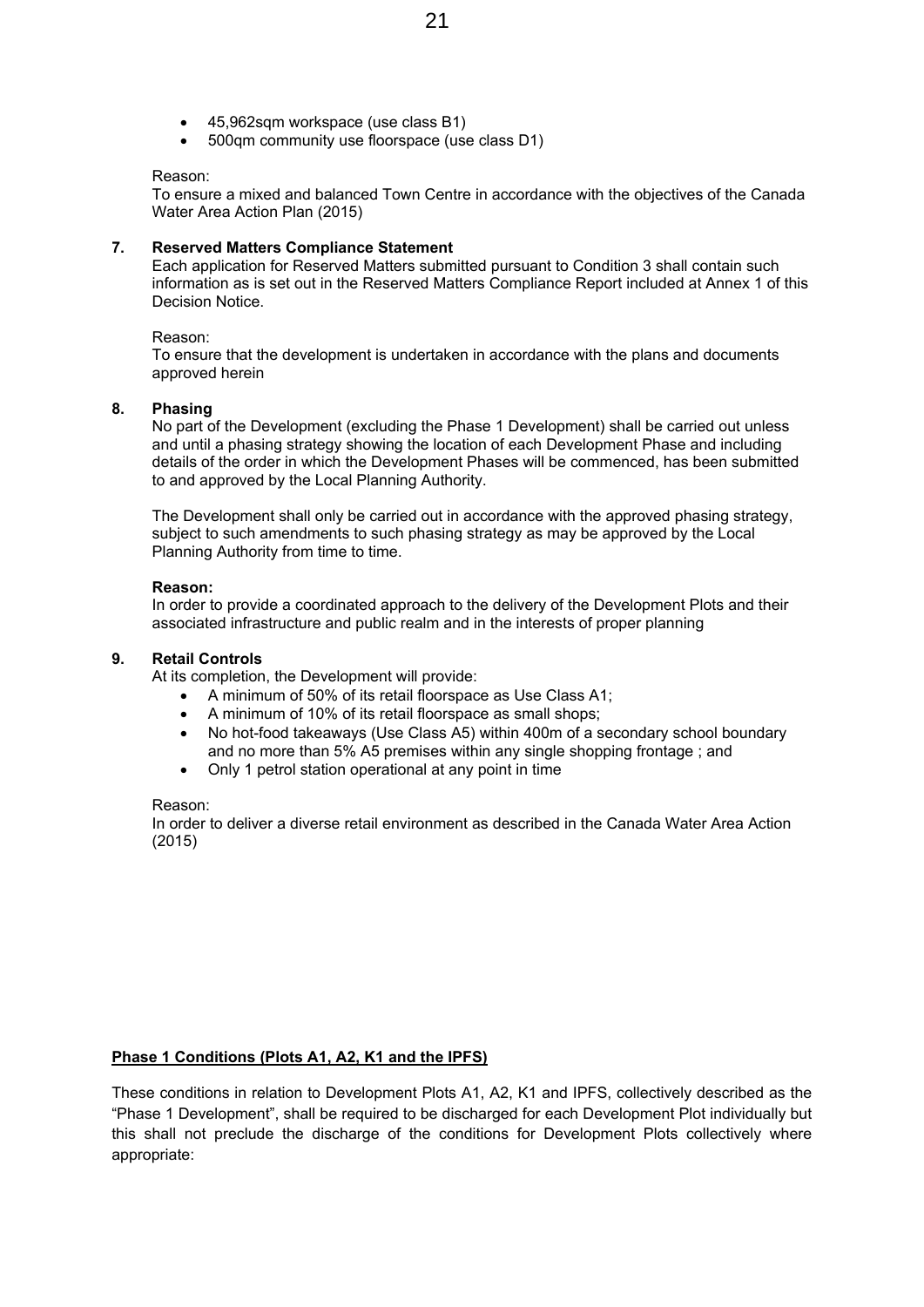**Pre-commencement condition(s)** - the details required to be submitted for approval by the condition(s) listed below must be submitted to and approved by the council before any work in connection with implementing this permission is commenced.

#### **Advanced infrastructure and enabling works**

**10.** No development shall take place within a Development Zone or Development Plot until such time as details of any necessary advanced infrastructure and enabling works have been submitted to the Local Planning Authority and approved in writing.

Details may include, but are not limited to, initial enabling and site set-up works, the establishment of temporary welfare or site accommodation, installation of construction plant, temporary drainage, power and/or water supplies or the diversion of existing services, and the construction of site access/egress points pertinent to the construction of any Development Plot or Zone. The submitted details shall include plans demonstrating the extent of works required.

#### Reason:

In order to ensure that all necessary enabling works required to facilitate the approved development for any Zone and/or Plot are undertaken to the satisfaction of the local planning authority in a timely manner and avoiding adverse impacts on local amenity insofar as possible in accordance with Saved Policy 3.2 of the Southwark Plan (2007)

#### **11. Contamination – Site Investigations**

Prior to the commencement of any development, a Phase 2 site investigation and risk assessment shall be conducted in accordance with the approved Phase 1 desk-based assessment detailed in the approved Environmental Statement. The results of the Phase 2 investigation shall be submitted to the Local Planning Authority for approval in writing prior to the commencement of any remediation that might be required.

#### Reason

To ensure that risks from land contamination to the future users of the land and neighbouring land are minimised, together with those to controlled waters, property and ecological systems, and to ensure that the development can be carried out safely without unacceptable risks to workers, neighbours and other offsite receptors in accordance with saved policy 3.2 `Protection of amenity' of the Southwark Plan (2007), strategic policy 13 'High environmental standards' of the Core Strategy (2011) and the National Planning Policy Framework 2019.

#### **12. Contamination – Remediation**

In the event that contamination is present on any part of the site, a detailed remediation strategy to bring the relevant parts of the site to a condition suitable for the intended use by removing unacceptable risks to human health, buildings and other property and the natural and historical environment shall be prepared and submitted to the Local Planning Authority for approval in writing. The detailed remediation strategy shall ensure that the site would not qualify as contaminated land under Part 2A of the Environmental Protection Act 1990 in relation to the intended use of the land after remediation.

The approved remediation scheme (if one is required) shall be carried out in accordance with its terms prior to the commencement of development other than that required to carry out remediation, unless otherwise agreed in writing by the Local Planning Authority. The Local Planning Authority shall be given two weeks written notification of commencement of the remediation scheme works.

#### Reason

To ensure that risks from land contamination to the future users of the land and neighbouring land are minimised, together with those to controlled waters, property and ecological systems, and to ensure that the development can be carried out safely without unacceptable risks to workers, neighbours and other offsite receptors in accordance with saved policy 3.2 `Protection of amenity' of the Southwark Plan (2007), strategic policy 13 'High environmental standards' of the Core Strategy (2011) and the National Planning Policy Framework 2019.

#### **13. Contamination – Verification**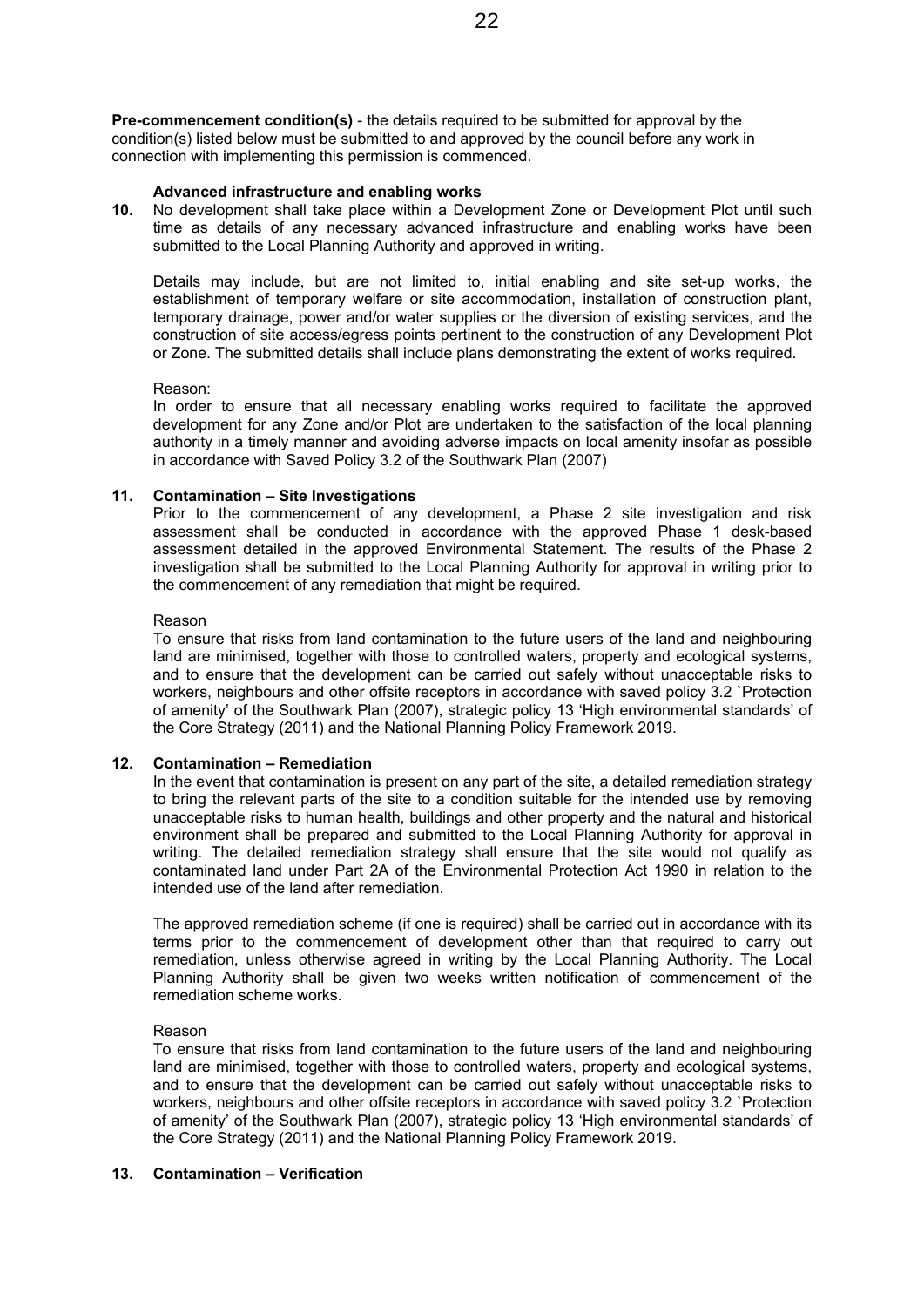Following the completion of the measures identified in the approved remediation strategy, a verification report providing evidence that all work required by the remediation strategy has been completed shall be submitted to and approved in writing by the Local Planning Authority.

#### Reason

To ensure that risks from land contamination to the future users of the land and neighbouring land are minimised, together with those to controlled waters, property and ecological systems, and to ensure that the development can be carried out safely without unacceptable risks to workers, neighbours and other offsite receptors in accordance with saved policy 3.2 `Protection of amenity' of the Southwark Plan (2007), strategic policy 13 'High environmental standards' of the Core Strategy (2011) and the National Planning Policy Framework 2019.

#### **14. Piling and foundation design**

Prior to the commencement of development (excluding demolition), details of the proposed piling method and foundation design shall be submitted to the local planning authority for approval in writing (in consultation with the Environment Agency) to demonstrate that there is no resultant unacceptable risk to groundwater. The development shall be carried out in accordance with the approved details.

#### Reason:

Piling can create pathways for contaminants and this presents a risk to underlying controlled waters unless appropriate methodologies and mitigation are utilised in accordance with Strategic Policy SP13 'Hugh Environmental Standards' of the Core Strategy (2011) and the National Planning Policy Framework 2019.

#### **15. Tunnel protection measures**

The development hereby permitted shall not be commenced until detailed design and method statements (in consultation with London Underground) for each stage of the development affecting London Underground assets for demolition, foundations, basement and ground floor structures, or for any other structures below ground level, including piling (temporary and permanent), have been submitted to and approved in writing by the local planning authority which:

- provide details on all structures:
- provide details on the use of tall plant/scaffolding;
- accommodate the location of the existing London Underground structures and tunnels;
- accommodate ground movement arising from the construction thereof;
- and mitigate the effects of noise and vibration arising from the adjoining operations within the structures and tunnels.

The development shall thereafter be carried out in all respects in accordance with the approved design and method statements, and all structures and works comprised within the development hereby permitted which are required by the approved design statements in order to procure the matters mentioned in paragraphs of this condition shall be completed, in their entirety, before any part of the building hereby permitted is occupied.

#### Reason:

To ensure that the development does not impact on existing London Underground transport infrastructure, in accordance with London Plan 2016 Table 6.1, draft London Plan policy T3 and 'Land for Industry and Transport' Supplementary Planning Guidance 2012.

#### **16. Basement impact/groundwater flooding – Plots A1 and A2**

Prior to the commencement of any works below grade, a detailed basement impact assessment (BIA)(prepared following guidance in Southwark's Strategic Flood Risk Assessment 2017 or any replacement thereof) shall be submitted to the local planning authority for approval in writing identifying existing groundwater levels, flows and fluctuations, if appropriate, demonstrating that appropriate mitigation measures are integrated into the basement design to prevent groundwater flooding. The development shall proceed in accordance with any approval given and any mitigation measures shall be retained and maintained in perpetuity.

Reason: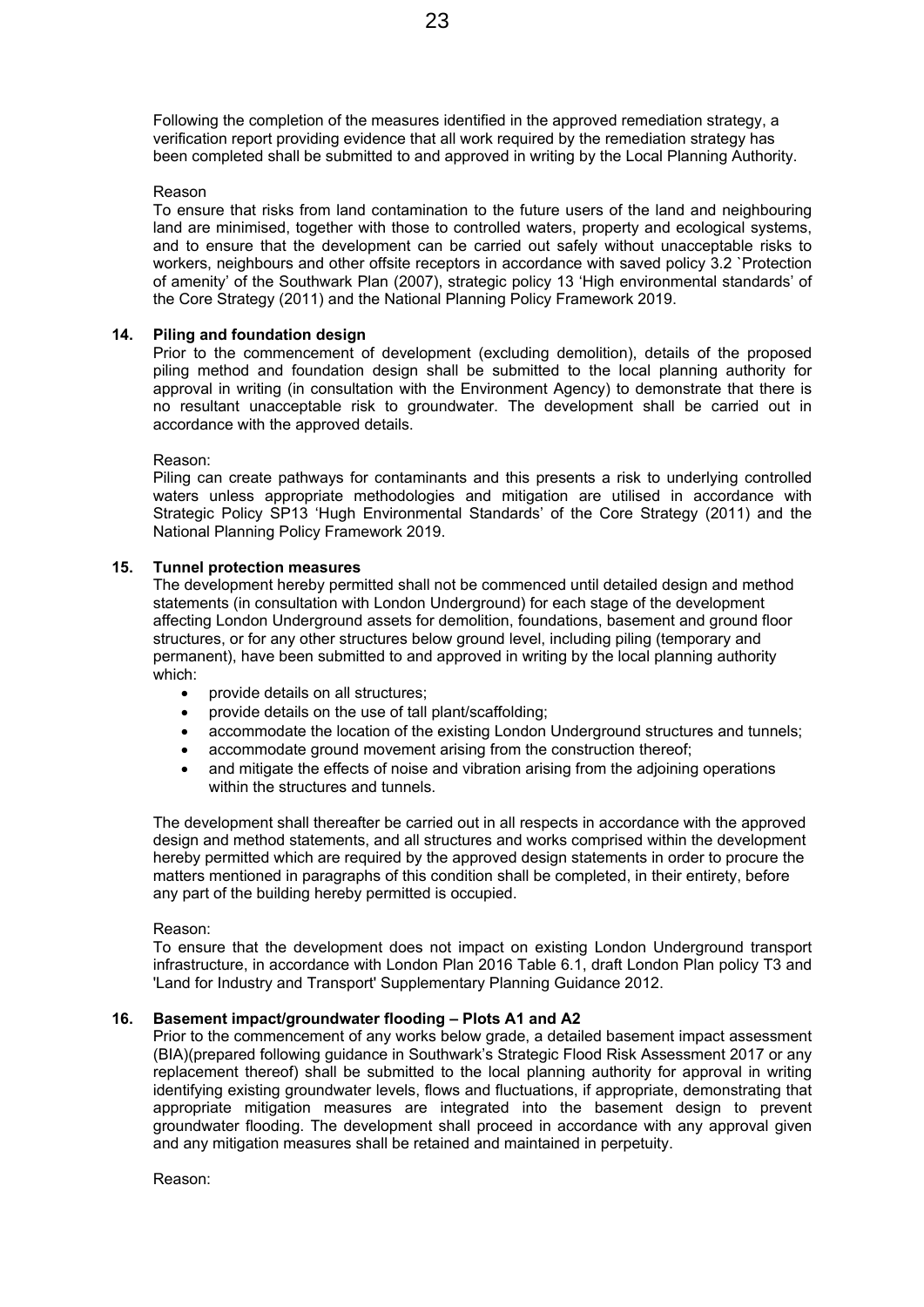To minimise the potential for the site to contribute to changes in groundwater conditions and any subsequent flooding in accordance with Southwark's SFRA, saved policy 3.9 'Water' of the Southwark Plan (2007), Strategic Policy 13 'High environmental standards' of the Core Strategy (2011), Policy 5.12 'Flood Risk Management' of the London Plan 2016 and the National Planning Policy Framework 2019.

#### **17. Sustainable drainage**

Prior to the commencement of development (excluding demolition), a detailed surface water drainage strategy shall be submitted to the local planning authority for approval in writing (in consultation with Thames Water and the Environmental Agency) setting out the range of sustainable drainage measures to be implemented across this part of the site to deliver a reduction in surface water runoff to greenfield rates for storm events up to a 1% annual exceedance probability plus climate change allowance, unless it can be demonstrated that discharge to a local waterbody justifies a higher runoff rate. The development shall proceed in accordance with any approval granted.

#### Reason:

To minismise the potential of the site to contribute to surface water flooding in accordance with Saved Policy 3.9 'Water' of the Southwark Plan (2007), Strategic Policy 13 'High environmental standards' of the Core Strategy (2011), Policy 5.12 'Flood Risk Management' of the London Plan 2016 and the National Planning Policy Framework 2019.

#### **18. Archaeology**

- a) Before any work hereby authorised begins on Development Plots A1, A2, K1 or the IPFS, the applicant shall secure the implementation of a programme of archaeological and geoarchaeological investigation work for that Plot in accordance with a written scheme of investigation which shall be submitted to and approved in writing by the Local Planning Authority.
- b) Before any work hereby authorised begins, the applicant shall secure the implementation of a programme of archaeological mitigation works in accordance with a written scheme of investigation, which shall be submitted to and approved in writing by the Local Planning Authority.

#### Reason:

In order that the archaeological operations are undertaken to an acceptable standard, that legitimate archaeological interest in the site is satisfied and that any programme of works is appropriate and responds to the extent and nature of any archaeological remains on site in accordance with Strategic Policy 12 - Design and Conservation of The Core Strategy 2011, Saved Policy 3.19 Archaeology of the Southwark Plan 2007 and the National Planning Policy Framework 2019.

#### **19. Tree Protection Measures**

Prior to works commencing, including any demolition, an Arboricultural Method Statement including an Arboricultural Survey shall be submitted to and approved in writing by the Local Planning Authority.

a) A pre-commencement meeting shall be arranged, the details of which shall be notified to the Local Planning Authority for agreement in writing prior to the meeting and prior to works commencing on site, including any demolition, changes to ground levels, pruning or tree removal.

b) A detailed Arboricultural Method Statement showing the means by which any retained trees on or directly adjacent to the site are to be protected from damage by demolition works, excavation, vehicles, stored or stacked building supplies, waste or other materials, and building plant, scaffolding or other equipment, shall then be submitted to and approved in writing by the Local Planning Authority. The method statements shall include details of facilitative pruning specifications and a supervision schedule overseen by an accredited arboricultural consultant.

c) Cross sections shall be provided to show surface and other changes to levels, special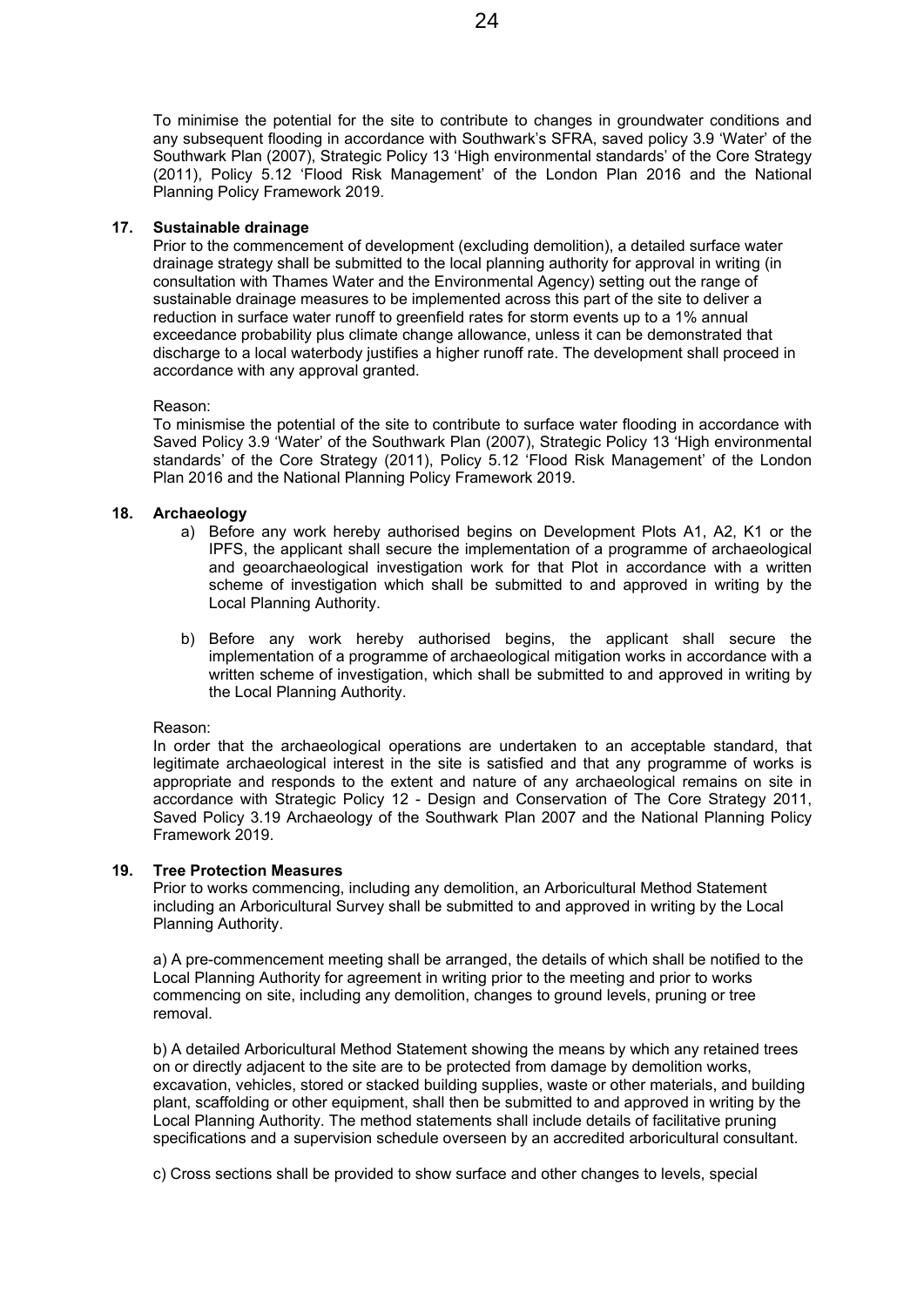engineering or construction details and any proposed activity within root protection areas required in order to facilitate demolition, construction and excavation.

The existing trees on or adjoining the site which are to be retained shall be protected and both the site and trees managed in accordance with the recommendations contained in the method statement. Following the pre-commencement meeting all tree protection measures shall be installed, carried out and retained throughout the period of the works, unless otherwise agreed in writing by the Local Planning Authority. In any case, all works must adhere to BS5837: (2012) Trees in relation to demolition, design and construction and BS3998: (2010) Tree work recommendations.

If within the expiration of 5 years from the date of the occupation of the building for its permitted use any retained tree is removed, uprooted is destroyed or dies, another tree shall be planted at the same place and that tree shall be of such size and species, and shall be planted at such time, as may be specified in writing by the Local Planning Authority.

#### Reason

To avoid damage to the existing trees which represent an important visual amenity in the area, in accordance with Saved Policies 3.2 Protection of amenity; Policy 3.12 Quality in Design; Policy 3.13 Urban Design and Policy 3.28 Biodiversity Saved Policies of The Southwark Plan 2007, Strategic Policies SP11 'Open spaces and nature conservation', SP12 'Design and conservation' 13 'High Environmental Standards' of the Core Strategy (2011) and the National Planning Policy Framework 2019.

#### **20. Cycle parking – Plots A1 & A2**

Prior to first occupation of the Phase 1 building(s) hereby granted, detailed 1:50 drawings of the secure, convenient and weatherproof long and short stay cycle parking and ancillary facilities for storage and/or maintenance shall be submitted to and approved in writing by the Local Planning Authority. For the avoidance of doubt, all staircases serving basement cycle stores will be sized and configured to facilitate the convenient manoeuvring of cycles, including gullies being fitted in all cases.

Thereafter the cycle parking facilities provided shall be retained and the space used for no other purpose and the development shall not be carried out otherwise in accordance with any such approval given.

#### Reason

In order to ensure that satisfactory safe and secure cycle parking and changing facilities are provided and can be easily accessed by users in order to encourage the use of cycling as an alternative means of transport to the development and to reduce reliance on the use of the private car in accordance with Part 9 of the National Planning Policy Framework 2018, Strategic Policy 2 'Sustainable Transport' of The Core Strategy 2011 and Saved Policy 5.3 'Walking and Cycling' of the Southwark Plan 2007.

#### **21. Erection of Cranes**

No cranes or scaffolding shall be erected for each phase unless and until construction methodology and diagrams clearly presenting the location, maximum operating height, radius and start/finish dates for the use of cranes during the Development has been submitted to and approved by the Local Planning Authority (in consultation with London City Airport). The development shall proceed in accordance with any approval given.

Reason: In the interests of aircraft safety

**Commencement of works above grade** - the details required to be submitted for approval by the condition(s) listed below must be submitted to and approved by the council before any work above grade is commenced. The term 'above grade' here means any works above ground level.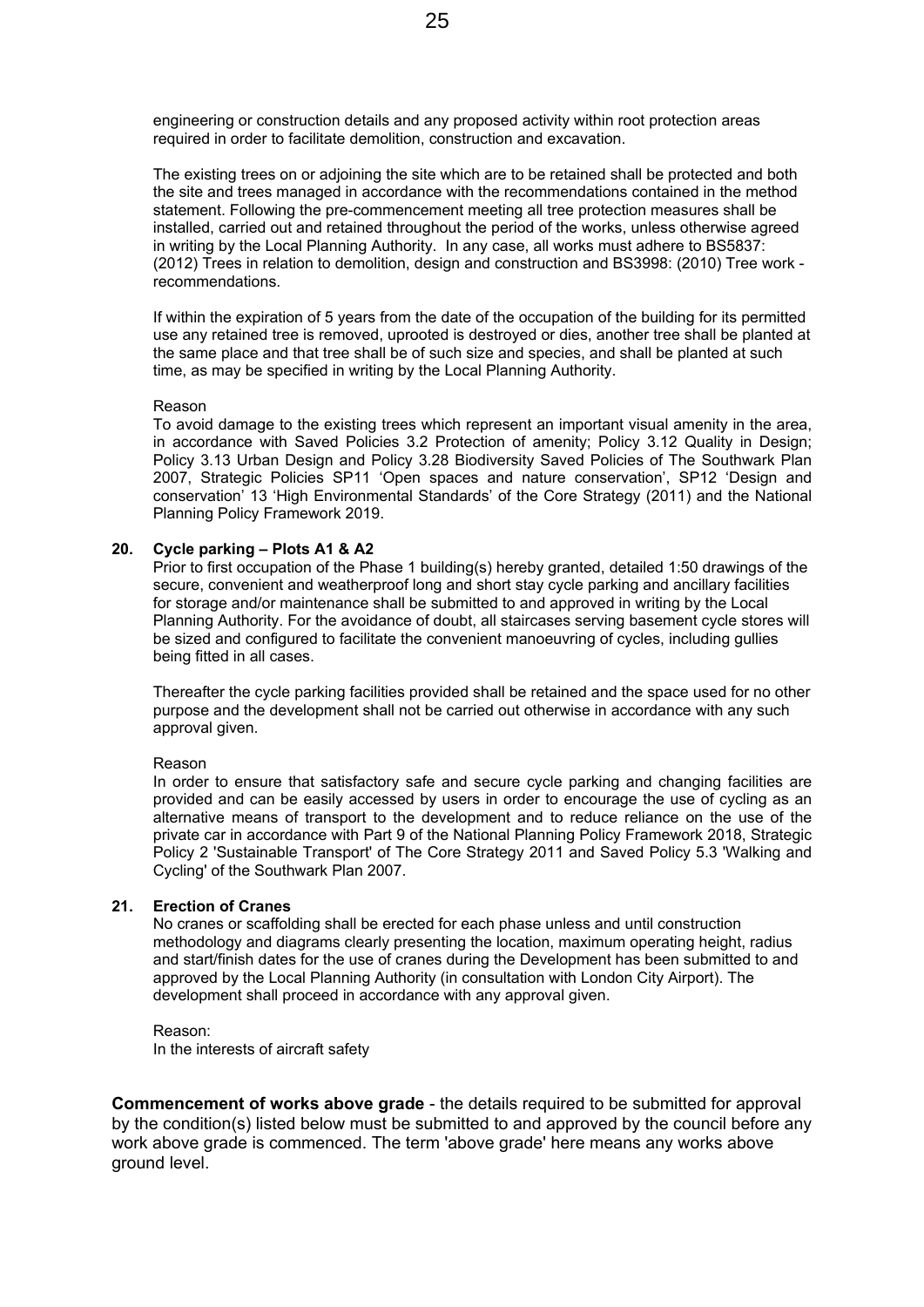#### **22. Radar Mitigation Strategy – Plot A1**

No works above grade shall be undertaken on Development Plot A1 until a Radar Mitigation Scheme (RMS) has been approved in writing with the Local Planning Authority (in consultation with NATS). The approved RMS shall be implemented in full and no later than the construction progressing above 80m AOD.

Reason:

In the interests of aircraft safety and the operations of NATS En-route PLC.

#### **23. Samples panel and mock-ups**

Prior to commencement of works above grade, sample panels of all external facing materials to be used in the construction of the building(s) within an individual Plot shall be presented on site (or an alternative location agreed with the local planning authority) and a detailed schedule of such materials submitted to the local planning authority for approval in writing.

For Development Plots A2 and K1, this shall include 1m x 1m sample panels of all cladding materials including bond, coursing and jointing finishes and details

For Development Plot A1, a full-scale mock-up of the principal elements of the facades shall be constructed and presented on-site. A detailed plan of the mock-up should be agreed with the local planning authority prior to the construction of the mock-up.

The development shall not proceed other than in accordance with any such approval given.

Reason:

In order that the local planning authority can be satisfied that the consented development will be delivered to a high quality and makes an appropriate contextual response to the site in accordance with Saved Policy 3.12 'Quality in design' of the Southwark Plan (2007), Strategic Policy SP12 'Design and Conservation' of the Core Strategy (2011), Policies 7.4 'Local character' and 7.6 'Architecture' of the London Plan (2016) and the National Planning Policy Framework (2019).

#### **24. Detailed section drawings**

Prior to the commencement of works above grade (excluding cores), typical section drawings at a scale of 1:5/1:10 through the following building elements shall be submitted to the local planning authority for approval in writing:

- The facades
- **Shopfronts**
- Parapets and roof edges
- Balconies
- Entrances to internal servicing yards
- Heads, cills and jambs of all openings

The development shall not be carried out other than in accordance with any such approval given.

#### Reason:

In order that the Local Planning Authority may be satisfied that the consented buildings will be constructed with the necessary level of technical expertise to achieve the high quality architecture presented in the application material in accordance with Saved Policy 3.12 'Quality in design' of the Southwark Plan (2007), Strategic Policy SP12 'Design and Conservation' of the Core Strategy (2011), Policies 7.4 'Local character' and 7.6 'Architecture' of the London Plan (2016) and the National Planning Policy Framework (2019).

#### **25. Top of the tower – Plot A1**

No development above grade (excluding cores) shall commence until detailed plans, sections and elevations at a scale of 1:20/1:50 of the top three storeys of each of the tower elements of Plot A1 have been submitted to the Local Planning Authority for approval in writing.

Reason: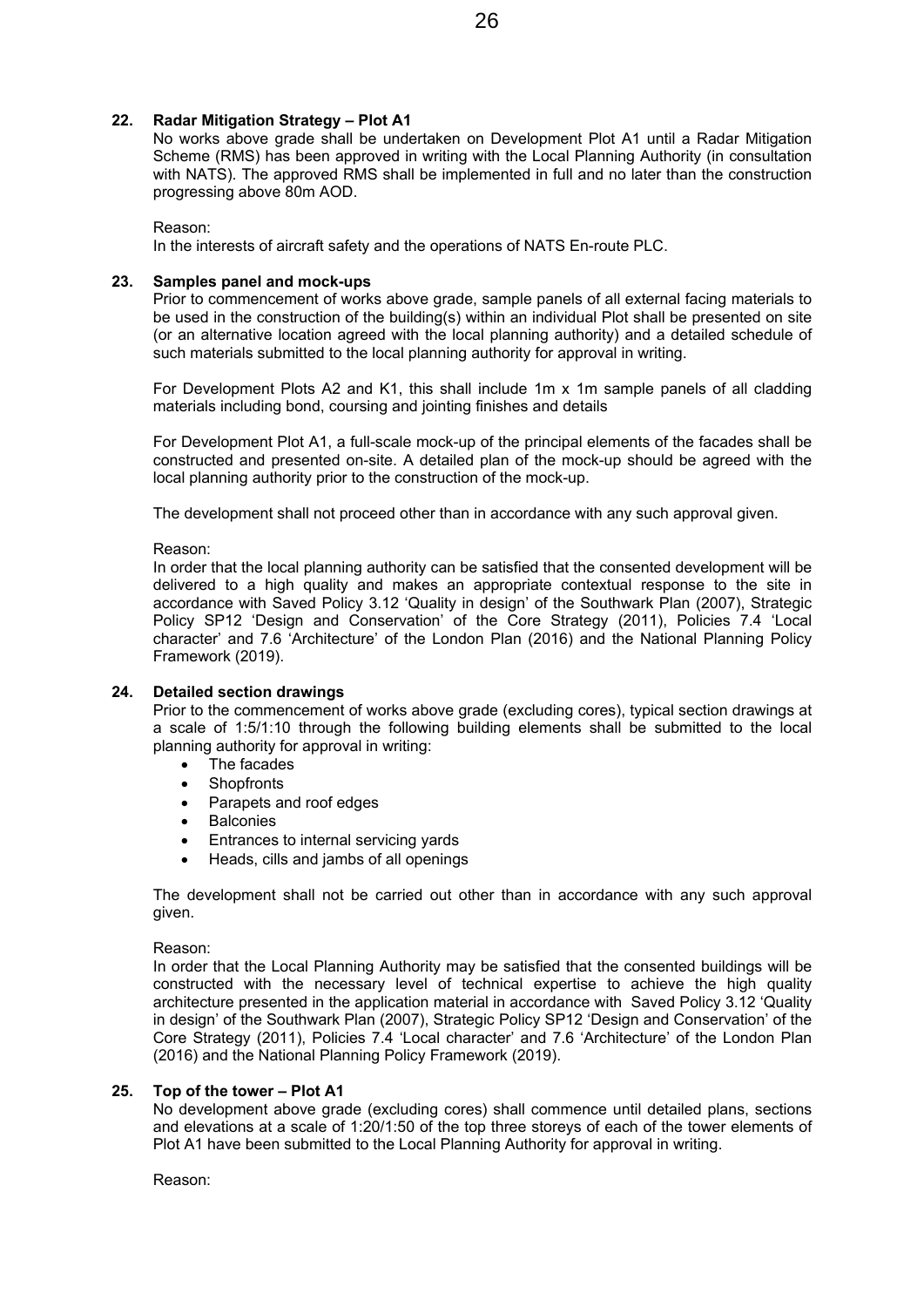To ensure the detailed design of the tower elements demonstrate the special architectural quality required given the impact of these buildings on the London skyline in accordance with Saved Policies 3.12 'Quality in design' and 3.13 'Urban design' of the Southwark Plan (2007), Strategic Policy SP12 'Design and Conservation' of the Core Strategy (2011), Policy 7.6 'Architecture' of the London Plan (2016) and the National Planning Policy Framework 2019.

#### **26. Ghost sign – Plot K1**

Prior to Construction Works Above Grade being carried out for Development Plot K1, detailed drawings to show the location, size, appearance and material(s) of any "ghost sign" to be applied to the façade shall be submitted to the Local Planning Authority for approval in writing. The development shall not be carried out other than in accordance with any such approval given.

#### Reason:

In order that the local planning authority can be satisfied that the consented development will be delivered to a high quality, in accordance with Saved Policy 3.12 'Quality in design' of the Southwark Plan (2007), Strategic Policy SP12 'Design and Conservation' of the Core Strategy (2011) and Policies 7.4 'Local character' and 7.6 'Architecture' of the London Plan (2016), and the National Planning Policy Framework (2019).

#### **27. Hard and soft landscaping**

Before any above grade work hereby authorised begins, detailed drawings of a hard and soft landscaping scheme for all areas of the site not covered by buildings and, specifically:

- Development Plot A1 roof gardens
- Development Plot A2 planted terraces
- Dock Office Courtyard
- Dock Office Walk
- Development Plot K1 courtyard

Shall be submitted to the local planning authority for approval in writing. Details will include cross sections and plans, detailed planting specifications, surfacing materials of any parking, access or pathways layouts, materials, design of play space and equipment, details of sustainable drainage or other water features and details of the treatment of any edges/boundaries or other means of enclosure. Details shall be provided of the intended maintenance regime for all areas of landscaping.

The landscaping shall not be carried out otherwise than in accordance with any such approval given and shall be retained and maintained for the duration of the use.

The planting, seeding and/or turfing shall be carried out in the first planting season following completion of building works and any trees or shrubs that is found to be dead, dying, severely damaged or diseased within five years of the completion of the building works OR five years of the carrying out of the landscaping scheme (whichever is later), shall be replaced in the next planting season by specimens of the same size and species in the first suitable planting season. Planting shall comply to BS: 4428 Code of practice for general landscaping operations, BS: 5837 (2012) Trees in relation to demolition, design and construction and BS 7370-4:1993 Grounds maintenance Recommendations for maintenance of soft landscape (other than amenity turf).

#### Reason:

So that the Council may be satisfied with the details of the landscaping scheme in accordance with The National Planning Policy Framework 2019 Chapters 8, 12, 15 & 16 and policies of The Core Strategy 2011: SP11 Open spaces and wildlife; SP12 Design and conservation; SP13 High environmental standards, and Saved Policies of The Southwark Plan 2007: Policy 3.2 Protection of amenity; Policy 3.12 Quality in Design; Policy 3.13 Urban Design and Policy 3.28 Biodiversity

#### **28. Brown roofs – Plot K1**

Before any works above grade in relation to Plot K1, detailed plans, sections and specifications for the brown roofs to be installed on the principal K1 building and associated plant room shall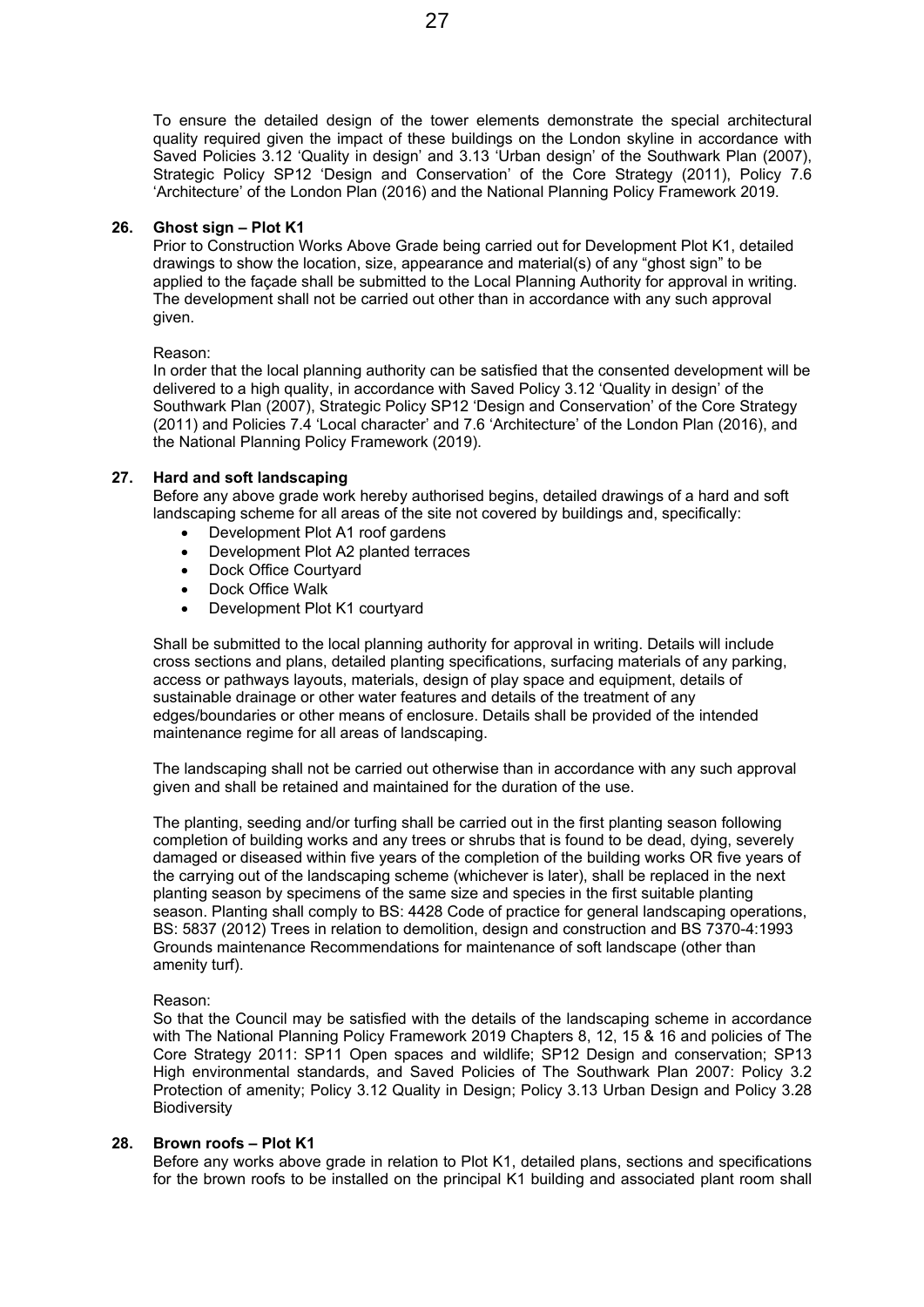be submitted the local planning authority for approval in writing. Details shall include :

- The depth of substrate (to be a minimum of 100mm);
- The incorporation of measures to maximise the habitat value of the roof;
- That an appropriate management and maintenance regime is in place.

These roofs will not be used as recreational spaces and access will be limited to essential maintenance or escape in the case of emergency.

#### Reason:

To ensure the development provides the maximum possible provision towards creation of habitats and valuable areas for biodiversity in accordance with Saved Policy 3.28 of the Southwark Plan (2007), Strategic Policy 11 'Open Space and Nature Conservation' of the Core strategy (2011) and Policies 5.10 'Urban Greening' and 5.11 'Green roofs and development site environs' of the London Plan 2016.

#### **29. Biodiversity, habitat and ecology**

Prior to the commencement of works above grade, details shall be submitted to demonstrate the integration of the following habitat features within the specified Development Plots:

#### Development Plot A1

20x swift bricks on the eastern elevation

#### Development Plot A2

9x swift bricks (to be located under the eaves on the eastern elevation) 6x sparrow terraces (to be located under the eaves on the rear section of the building) 12x bat tubes (facing Canada Water on the north-east elevation)

#### Development Plot K1

12x swift bricks (on the end of each flank of the courtyard, facing the Woodland) 10x sparrow terraces (to be located beneath the eaves on the woodland facing elevation) 12x bat tubes (three on each elevation)

The measures shall be installed prior to occupation and retained and maintained thereafter.

#### Reason:

To ensure the proposal protects and enhances biodiversity in accordance with Saved Policy 3.28 'Biodiversity' of the Southwark Plan (2007), Strategic Policy SP11 'Open Spaces and wildlife' of the Core Strategy (2011) and Policy 7.19 ' Biodiversity and access to nature' of the London Plan (2016).

#### **30. Security measures**

Before any above grade work hereby authorised begins, details of security measures, including any CCTV, shall be submitted to the Local Planning Authority for approval in writing. Any such security measures shall be implemented/installed prior to the occupation of the buildings hereby consented in accordance with the approved details, which shall seek to achieve the 'Secured by Design' accreditation award from the Metropolitan Police.

Reason:

In pursuance of the Local Planning Authority's duty under section 17 of the Crime and Disorder Act 1998 to consider crime and disorder implications in exercising its planning functions and to improve community safety and crime prevention in accordance with The National Planning Policy Framework 2018, Strategic Policy 12 'Design and conservation' of The Core Strategy 2011 and Saved Policy 3.14 'Designing out crime' of the Southwark plan 2007.

#### **31. Shopfront design**

Prior to the carrying out works above grade for any Development in Plots A1 or A2, details of the design code for the proposed retail frontages facing streets, routes and public spaces (including shopfront design(s), advertisement zones, ventilation grilles, awnings and spill out zones) shall be submitted to the Local Planning Authority for approval in writing. The development shall be implemented in accordance with the approved details.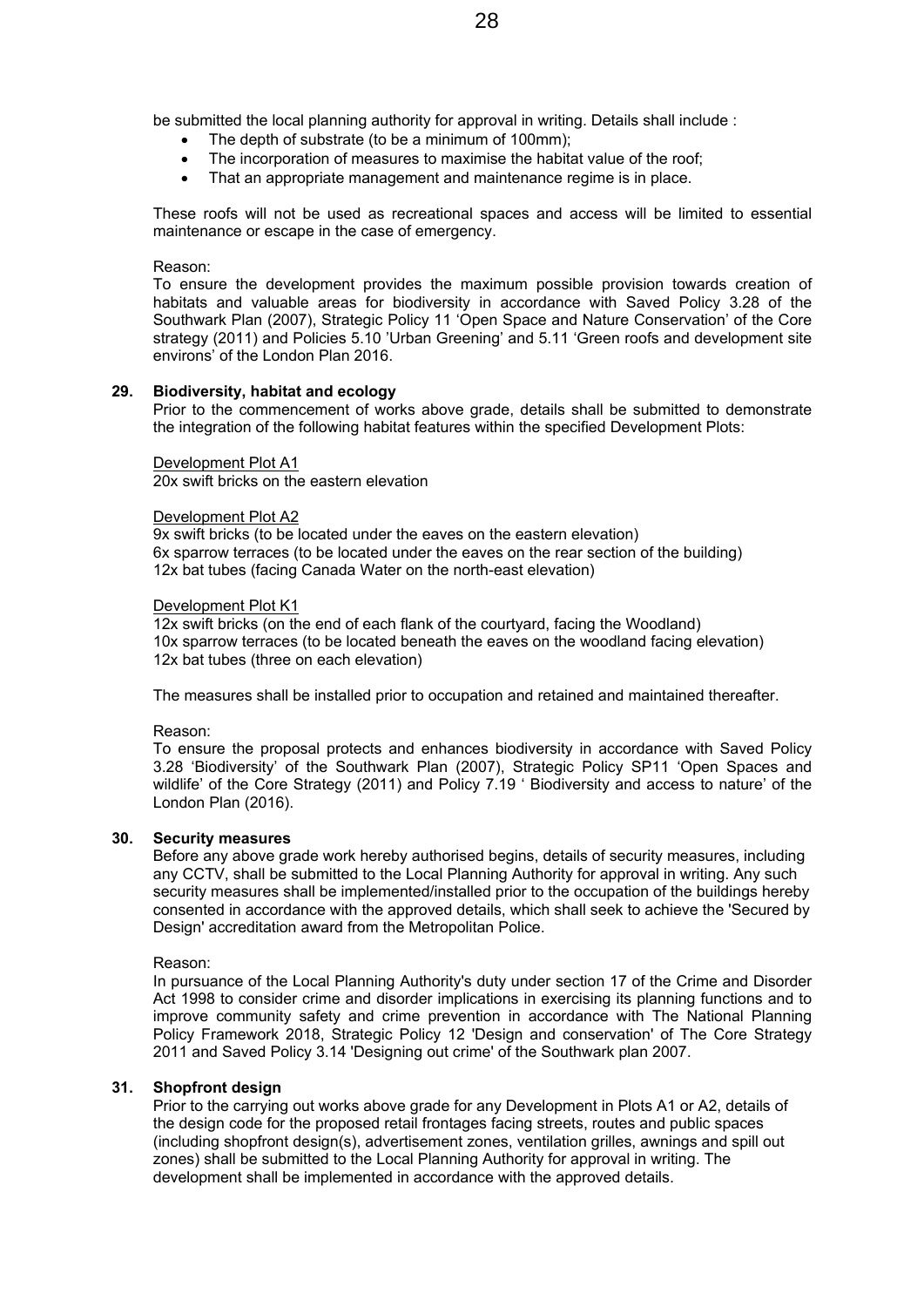#### Reason:

To ensure that the quality of the design and details are in accordance with Saved Policies 'Quality in design' and 'Urban design' of the Southwark Plan (2007), Strategic Policy 12 'Design and conservation' of the Core Strategy (2011) and the National Planning Policy Framework (2019).

#### **32. Cycle parking – Plot K1**

Prior to works above grade in relation to Developmetn Plot K1, detailed 1:50 drawings of the secure, convenient and weatherproof long and short stay cycle parking and associated facilities shall be submitted to and approved in writing by the Local Planning Authority. For the avoidance of doubt, this shall include measures to enhance the security of the external courtyard cycle store. Thereafter the cycle parking facilities provided shall be retained and the space used for no other purpose and the development shall not be carried out otherwise in accordance with any such approval given.

#### Reason

In order to ensure that satisfactory safe and secure cycle parking and changing facilities are provided and can be easily accessed by users in order to encourage the use of cycling as an alternative means of transport to the development and to reduce reliance on the use of the private car in accordance with Part 9 of the National Planning Policy Framework 2018, Strategic Policy 2 'Sustainable Transport' of The Core Strategy 2011 and Saved Policy 5.3 'Walking and Cycling' of the Southwark Plan 2007.

#### **33. BREEAM**

- a) Prior to commencement of fit out works to Development Plots A1/A2 of the development, an independently verified BREEAM report (detailing performance in each category, overall score, BREEAM rating and a BREEAM certificate of building performance) demonstrating that all reasonable steps have been undertaken to achieve a minimum accreditation of BREEAM "Excellent' rating for the workspace and retail elements of the buildings and BREEAM "Very Good" for the leisure centre shall be submitted to the Local Planning Authority for approval in writing and the development shall not be carried out otherwise than in accordance with any such approval given;
- b) Before the first occupation of these Development Plots, a certified Post Construction Review (or other verification process agreed with the local planning authority) shall be submitted to and approved in writing by the Local Planning Authority, confirming that the agreed standards at (a) have been met.

#### Reason:

To ensure the proposal is completed to the highest possible standards of environmental sustainability in accordance Section 14 of The National Planning Policy Framework 2018, Policy 5.3 'Sustainable design and construction' of the London Plan 2016, Strategic Policy 13 'High Environmental Standards' of The Core Strategy 2011 and Saved Policies 3.3 'Sustainability' and 3.4 'Energy Efficiency' of the Southwark Plan 2007.

#### **34. Tower obstruction lighting scheme – Plot A1**

Prior to commencement of works above grade for Plot A1, a scheme of obstruction lighting for the A1 tower building shall be submitted to the Local Planning Authority (in consultation with London City Airport) . The development shall be carried out in accordance with any approval given and the lighting retained and maintained in perpetuity unless otherwise agreed in writing by the Local Planning Authority.

#### Reason:

To ensure that tall building are appropriately illuminated to aid visibility for aircraft without contributing to glare in accordance with guidance issued by the Civil Aviation Authority, London Plan Policy 7.7 and the National Planning Policy Framework 2019.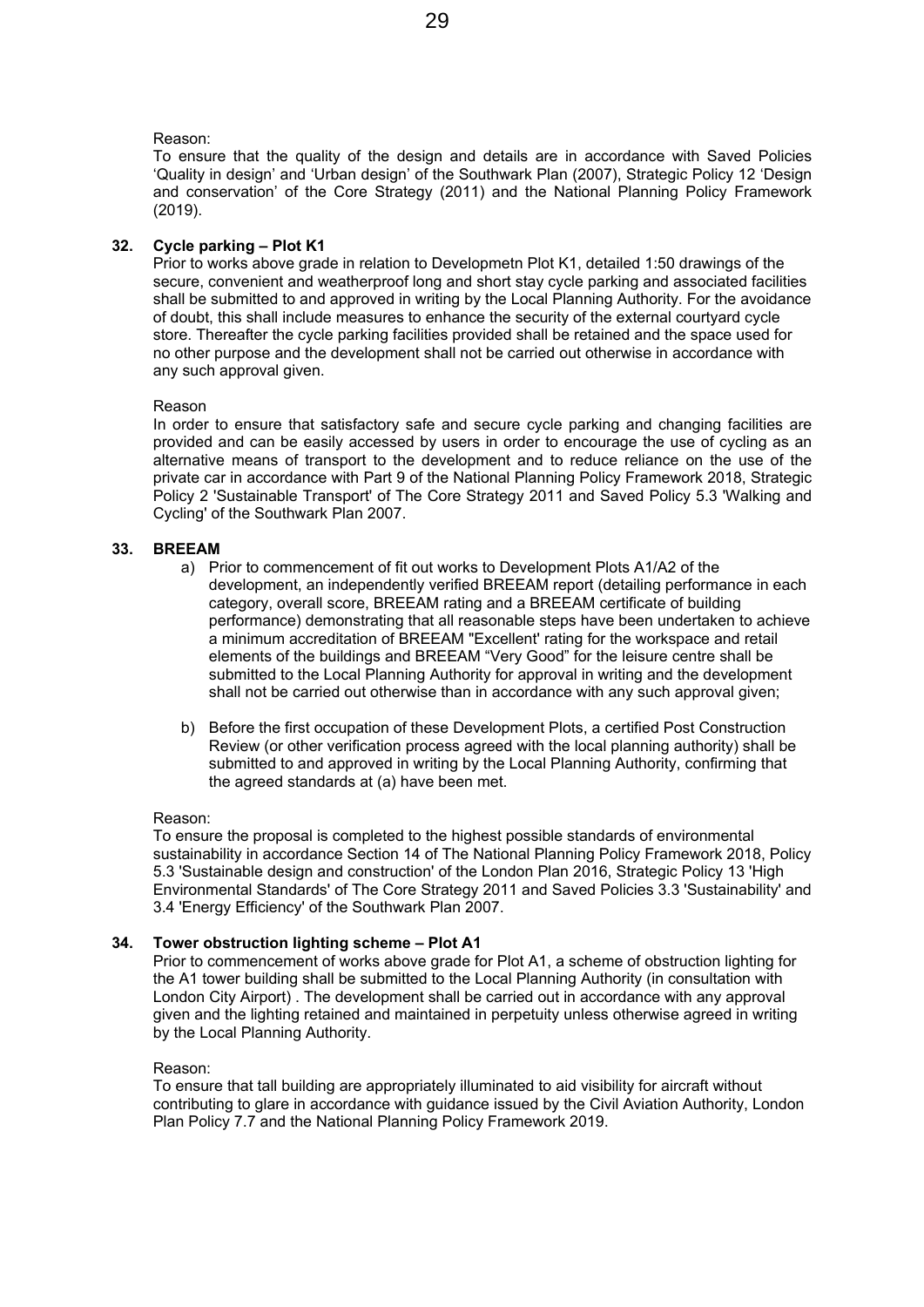**Pre-occupation condition(s)** - the details required to be submitted for approval by the condition(s) listed below must be submitted to and approved by the council before the building(s) hereby permitted are occupied or the use hereby permitted is commenced.

#### **35. External/artificial lighting – public realm**

Prior to occupation of any Development Plot, details of any external lighting (including design, specification, power) to be installed in any adjoining public realm shall be submitted to the local planning authority for approval in writing. Submitted details shall include lighting contours to demonstrate lighting intensity levels at any nearby sensitive residential or ecological receptors, having regard to guidance published by the Institute of Lighting Professionals (ILE), where relevant.

#### Reason:

In order that the council may be satisfied that external lighting is appropriate designed and located to balance the safe illumination of the public realm with the amenity of existing/future residential occupiers and important ecological receptors, including pathways for migrating bats, in accordance with Saved Policies 3.2 'Protection of amenity', 3.14 'Designing out crime' and 3.28 'Biodiversity' of the Southwark Plan (2007), Strategic Policies SP10 'Open Spaces and wildlife, SP12 'Design and conservation' and SP13 'High environmental standards' of the Core Strategy (2011) and the National Planning Policy Framework 2019

#### **External artificial lighting – buildings**

**36.** Prior to occupation of the building within a Development Plot, details of any external lighting (including design, specification, power) to be affixed to the building(s) shall be submitted to the local planning authority for approval in writing. Submitted details shall include lighting contours to demonstrate lighting intensity levels at any nearby sensitive residential or ecological receptors, having regard to guidance published by the Institute of Lighting Professionals (ILE), where relevant.

#### Reason:

In order that the council may be satisfied that external lighting is appropriate designed and located to balance the safe illumination of the public realm with the amenity of existing/future residential occupiers and important ecological receptors, including pathways for migrating bats, in accordance with Saved Policies 3.2 'Protection of amenity', 3.14 'Designing out crime' and 3.28 'Biodiversity' of the Southwark Plan (2007), Strategic Policies SP10 'Open Spaces and wildlife, SP12 'Design and conservation' and SP13 'High environmental standards' of the Core Strategy (2011) and the National Planning Policy Framework 2019

#### **37. Information board and Sculpture**

Prior to Construction Works Above Grade in Development Zone A, details of any works to relocate and re-install the heritage information plaque on the dock railings, and the statue of deal porters within the dock shall be submitted to the local planning authority for approval in writing. The heritage information plaque and statue shall be re-installed in accordance with any such approval given.

#### Reason:

To ensure these local heritage features are incorporated suitably within the development, in accordance with Strategic Policy 12 'Design and conservation' of the Core Strategy (2011) and the National Planning Policy Framework (2019).

#### **38. Noise from Plant – Plots A1 and A2**

The Rated sound level from any plant, together with any associated ducting shall not exceed the Background sound level (LA90 15min) at the nearest noise sensitive premises. Furthermore, the Specific plant sound level shall be 10dB(A) or more below the background sound level in this location. For the purposes of this condition the Background, Rating and Specific Sound levels shall be calculated fully in accordance with the methodology of BS4142:2014.

Prior to the occupation of each Development Plot, a validation test shall be carried out and the results submitted to the Local Planning Authority for approval in writing to demonstrate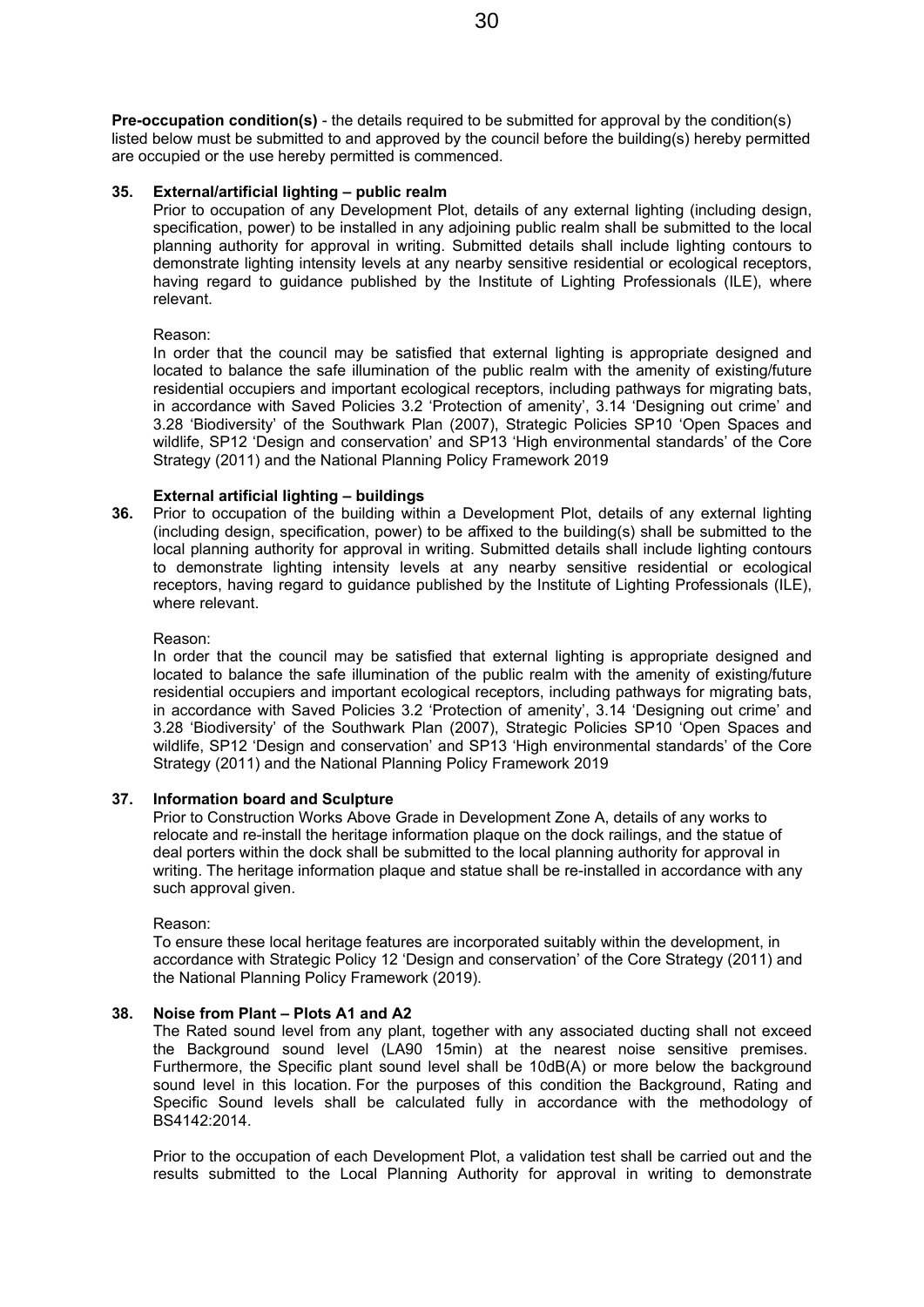compliance with the above standard.

Reason:

To ensure that occupiers of neighbouring premises do not suffer a loss of amenity by reason of noise nuisance or the local environment from noise creep due to plant and machinery in accordance with the National Planning Policy Framework 2012, .Strategic Policy 13 High Environmental Standards of the Core Strategy 2011 and Saved Policy 3.2 Protection of Amenity of the Southwark Plan (2007).

#### **39. Noise from Plant – K1**

The combined noise level from the Development Plot K1 energy centre shall not exceed a Rating level of 40dB during the hours of 07.00-23.00 and 30dB during the hours of 23.00-07.00 when measured externally at any sensitive receptor. The rating level shall be calculated in accordance with the methodology of BS4142:2014.

Prior to occupation of the dwellings in Development Plot K1, a validation assessment shall be submitted to and approved by the local planning authority to demonstrate compliance with the above standard.

Reason:

To ensure that occupiers of neighbouring premises do not suffer a loss of amenity due by reason of excess noise due to plant and machinery in accordance with Saved Policy 3.2 'Protection of Amenity' of the Southwark Plan (2007), Strategic Policy 13 'High Environmental Standards' of the Core Strategy 2011 and the National Planning Policy Framework 2019.

#### **40. Internal noise levels for new homes**

The dwellings hereby permitted in Development Plots A1 and K1 shall be designed to ensure that the following internal noise levels are not exceeded due to environmental noise:

Bedrooms - 35dB LAeq T†, 30 dB LAeq T\*, 45dB LAFmax T \* Living rooms- 35dB LAeq T † Dining room - 40 dB LAeq T †

- \* Night-time 8 hours between 23:00-07:00
- † Daytime 16 hours between 07:00-23:00

Prior to occupation of any Development Plots A1 and K1 (respectively), a report shall be submitted to the local planning authority for approval in writing demonstrating that the above standards have been achieved having carried out a validation test on a relevant sample of properties (minimum 10%). The building(s) shall not be occupied until such time as the submitted details are approved and any measures required, implemented or installed in order to achieve the above standards shall be maintained permanently thereafter.

#### Reason

To ensure that the occupiers and users of the development do not suffer a loss of amenity by reason of excess noise from environmental and transportation sources in accordance with Saved policies 3.2 'Protection of amenity' and 4.2 'Quality of residential accommodation' of the Southwark Plan (2007), Strategic Policy 13 'High environmental standards' of the Core Strategy (2011) and the National Planning Policy Framework 2019.

#### **41. Noise transfer between commercial and residential elements – Plot A1**

The habitable rooms within Development Plot A1 sharing a party ceiling/floor with workspace (use class B1) or retail (use classes A1-A5) uses hereby permitted shall be designed and constructed to provide reasonable resistance to the transmission of sound sufficient to ensure that noise from the commercial activities does not exceed NR20.

Prior to occupation of the residential or commercial elements of Plot A1, a validation test shall be undertaken and the results submitted to the Local Planning Authority for approval in writing to demonstrate that this standard has been achieved.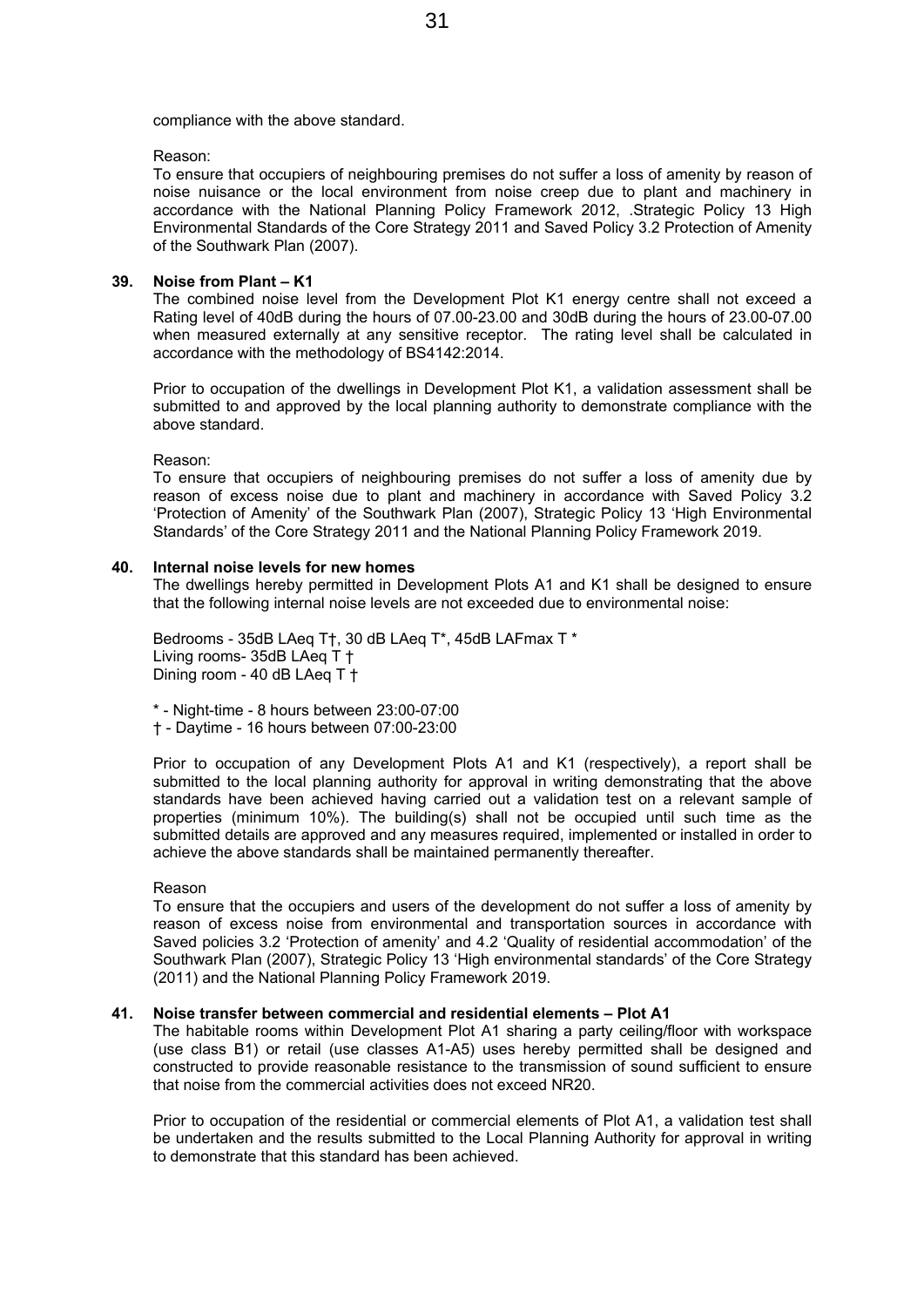Reason:

To ensure that the occupiers and users of the development do not suffer a loss of amenity by reason of excess noise from environmental and transportation sources in accordance with Saved policies 3.2 'Protection of amenity' and 4.2 'Quality of residential accommodation' of the Southwark Plan (2007), Strategic Policy 13 'High environmental standards' of the Core Strategy (2011) and the National Planning Policy Framework 2019.

#### **42. Ventilation/Extraction from Leisure Centre – Plot A2**

The Leisure Centre use hereby permitted in Plot A2 shall not be begun until full particulars and details of a scheme of extraction ventilation for the pool and pool plant have been submitted to the local planning authority for approval in writing. The scheme shall include details of discharge height and location and the technical specification of the extraction system and shall demonstrate that there shall be no impact on residential amenity from extracted air or odours. The development shall be carried out in accordance with the approval given.

#### Reason

In order that the Local Planning Authority may be satisfied that the ventilation, ducting, filtration/treatment and ancillary equipment is incorporated as an integral part of the development in the interests of residential amenity in accordance with Strategic Policy 13 – High Environmental Standards of the Core Strategy 2011 and saved policy 3.2 Protection of Amenity of the Southwark Plan 2007.

#### **43. Kitchen extract systems – Plots A1 and A2**

Prior to the commencement of the use of any Class A3 ('restaurants and cafes') or Class A5 ("Hot food takeaways") units, details of kitchen extract systems including the routing of any ducting shall be provided and shall demonstrate that high level discharge is achieved and away from any intake locations. Details of odour & grease filtration systems required to supplement high level discharges shall be provided to reduce odour to acceptable levels.

#### Reason

In order to ensure that that the ventilation ducting and ancillary equipment will not result in an odour, fume or noise nuisance to nearby sensitive receptors or at street level and will not detract from the appearance of the building in the interests of amenity in accordance with The National Planning Policy Framework 2019, Strategic Policy 13 High Environmental Standards of the Core Strategy 2011 and Saved Policy 3.2 Protection of Amenity of The Southwark Plan 2007.

#### **44. Communal satellite system**

No Building shall be occupied until details of any communal satellite (or other equivalent) system to be placed on the top of the Building has been submitted to and approved in writing by the Local Planning Authority and the development shall not be carried out otherwise than in accordance with any such approval given.

#### Reason

To restrict the installation of multiple satellite dishes to the elevations of the buildings to ensure that the elevations and roof profile remain free from unsightly satellite dishes and associated telecommunications infrastructure in accordance with Strategic Policy 12 - Design and Conservation of The Core Strategy 2011 and Saved Policies 3.12 Quality in Design of the Southwark Plan 2007.

#### **45. Waste Management**

Before the first occupation of each of the Development Plot details of the arrangements for the storage, compaction and collection of refuse and recycling for all consented uses shall be submitted to the Local Planning Authority for approval in writing and the facilities approved shall be provided and made available for use by the occupiers of the commercial premises and the facilities shall thereafter be retained and shall not be used or the space used for any other purpose.

#### Reason

To ensure that the refuse will be appropriately stored within the site and located to facilitate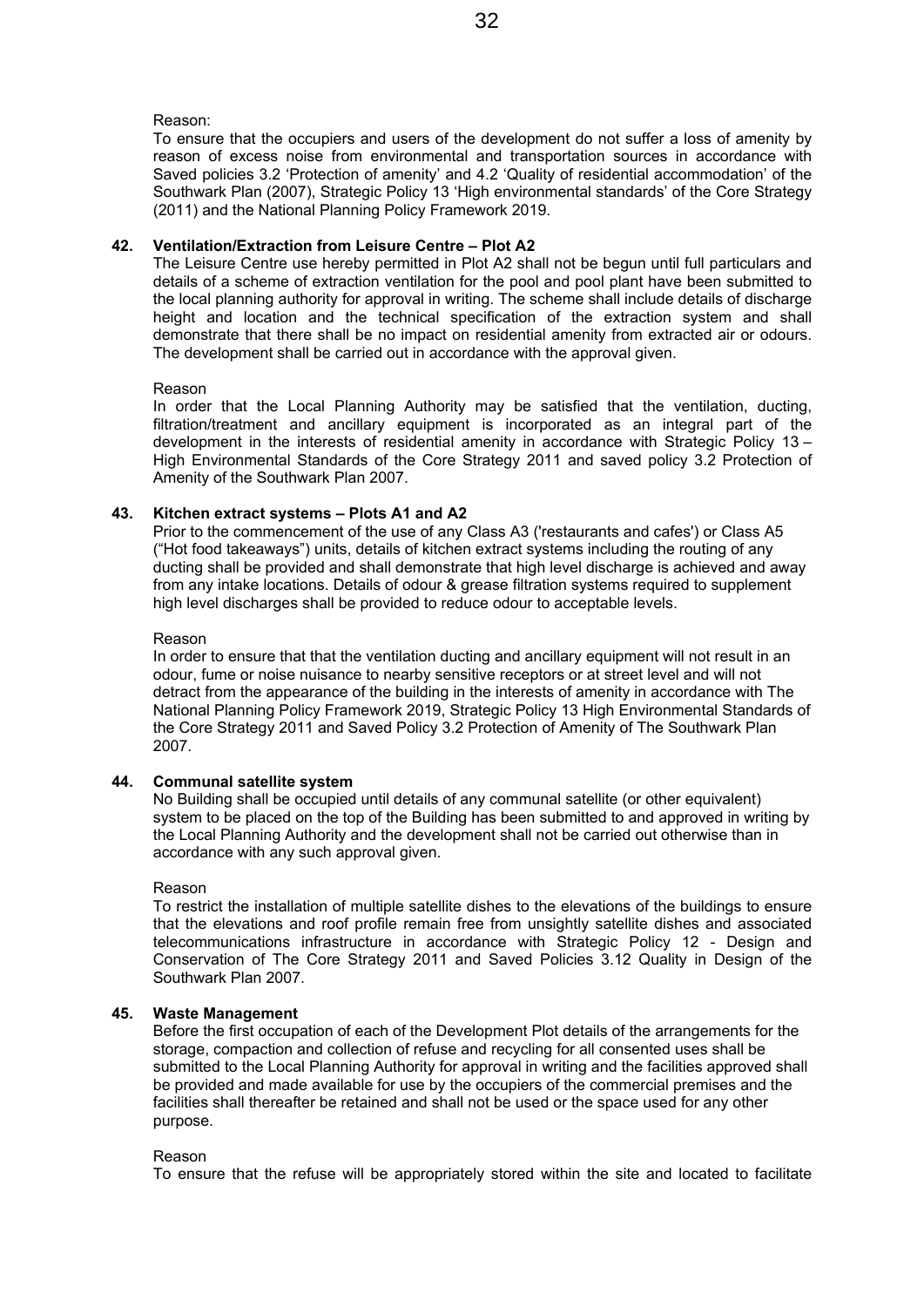convenient collection thereby protecting the amenity of the site and the area in general from litter, odour and potential vermin/pest nuisance in accordance with The National Planning Policy Framework 2018, Strategic Policy 13 'High Environmental Standards' of the Core Strategy 2011 and Saved Policies 3.2 'Protection of Amenity' and 3.7 'Waste Reduction' of The Southwark Plan 2007

**Other condition(s)** - the following condition(s) are to be complied with and discharged in accordance with the individual requirements specified in the condition(s).

#### **46. Contamination – Unexpected Contaminants**

In the event that contamination is found at any time when carrying out the approved development that was not previously identified, it shall be reported in writing immediately to the Local Planning Authority, and a scheme of investigation and risk assessment, a remediation strategy and verification report (if required) shall be submitted to the Local Planning Authority for approval in writing.

#### Reason:

To ensure that risks from land contamination to the future users of the land and neighbouring land are minimised, together with those to controlled waters, property and ecological systems, and to ensure that the development can be carried out safely without unacceptable risks to workers, neighbours and other offsite receptors in accordance with saved policy 3.2 `Protection of amenity' of the Southwark Plan (2007), strategic policy 13 'High environmental standards' of the Core Strategy (2011) and the National Planning Policy Framework 2019.

#### **47. Archaeological reporting**

Within six months of the completion of archaeological site works, an assessment report detailing the proposals for post-excavation works, publication of the site and preparation of the archive shall be submitted to and approved in writing by the Local Planning Authority and that the works detailed in this assessment report shall not be carried out otherwise than in accordance with any such approval given.

#### Reason

In order that the archaeological interests of the site are secured with regard to the details of the post-excavation works, publication and archiving to ensure the preservation of archaeological remains by record in accordance with Strategic Policy 12 - Design and Conservation of The Core Strategy 2011, Saved Policy 3.19 Archaeology of the Southwark Plan 2007 and the National Planning Policy Framework 2019.

**Compliance condition(s)** - the following condition(s) impose restrictions and/or other requirements that must be complied with at all times in relation to each Development Plot.

#### **48. Accessible housing**

A minimum of 10% of the dwellings hereby consented shall be delivered as M4(3) 'wheelchair user dwellings' as defined in Approved Document M of the Building Regulations and the remaining units shall all be designed to achieve the M4(2) 'accessible and adaptable' accessibility standard

Reason:

In order to ensure that new housing can be easily adapted to meet the changing needs of occupiers and that a suitable proportion of units conform to the specific needs of wheelchair users in accordance with Strategic Policy SP5 'Providing New Homes' of the Core Strategy (2011) and Policy 3.8 'Housing Choice' of the London Plan 2016

#### **49. Use of communal amenity spaces and facilities**

All residents within an individual Building shall be permitted equal access to any communal amenity spaces proposed to serve residents of that Building

Reason: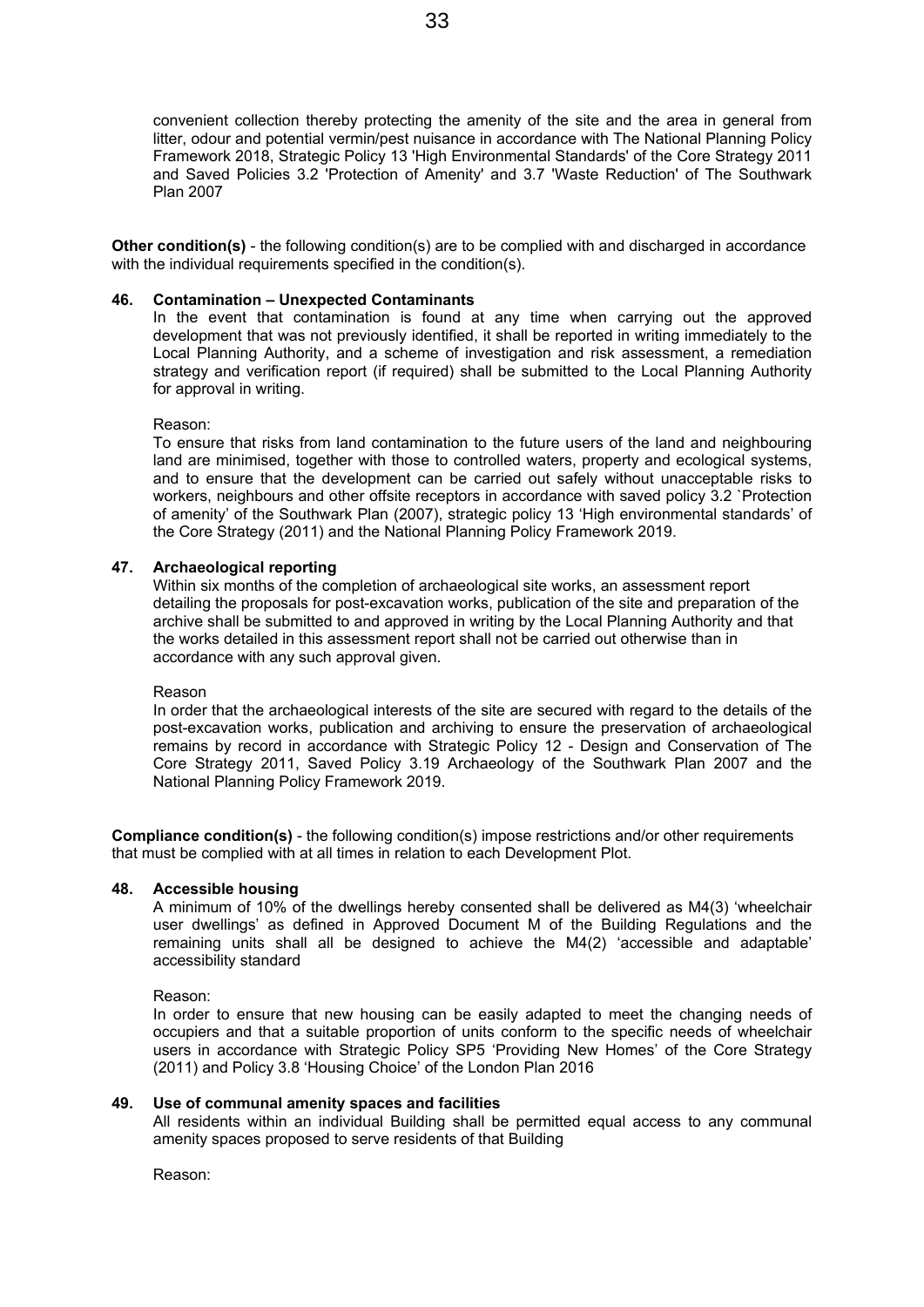To ensure all residents have adequate and equitable access to high quality communal amenity space in accordance with Saved policy 4.2 'Quality of Accommodation' of the Southwark Plan (2007) and the 2015 Technical Update to the Residential Design Standards SPD 2011.

#### **50. Use of external terraces – Plot A2**

The private roof terrace at 6th floor level of Development Plot A2 shall not be used, other than for maintenance/repair purposes or means of escape between the hours of 22:00-08:00.

The terraces on the stepped-elevation of Development Plot A2 on the boundary with Hothfield Place shall not be used as recreational spaces by occupiers of the A2 building at any time other than for maintenance/repair purposes or means of escape.

#### Reason

To ensure that occupiers of neighbouring premises do not suffer a loss of amenity by reason of noise nuisance in accordance with Strategic Policy 13 High Environmental Standards of the Core Strategy 2011, Saved Policy 3.2 Protection of Amenity of the Southwark Plan (2007), and the National Planning Policy Framework 2018.

#### **51. Wind mitigation measures – A1 terraces**

The wind mitigation measures cited in the Design and Access Statement – Volume III Addendum Plot A1 (October 2018) and Pedestrian Level Wind Microclimate Assessment in the Environmental Statement Addendum (October 2018), including targeted planting, balustrades and pergolas, shall be incorporated into the detailed design of the roof terraces for Development Plot A1 and such features shall be retained and maintained in perpetuity unless otherwise agreed in writing with the local planning authority.

#### **52. Disabled car parking**

Prior to first occupation of the Development Plot A2, 2x disabled parking spaces shall be delivered and made available for commercial occupants as shown on approved plan A-099/Rev1; and

Priori to first occupation of Development Plot K1, 4x disabled parking spaces shall be delivered and made available for residential occupiers as shown on approved plan A-(01)110/RevP1

This parking provision shall be retained for the purposes of car parking for the disabled for as long as the development is occupied.

#### Reason

To ensure that the parking spaces for disabled people are provided and retained in accordance with The National Planning Policy Framework 2018, Strategic Policy 2 'Sustainable Transport' of The Core Strategy 2011 and Saved Policy 5.7 'Parking standards for disabled people and the mobility impaired' of the Southwark Plan 2007.

#### **53. Protection from Vibration**

The development must be designed to ensure that habitable rooms in the residential element of the development are not exposed to vibration dose values in excess of 0.13 m/s during the night-time period of 23.00 – 07.00hrs or re-radiated noise in excess of 35dB LASmax.

#### Reason

To ensure that the occupiers and users of the proposed development do not suffer a loss of amenity by reason of excess vibration from transportation sources in accordance with strategic policy 13 'High environmental standards' of the Core Strategy (2011), saved Policy 3.2 Protection of Amenity of the Southwark Plan (2007) and the National Planning Policy Framework 2019.

#### **54. Emergency Plant Noise Test Limits**

Routine testing of emergency plant shall only take place during the hours of 09.00 to 17.00 Monday to Friday and not on any public holiday. The combined noise level from emergency plant shall not exceed 60dB(A) at any sensitive façade.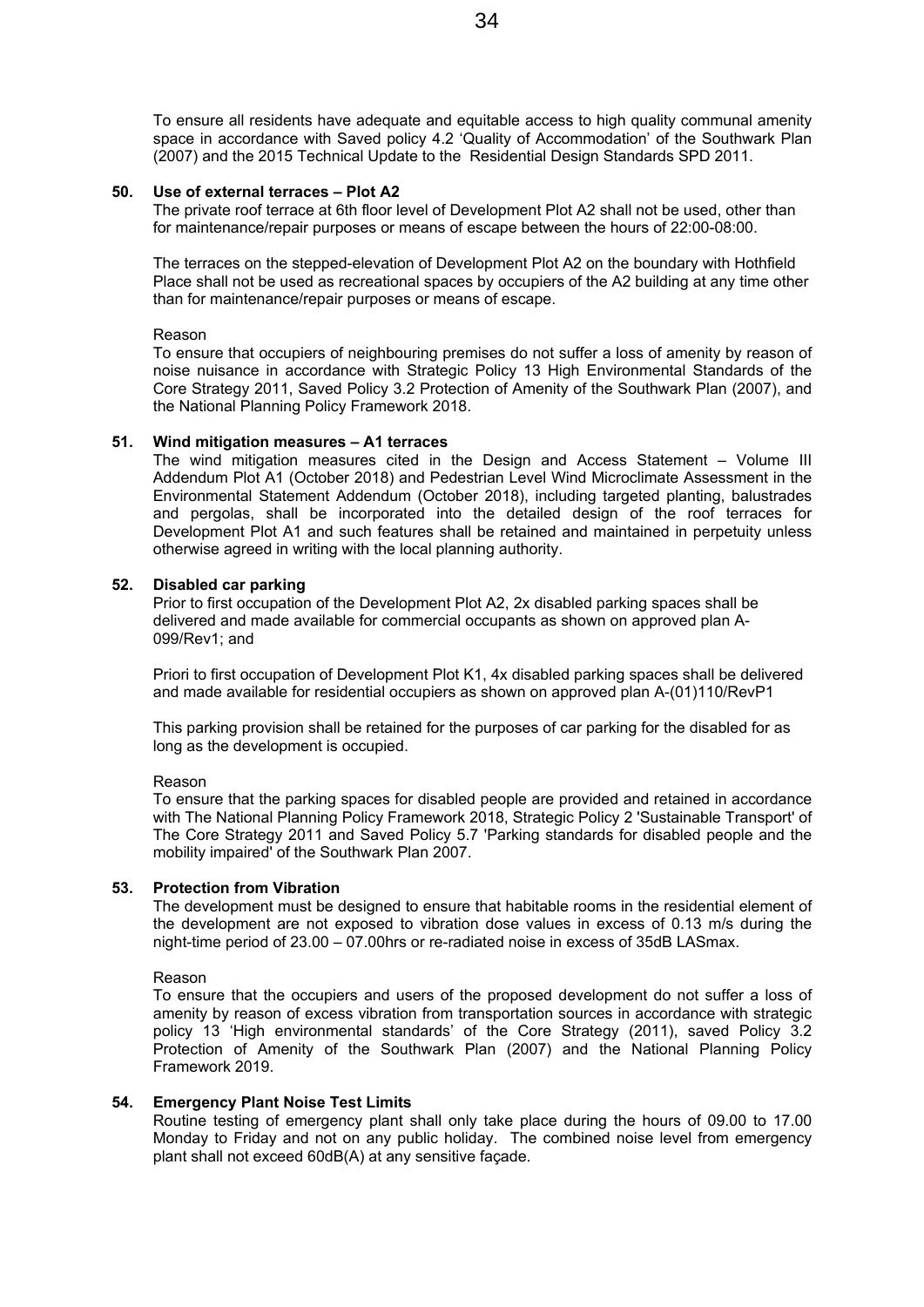#### Reason:

To ensure that the occupiers and users of the development do not suffer a loss of amenity by reason of excess noise in accordance with Saved policies 3.2 'Protection of amenity' and 4.2 'Quality of residential accommodation' of the Southwark Plan (2007), Strategic policy 13 'High environmental standards' of the Core Strategy (2011) and the National Planning Policy Framework 2019.

#### **55. Potable Water**

All residential units shall be designed and constructed to achieve a potable water use target of 105L per person per day

#### Reason:

To conserve water in accordance with Saved Policy 3.9 'Water' of the Southwark Plan (2007), Strategic Policy SP13 'High Environmental Standards' of the Core Strategy (2011) and the council's Sustainable Design and Construction SPD (2009)

#### **56. Hours of use for retail units – Development Plots A1 and A2**

The permitted hours of use for the retail uses (Use class A1-A5) in Plots A1 and A2 shall operate between 6am and 12am unless otherwise agreed in writing with the Local Planning Authority

Reason:

In order that the ambition to broaden the vitality of the Town Centre at Canada Water does not conflict with the need to protect residential amenity in accordance with Saved Policy 3.2 'Protection of amenity' of the Southwark Plan (2007) and the National Planning Policy Framework 2019.

#### **57. No roof top structures beyond that shown on plans**

No roof plant, equipment or other structures other than as approved pursuant to a condition of this permission shall be placed on a roof or be permitted to project above the roofline of any part of the building(s) or shall be permitted to extend outside of any roof plant enclosure(s) of any building(s) without the prior written consent of the Local Planning Authority.

Reason:

In order to ensure that roof top plant does not detract from the appearance of the buildings hereby consented, does not detract from the visual amenity of the area and does not infringe or harm protected viewing corridors passing over the application site in accordance with Saved Policies 3.2 'Protection of Amenity', 3.12 'Quality in design' and 3.13 'Urban design' of the Southwark Plan (2007), Strategic Policy SP12 ' Design and conservation' of the Core Strategy (2011).

#### **58. Removal of office PD rights**

Notwithstanding the provisions of Schedule 2 Part 7 Class F of the Town and Country Planning (General Permitted Development) Order 2015 (as amended or re-enactment thereof), no extension nor alteration of an office building shall be carried out.

#### Reason:

To safeguard the character and the amenities of the premises and adjoining properties in accordance with Strategic Policies 12 'Design and conservation' and 13 'High environmental standards' of the Core Strategy (2011), and Saved Policies 3.2 'Protection of amenity' and 3.12 'Quality in design' of the Southwark Plan (2007) and the National Planning Policy Framework (2019).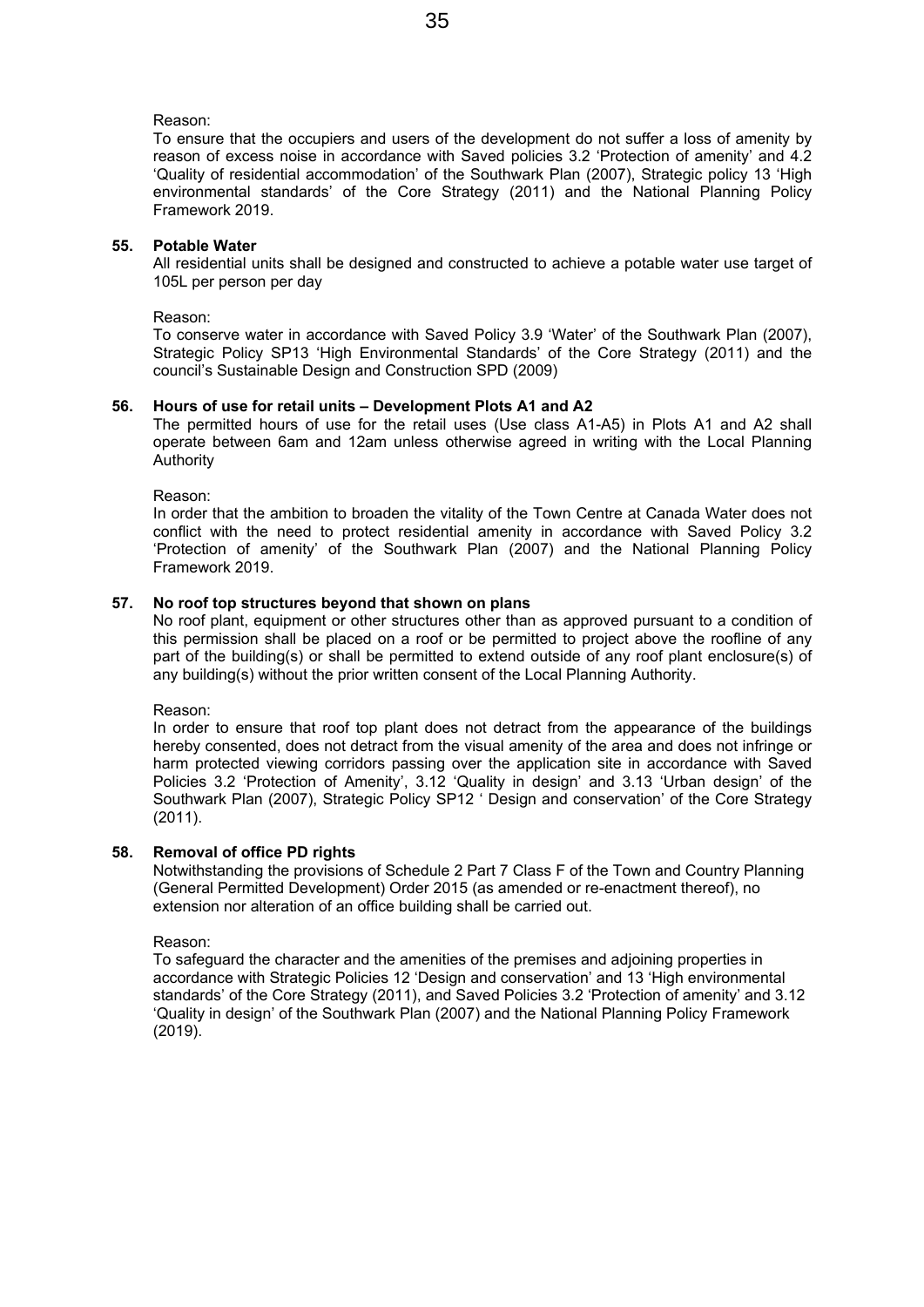The following conditions shall be discharged for each individual Development Zone and/or Plot that is the subject of its own Reserved Matters Application.

**Pre-commencement conditions -** the details required to be submitted for approval by the condition(s) listed below must be submitted to and approved by the council before any work in connection with implementing this permission is commenced.

#### **59. Contamination – Site Investigations**

Prior to the commencement of any Development Phase, a Phase 2 site investigation and risk assessment shall be conducted in accordance with the approved Phase 1 desk-based assessment detailed in the approved Environmental Statement. The results of the Phase 2 investigation shall be submitted to the Local Planning Authority for approval in writing prior to the commencement of any remediation that might be required.

#### Reason

To ensure that risks from land contamination to the future users of the land and neighbouring land are minimised, together with those to controlled waters, property and ecological systems, and to ensure that the development can be carried out safely without unacceptable risks to workers, neighbours and other offsite receptors in accordance with saved policy 3.2 `Protection of amenity' of the Southwark Plan (2007), strategic policy 13 'High environmental standards' of the Core Strategy (2011) and the National Planning Policy Framework 2019.

#### **60. Contamination – Remediation**

In the event that contamination is present, a detailed remediation strategy to bring the site to a condition suitable for the intended use by removing unacceptable risks to human health, buildings and other property and the natural and historical environment shall be prepared and submitted to the Local Planning Authority for approval in writing. The scheme shall ensure that the site would not qualify as contaminated land under Part 2A of the Environmental Protection Act 1990 in relation to the intended use of the land after remediation. The approved remediation scheme (if one is required) shall be carried out in accordance with its terms prior to the commencement of development other than that required to carry out remediation, unless otherwise agreed in writing by the Local Planning Authority. The Local Planning Authority shall be given two weeks written notification of commencement of the remediation scheme works.

#### Reason

To ensure that risks from land contamination to the future users of the land and neighbouring land are minimised, together with those to controlled waters, property and ecological systems, and to ensure that the development can be carried out safely without unacceptable risks to workers, neighbours and other offsite receptors in accordance with saved policy 3.2 `Protection of amenity' of the Southwark Plan (2007), strategic policy 13 'High environmental standards' of the Core Strategy (2011) and the National Planning Policy Framework 2019.

#### **61. Contamination – Verification**

Following the completion of the measures identified in the approved remediation strategy, a verification report providing evidence that all work required by the remediation strategy has been completed shall be submitted to and approved in writing by the Local Planning Authority.

#### Reason

To ensure that risks from land contamination to the future users of the land and neighbouring land are minimised, together with those to controlled waters, property and ecological systems, and to ensure that the development can be carried out safely without unacceptable risks to workers, neighbours and other offsite receptors in accordance with saved policy 3.2 `Protection of amenity' of the Southwark Plan (2007), strategic policy 13 'High environmental standards' of the Core Strategy (2011) and the National Planning Policy Framework 2019.

#### **62. Piling and foundation design**

Prior to the commencement of any Development Plot (excluding demolition), details of the proposed piling method and foundation design shall be submitted to the local planning authority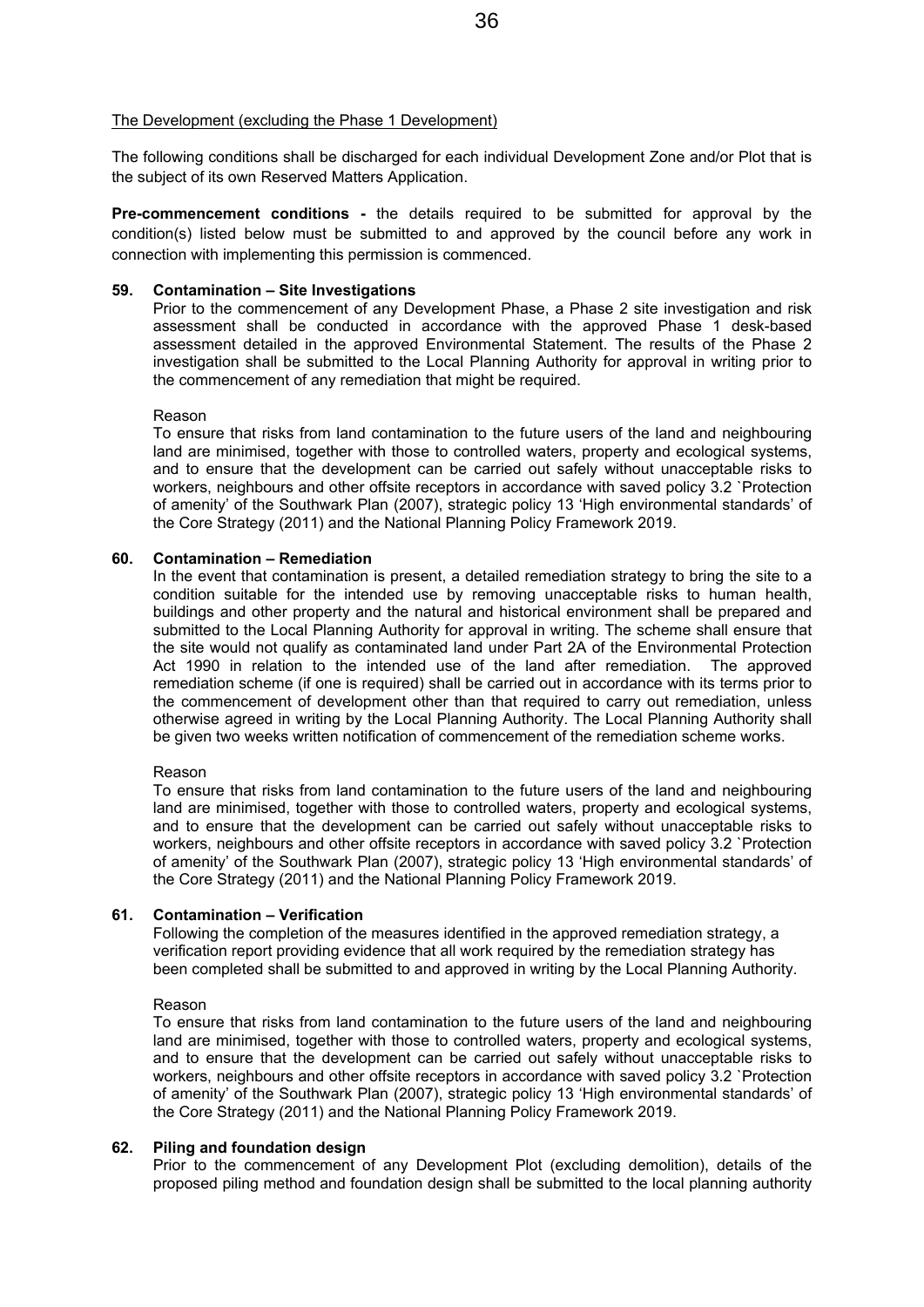for approval in writing (in consultation with the Environment Agency) to demonstrate that there is no resultant unacceptable risk to groundwater. The development shall be carried out in accordance with the approved details.

#### Reason:

Piling can create pathways for contaminants and this presents a risk to underlying controlled waters unless appropriate methodologies and mitigation are utilised in accordance with Strategic Policy SP13 'High Environmental Standards' of the Core Strategy (2011) and the National Planning Policy Framework 2019.

#### **63. Tunnel protection measures**

The development hereby permitted shall not be commenced until detailed design and method statements (in consultation with London Underground) for each stage of the development affecting London Underground assets for demolition, foundations, basement and ground floor structures, or for any other structures below ground level, including piling (temporary and permanent), have been submitted to and approved in writing by the local planning authority which:

- provide details on all structures;
- provide details on the use of tall plant/scaffolding;
- accommodate the location of the existing London Underground structures and tunnels;
- accommodate ground movement arising from the construction thereof;
- and mitigate the effects of noise and vibration arising from the adjoining operations within the structures and tunnels.

The development shall thereafter be carried out in all respects in accordance with the approved design and method statements, and all structures and works comprised within the development hereby permitted which are required by the approved design statements in order to procure the matters mentioned in paragraphs of this condition shall be completed, in their entirety, before any part of the building hereby permitted is occupied.

#### Reason:

To ensure that the development does not impact on existing London Underground transport infrastructure, in accordance with London Plan 2016 Table 6.1, draft London Plan policy T3 and 'Land for Industry and Transport' Supplementary Planning Guidance 2012.

#### **64. Basement impact/groundwater flooding**

Prior to the commencement of any works below grade in relation to a Development Plot containing a basement, a detailed basement impact assessment (BIA)(prepared following guidance in Southwark's Strategic Flood Risk Assessment 2017 or any replacement thereof) shall be submitted to the local planning authority for approval in writing identifying existing groundwater levels, flows and fluctuations and, if appropriate, demonstrating that appropriate mitigation measures are integrated into the basement design to prevent groundwater flooding. The development shall proceed in accordance with any approval given and any mitigation measures shall be retained and maintained in perpetuity.

#### Reason:

To minimise the potential for the site to contribute to changes in groundwater conditions and any subsequent flooding in accordance with Southwark's SFRA, saved policy 3.9 'Water' of the Southwark Plan (2007), Strategic Policy 13 'High environmental standards' of the Core Strategy (2011), Policy 5.12 'Flood Risk Management' of the London Plan 2016 and the National Planning Policy Framework 2019.

#### **65. Sustainable Drainage**

Prior to the commencement of any Development Plot (excluding demolition), a detailed surface water drainage strategy shall be submitted to the local planning authority for approval in writing (in consultation with Thames Water and the Environmental Agency) setting out the range of sustainable drainage measures to be implemented across this part of the site to deliver a reduction in surface water runoff to greenfield rates for storm events up to a 1% annual exceedance probability, unless it can be demonstrated that discharge to a local waterbody justifies a higher runoff rate. The development shall proceed in accordance with any approval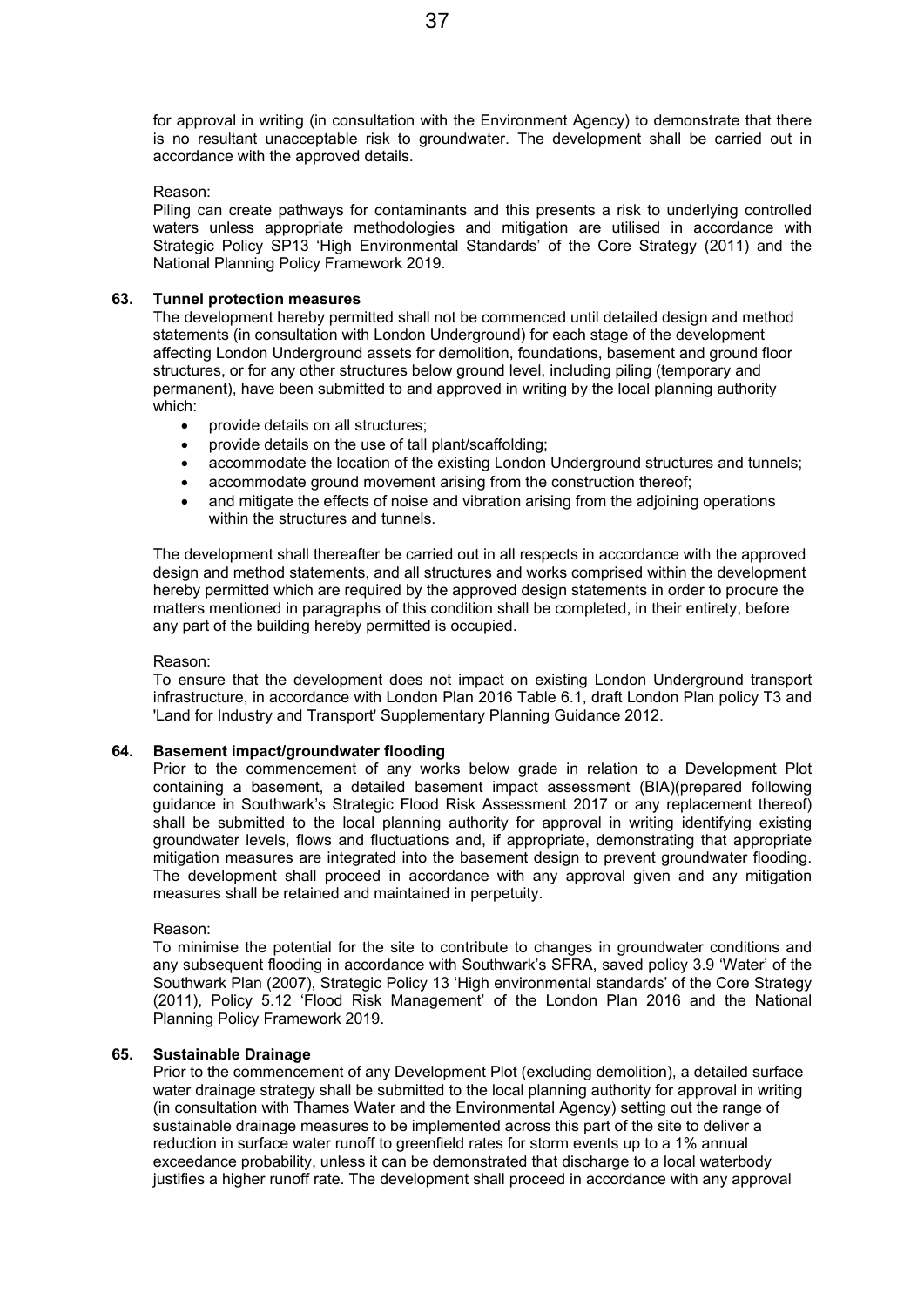#### granted.

#### Reason:

To minimise the potential for the site to contribute to surface water flooding in accordance with Policy 5.12 'Flood risk management' of the London Plan 2016, Strategic policy 13 'High environmental standards' of the Core Strategy 2011, saved policies 3.1 'Environmental effects' and 3.9 'Water' of the Southwark Plan and guidance in the Sustainable Design and Construction SPD 2009.

#### **66. Archaeology Evaluation**

Before any work hereby authorised begins (excluding demolition) in Development Zones B, C, F, G, J, M, N or P, the applicant shall secure the implementation of a programme of archaeological and geoarchaeological investigation works in accordance with a written scheme of investigation shall be submitted to and approved in writing by the Local Planning Authority.

#### Reason

In order that the applicants supply the necessary archaeological information to ensure suitable mitigation measures and/or foundation design proposals be presented in accordance with Strategic Policy 12 - Design and Conservation of The Core Strategy 2011, Saved Policy 3.19 Archaeology of the Southwark Plan 2007 and the National Planning Policy Framework 2019.

#### **67. Archaeology Mitigation**

Before any work hereby authorised begins (excluding demolition) in Development Zones B, C, F, G, J, M, N or P,, the applicant shall secure the implementation of a programme of archaeological mitigation works in accordance with a written scheme of investigation, which shall be submitted to and approved in writing by the Local Planning Authority.

#### Reason

In order that the details of the programme of works for the archaeological mitigation are suitable with regard to the impacts of the proposed development and the nature and extent of archaeological remains on site in accordance with Strategic Policy 12 - Design and Conservation of The Core Strategy 2011, Saved Policy 3.19 Archaeology of the Southwark Plan 2007 and the National Planning Policy Framework 2019.

#### **68. Archaeological Watching Brief**

Before any work hereby authorised begins in Zones D, E, H or L, the applicant shall secure the implementation of a programme of archaeological mitigation works, a watching brief (with the capacity to extend to full excavation if required), in accordance with a written scheme of investigation, which shall be submitted to and approved in writing by the Local Planning Authority.

#### Reason:

In order that the details of the programme of works for the archaeological mitigation are suitable with regard to the impacts of the proposed development and the nature and extent of archaeological remains on site in accordance with Strategic Policy 12 - Design and Conservation of The Core Strategy 2011, Saved Policy 3.19 Archaeology of the Southwark Plan 2007 and the National Planning Policy Framework 2019.

#### **69. Tree Protection Measures**

Prior to works commencing in any Development Phase, including any demolition, an Arboricultural Method Statement including an Arboricultural Survey shall be submitted to and approved in writing by the Local Planning Authority.

a) A pre-commencement meeting shall be arranged, the details of which shall be notified to the Local Planning Authority for agreement in writing prior to the meeting and prior to works commencing on site, including any demolition, changes to ground levels, pruning or tree removal.

b) A detailed Arboricultural Method Statement showing the means by which any retained trees on or directly adjacent to the site are to be protected from damage by demolition works,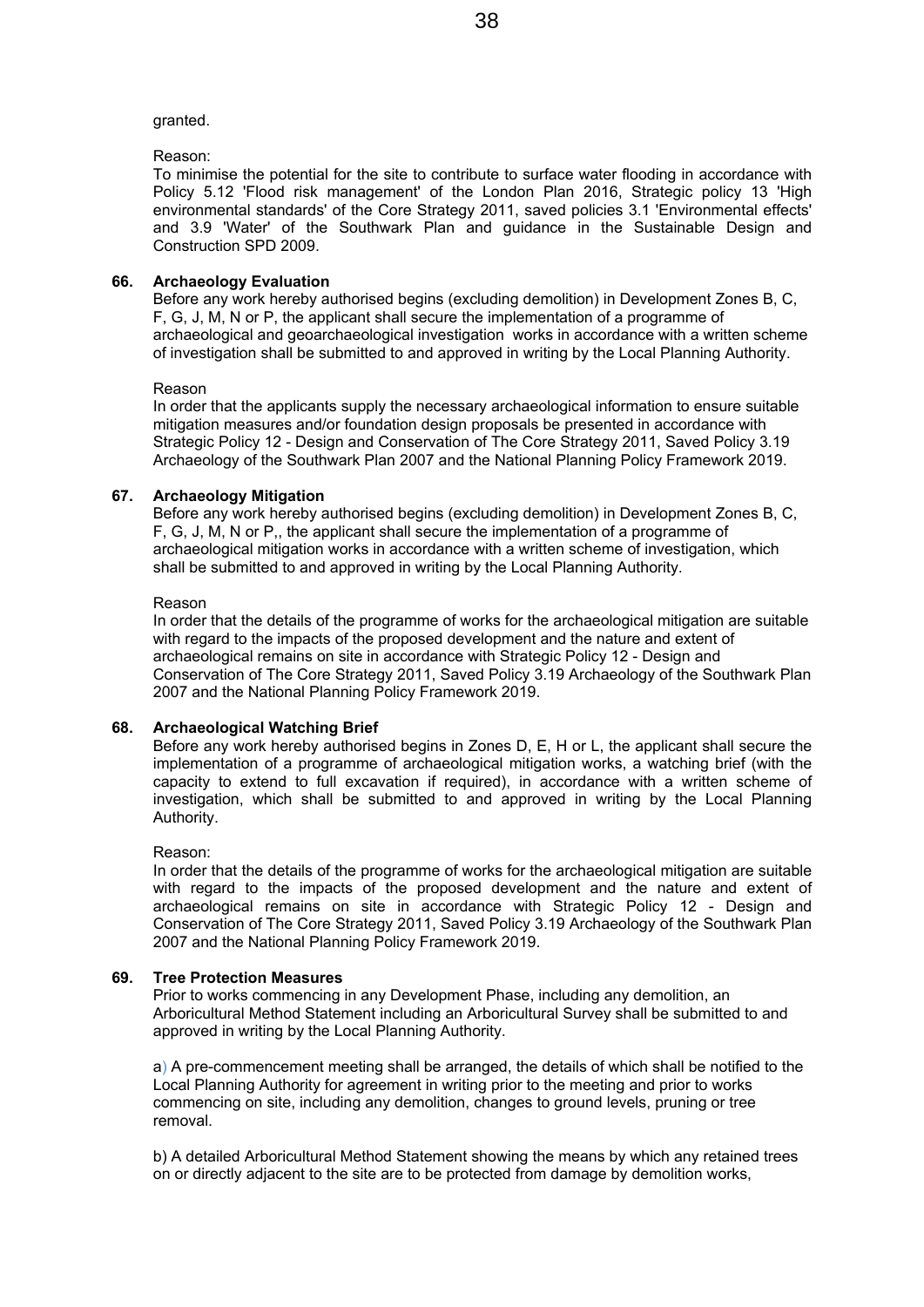excavation, vehicles, stored or stacked building supplies, waste or other materials, and building plant, scaffolding or other equipment, shall then be submitted to and approved in writing by the Local Planning Authority. The method statements shall include details of facilitative pruning specifications and a supervision schedule overseen by an accredited arboricultural consultant.

c) Cross sections shall be provided to show surface and other changes to levels, special engineering or construction details and any proposed activity within root protection areas required in order to facilitate demolition, construction and excavation.

The existing trees on or adjoining the site which are to be retained shall be protected and both the site and trees managed in accordance with the recommendations contained in the method statement. Following the pre-commencement meeting all tree protection measures shall be installed, carried out and retained throughout the period of the works, unless otherwise agreed in writing by the Local Planning Authority. In any case, all works must adhere to BS5837: (2012) Trees in relation to demolition, design and construction and BS3998: (2010) Tree work recommendations.

If within the expiration of 5 years from the date of the occupation of the building for its permitted use any retained tree is removed, uprooted is destroyed or dies, another tree shall be planted at the same place and that tree shall be of such size and species, and shall be planted at such time, as may be specified in writing by the Local Planning Authority.

#### Reason

To avoid damage to the existing trees which represent an important visual amenity in the area, in accordance with Saved Policies 3.2 Protection of amenity; Policy 3.12 Quality in Design; Policy 3.13 Urban Design and Policy 3.28 Biodiversity Saved Policies of The Southwark Plan 2007, Strategic Policies SP11 'Open spaces and nature conservation', SP12 'Design and conservation' 13 'High Environmental Standards' of the Core Strategy (2011) and the National Planning Policy Framework 2019.

#### **70. Impact studies of water supply infrastructure**

No development in connection within a Plot shall not commence (save for any advance Infrastructure and enabling works or demolition) until impact studies of the existing water supply infrastructure for that Plot have been submitted to and approved in writing by the Local Planning Authority (in consultation with Thames Water).

The studies shall determine the magnitude of any new additional capacity required in the Flow Management Zone and a suitable connection point. The development shall be carried out in accordance with the approved details.

#### Reason

To ensure that sufficient capacity is made available to cope with new development and in order to avoid adverse environmental impacts on the community, and to ensure that the water supply infrastructure has sufficient capacity to cope with the/this additional demand in accordance with Policy 5.14 Water quality and wastewater infrastructure and Policy 5.13 Sustainable drainage of the London Plan 2011 and Saved Policies 3.1 Environmental Effects and 3.9 Water of the Southwark Plan (2007).

#### **71. Extract/ventilation from basement car parks**

Prior to the commencement of works above grade for any Development Plot containing a basement car parking and/or servicing area, details of a scheme of mechanical ventilation for the basement, including plant inlets, filters and outlets shall be submitted to the Local Planning Authority for approval in writing.

The scheme of ventilation shall be installed prior to the first occupation of any Building within the above Development Zones and retained and maintained for the duration of the consented use.

#### Reason:

To ensure that basement ventilation systems do not adversely impact the amenity of adjoining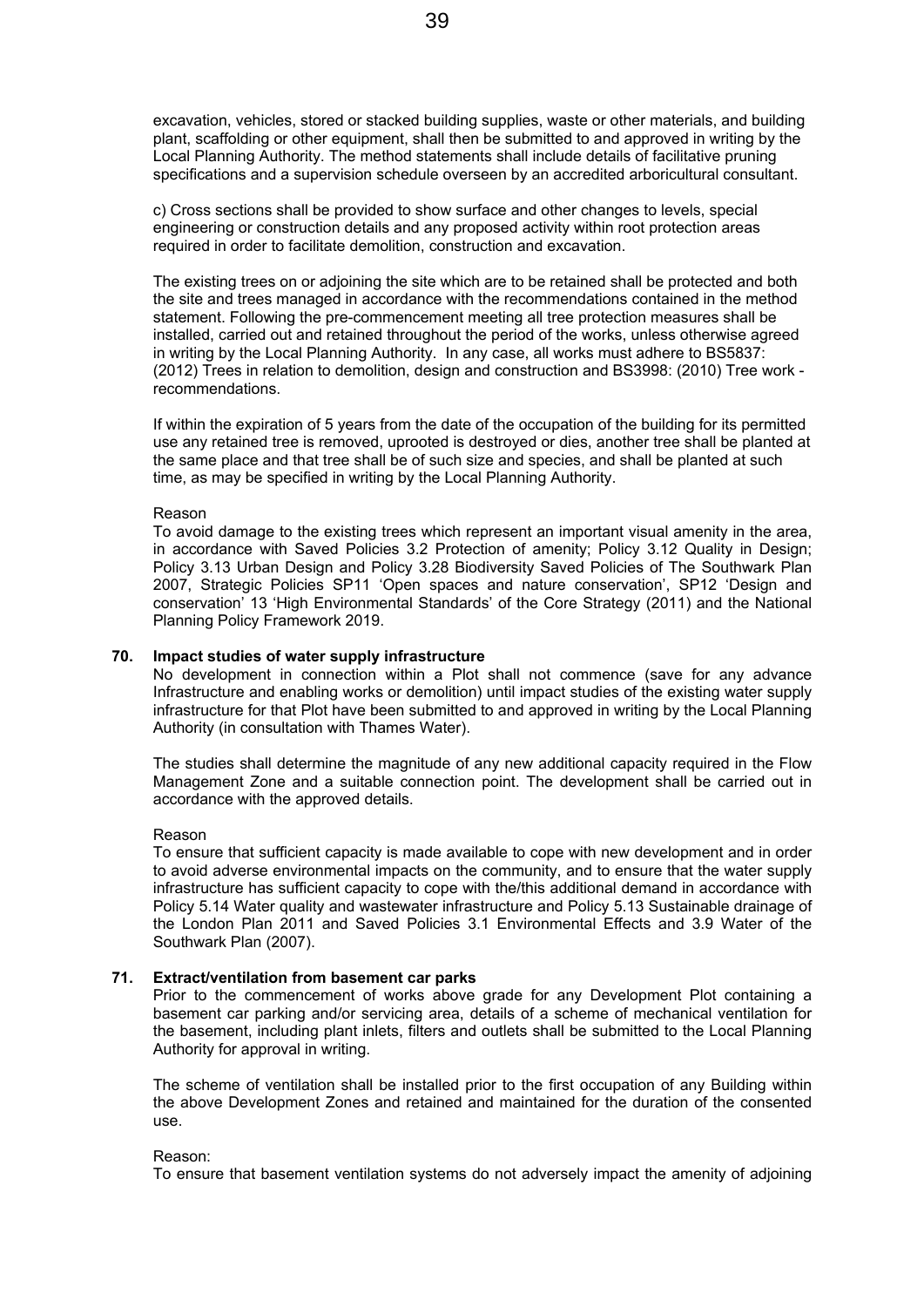uses and/or the quality of the public realm by way of noise and/or odour in accordance with Saved Policy 3.2 'Protection of amenity'' of the Southwark Plan (2007), Strategic Policy 13 "High Environmental Standards" of the Core Strategy (2011) and the National Planning Policy Framework 2019.

**Above Grade conditions -** the details required to be submitted for approval by the condition(s) listed below must be submitted to and approved by the council before any work above grade is commenced. The term 'above grade' here means any works above ground level.

#### **72. Sample Materials and Mock-ups**

Prior to commencement of works above grade, sample panels of all external facing materials to be used in the construction of the building(s) within an individual Plot shall be presented on site (or an alternative location agreed with the local planning authority) and a detailed schedule of such materials submitted to the local planning authority for approval in writing.

For all Buildings within a Development Plot or Zones for which a Reserved Matters Application is submitted, 1m x 1m samples panels of all cladding materials including bond, coursing and jointing finishes and details.

For Development Plots comprising buildings rising to a height in excess of 50m AOD, a fullscale mock-up of the principal elements of the facades shall be constructed and presented onsite. A detailed plan of the mock-up should be agreed with the local planning authority prior to the construction of the mock-up.

The development shall not proceed other than in accordance with any such approval given.

Reason:

In order that the local planning authority can be satisfied that the consented development will be delivered to a high quality and makes an appropriate contextual response to the site in accordance with Saved Policy 3.12 'Quality in design' of the Southwark Plan (2007), Strategic Policy SP12 'Design and Conservation' of the Core Strategy (2011), Policies 7.4 'Local character' and 7.6 'Architecture' of the London Plan (2016) and the National Planning Policy Framework (2019).

#### **73. Detailed section drawings**

Prior to the commencement of works above grade (excluding cores), typical section drawings at a scale of 1:5/1:10 through the following building elements shall be submitted to the local planning authority for approval in writing:

- The facades
- Shop fronts
- Servicing yard entrances
- Parapets and Roof edges
- Balconies and projecting features
- Heads, cills and jambs of all openings

The development shall not be carried out other than in accordance with any such approval given.

#### Reason:

In order that the Local Planning Authority may be satisfied that the consented buildings will be constructed with the necessary level of technical expertise to achieve the high quality architecture presented in the application material in accordance with Saved Policy 3.12 'Quality in design' of the Southwark Plan (2007), Strategic Policy SP12 'Design and Conservation' of the Core Strategy (2011), Policies 7.4 'Local character' and 7.6 'Architecture' of the London Plan (2016) and the National Planning Policy Framework (2019).

#### **74. Tops of towers**

No development above grade (excluding cores) shall commence for any detailed Development Plot containing a tower element of over 100m until detailed plans, sections and elevations at a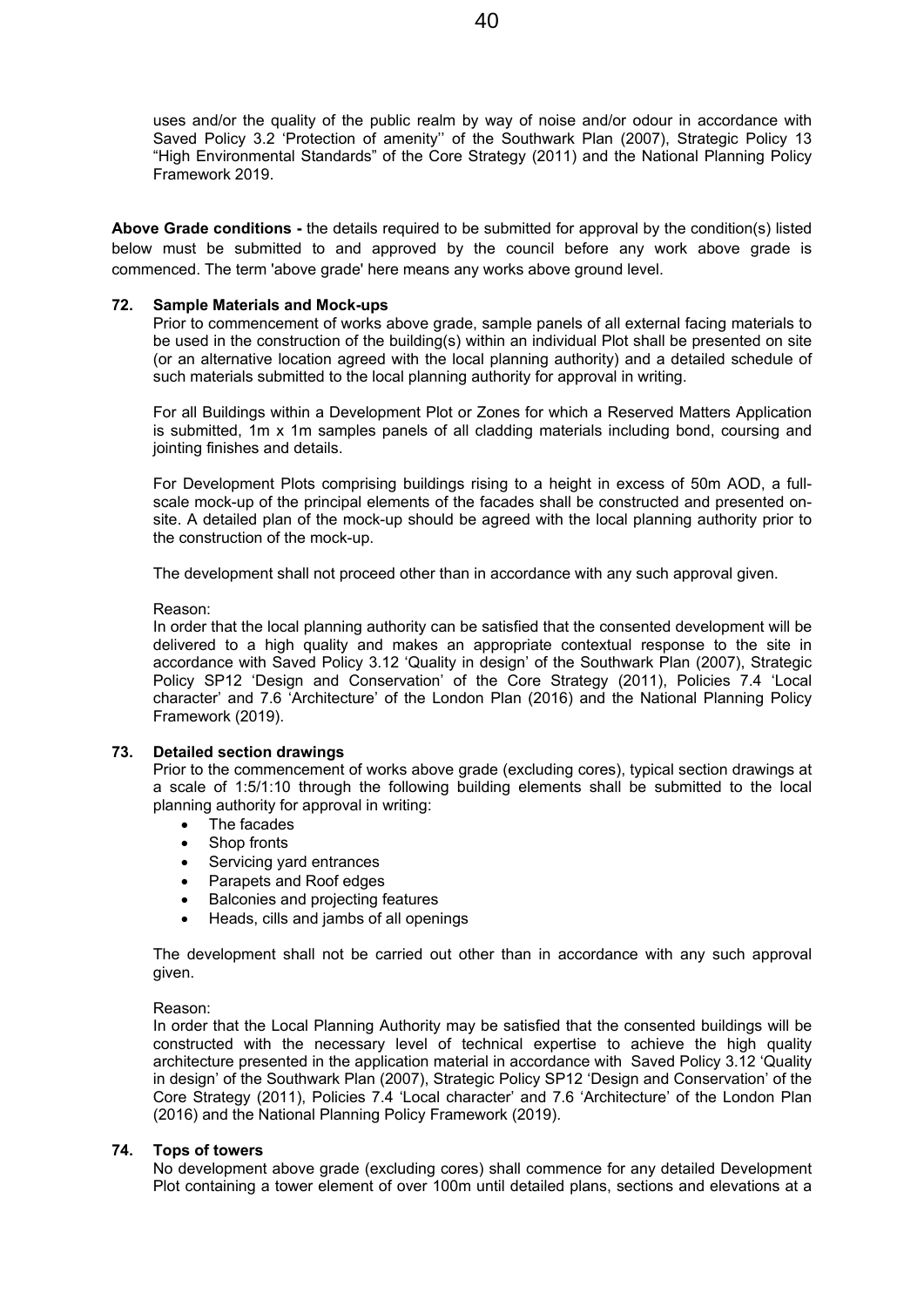scale of 1:20/1:50 of the top three storeys of each of the tower elements have been submitted to the Local Planning Authority and approved in writing. The development shall proceed strictly in accordance with any such approval given.

#### Reason:

To ensure the detailed design of the tower elements demonstrate the special architectural quality required given the impact of these buildings on the London skyline in accordance with Saved Policies 3.12 'Quality in design' and 3.13 'Urban design' of the Southwark Plan (2007), Strategic Policy SP12 'Design and Conservation' of the Core Strategy (2011), Policy 7.6 'Architecture' of the London Plan (2016) and the National Planning Policy Framework 2019.

#### **75. Shopfront design**

Prior to the carrying out works above grade for any Development Phase containing Retail Uses (Use Class A1-A5), details of the design code for the proposed frontage of the retail units facing streets and routes (including shopfront design(s), advertisement zones, ventilation grilles, awnings and spill out zones) shall be submitted to the Local Planning Authority for approval in writing. The development shall be implemented in accordance with the approved details.

Reason:

To ensure that the quality of the design and details are in accordance with Saved Policies 'Quality in design' and 'Urban design' of the Southwark Plan (2007), Strategic Policy 12 'Design and conservation' of the Core Strategy (2011) and the National Planning Policy Framework (2019).

#### **76. External/artificial lighting – public realm**

Prior to occupation of any Development Plot or Zone, details of any external lighting (including design, specification, power) to be installed in any adjoining public realm shall be submitted to the local planning authority for approval in writing. Submitted details shall include lighting contours to demonstrate lighting intensity levels at any nearby sensitive residential or ecological receptors, having regard to guidance published by the Institute of Lighting Professionals (ILE), where relevant.

#### Reason:

In order that the council may be satisfied that external lighting is appropriate designed and located to balance the safe illumination of the public realm with the amenity of existing/future residential occupiers and important ecological receptors, including pathways for migrating bats, in accordance with Saved Policies 3.2 'Protection of amenity', 3.14 'Designing out crime' and 3.28 'Biodiversity' of the Southwark Plan (2007), Strategic Policies SP10 'Open Spaces and wildlife, SP12 'Design and conservation' and SP13 'High environmental standards' of the Core Strategy (2011) and the National Planning Policy Framework 2019

#### **77. External artificial lighting – buildings**

Prior to occupation of the building within a Development Plot, details of any external lighting (including design, specification, power) to be affixed to the building(s) shall be submitted to the local planning authority for approval in writing. Submitted details shall include lighting contours to demonstrate lighting intensity levels at any nearby sensitive residential or ecological receptors, having regard to guidance published by the Institute of Lighting Professionals (ILE), where relevant.

Reason:

In order that the council may be satisfied that external lighting is appropriate designed and located to balance the safe illumination of the public realm with the amenity of existing/future residential occupiers and important ecological receptors, including pathways for migrating bats, in accordance with Saved Policies 3.2 'Protection of amenity', 3.14 'Designing out crime' and 3.28 'Biodiversity' of the Southwark Plan (2007), Strategic Policies SP10 'Open Spaces and wildlife, SP12 'Design and conservation' and SP13 'High environmental standards' of the Core Strategy (2011) and the National Planning Policy Framework 2019

#### **78. Security measures**

Before any above grade work hereby authorised begins, details of security measures, including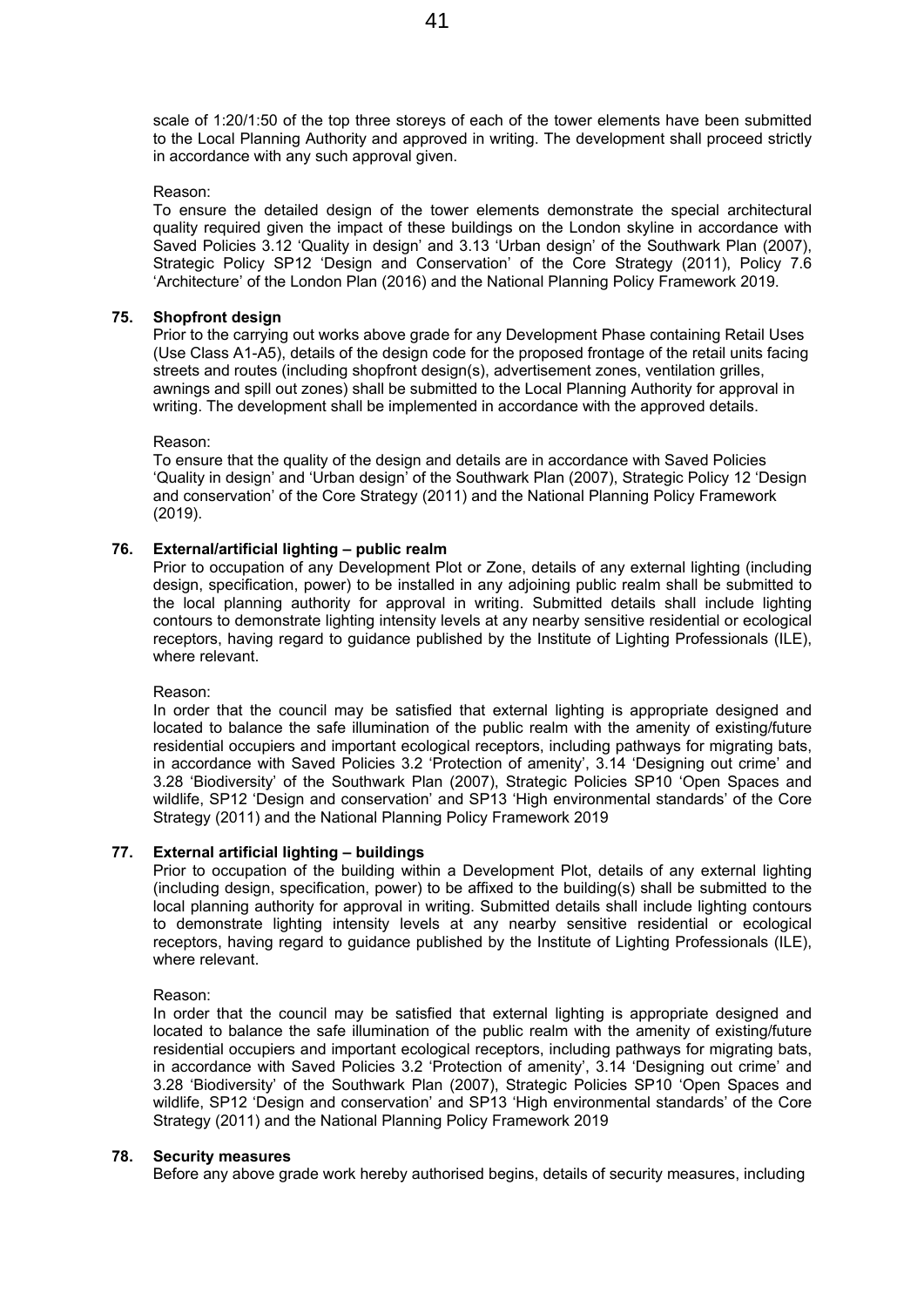any CCTV, shall be submitted to the Local Planning Authority for approval in writing. Any such security measures shall be implemented/installed prior to the occupation of the buildings hereby consented in accordance with the approved details, which shall seek to achieve the 'Secured by Design' accreditation award from the Metropolitan Police.

#### Reason

In pursuance of the Local Planning Authority's duty under section 17 of the Crime and Disorder Act 1998 to consider crime and disorder implications in exercising its planning functions and to improve community safety and crime prevention in accordance with The National Planning Policy Framework 2018, Strategic Policy 12 'Design and conservation' of The Core Strategy 2011 and Saved Policy 3.14 'Designing out crime' of the Southwark plan 2007.

#### **79. Hard and soft landscaping**

Before any above grade work hereby authorised begins for any Development Zone and/or Plot, detailed drawings of a hard and soft landscaping scheme for all areas of the site not covered by buildings shall be submitted to the local planning authority for approval in writing.

Details will include cross sections and plans, detailed planting specifications, surfacing materials of any parking, access or pathways layouts, materials, design of play space and equipment, details of sustainable drainage or other water features and details of the treatment of any edges/boundaries or other means of enclosure.

The landscaping shall not be carried out otherwise than in accordance with any such approval given and shall be retained and maintained for the duration of the use.

The planting, seeding and/or turfing shall be carried out in the first planting season following completion of building works and any trees or shrubs that is found to be dead, dying, severely damaged or diseased within five years of the completion of the building works OR five years of the carrying out of the landscaping scheme (whichever is later), shall be replaced in the next planting season by specimens of the same size and species in the first suitable planting season. Planting shall comply to BS: 4428 Code of practice for general landscaping operations, BS: 5837 (2012) Trees in relation to demolition, design and construction and BS 7370-4:1993 Grounds maintenance Recommendations for maintenance of soft landscape (other than amenity turf).

#### Reason

So that the Council may be satisfied with the details of the landscaping scheme in accordance with The National Planning Policy Framework 2018 Chapters 8, 12, 15 & 16 and policies of The Core Strategy 2011: SP11 Open spaces and wildlife; SP12 Design and conservation; SP13 High environmental standards, and Saved Policies of The Southwark Plan 2007: Policy 3.2 Protection of amenity; Policy 3.12 Quality in Design; Policy 3.13 Urban Design and Policy 3.28 Biodiversity

#### **80. Green roofs and walls**

Before any works above grade, detailed specifications for any green/brown/biodiverse roofs and/or walls shall be submitted to the local planning authority for approval in writing. Details shall demonstrate:

- The depth of substrate (to be between 100 and 200mm for biodiverse roofs)
- An appropriate planting mix that prioritises native species;
- No more than 25% sedum coverage for any green roof;
- An appropriate irrigation system for any green walls;
- That an appropriate management and maintenance regime is in place

Green roofs shall be planted in the first planting season following practical completion of building works. Green roofs will not be used as recreational spaces and access will be limited to essential maintenance or escape in the case of emergency.

#### Reason:

To ensure the development provides the maximum possible provision towards creation of habitats and valuable areas for biodiversity in accordance with Saved Policy 3.28 of the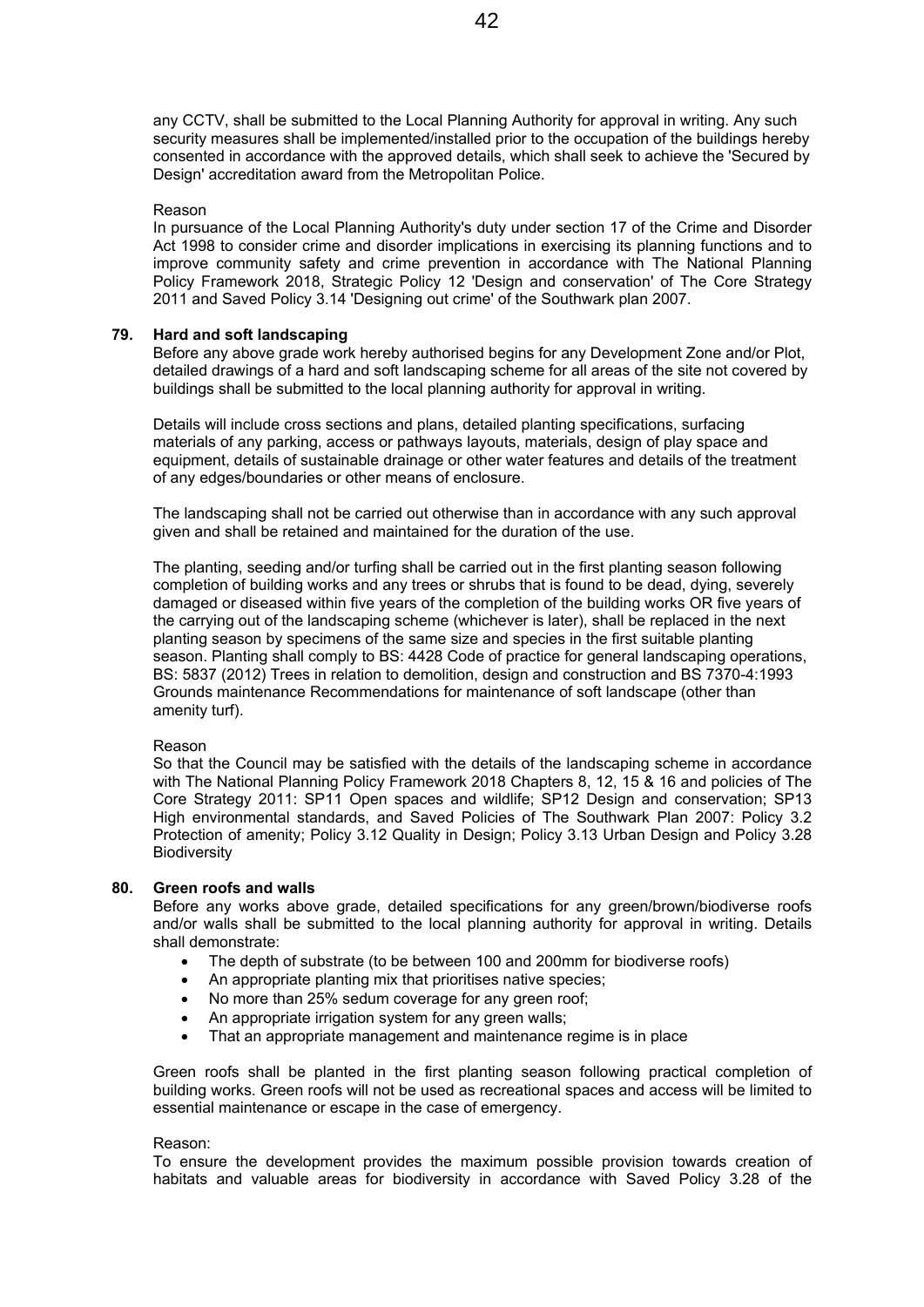Southwark Plan (2007), Strategic Policy 11 'Open Space and Nature Conservation' of the Core strategy (2011) and Policies 5.10 'Urban Greening' and 5.11 'Green roofs and development site environs' of the London Plan 2016 and the National Planning Policy Framework (2019).

#### **81. Biodiversity, habitat and ecology**

Prior to the commencement of works above grade (excluding cores) for any Development Phase, an environmental action plan shall be submitted to the local planning authority for approval in writing, setting out the measures that will be implemented/integrated within the relevant Development Zone or Plot to maximise its habitat value. Details shall include, but not be limited to:

- Provision of bat bricks/boxes;
- Provision of bird boxes;
- Provision of bespoke insect habitat;
- Appropriate native planting;
- Rain gardens and/or other sustainable drainage features offering biodiversity value;
- Zone/Plot specific responses that relate to the submitted PERA and/or other Ecological findings set out in the relevant chapter of the ES;
- Establishing appropriate links to or otherwise enhancing valuable habitats in the vicinity of the Zone and/or Plot, particularly within any designated Sites of Importance for Nature Conservation (SINC)

These measures shall seek to maximise the biodiversity of the development, having regard to the Urban Greening Factor described in the London Plan. Any such measures shall be installed/implemented, retained and maintained thereafter.

#### Reason:

To ensure the development provides the maximum possible provision towards creation of habitats and valuable areas for biodiversity in accordance with Saved Policy 3.28 of the Southwark Plan (2007), Strategic Policy 11 'Open Space and Nature Conservation' of the Core strategy (2011) and Policies 5.10 'Urban Greening' and 5.11 'Green roofs and development site environs' of the London Plan 2016 and the National Planning Policy Framework (2019)

#### **82. Wind mitigation measures**

Prior to the commencement of above ground works (excluding cores), full details of wind mitigation measures designed to ensure a comfortable environment for standing at building entrances, street level, in the new ground level public realm and for a combination of standing and sitting in the roof gardens shall be submitted to the local planning authority for approval in writing. Individual mitigation measures shall be implemented at the earliest opportunity in the construction programme depending on whether they are delivered in Phase 1 or Phase 2 with all measures being in place prior to first occupation of Phase 2.

#### Reason

To ensure that the development does not lead to adverse wind and microclimate impacts that would detract from the quality of the development or the amenity of the local area in accordance with Part 12 of the National Planning Policy Framework 2018, Strategic Policies 12 'Design and conservation' and 13 'High environmental standards' of the Core Strategy (2011) and saved policies 3.2 'Protection of amenity' and 3.12 'Quality in design' of the Southwark Plan (2007).

#### **83. BREEAM**

- a) Prior to commencement of fit out works of any building with a non-residential element in excess of 500sqm, an independently verified BREEAM report (detailing performance in each category, overall score, BREEAM rating and a BREEAM certificate of building performance) demonstrating that all reasonable steps have been undertaken to achieve a minimum accreditation of BREEAM "Excellent' rating for any workspace (use class B1) or retail (use classes A1-A5) elements of the buildings or BREEAM "Very Good" for any buildings in community use (use class D1) shall be submitted to the Local Planning Authority for approval in writing and the development shall not be carried out otherwise than in accordance with any such approval given;
- b) Before the first occupation of these Plots, a certified Post Construction Review (or other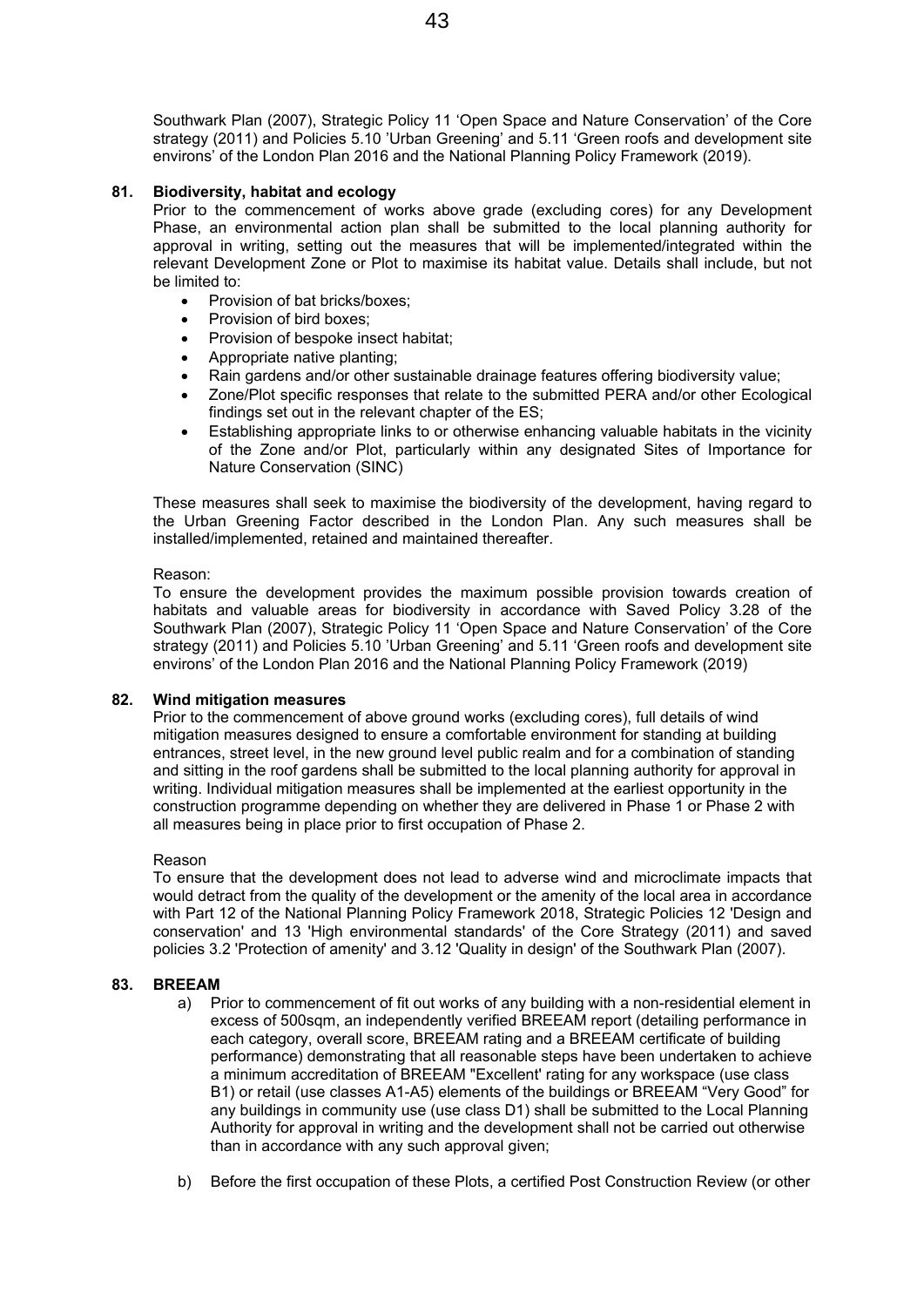verification process agreed with the local planning authority) shall be submitted to and approved in writing by the Local Planning Authority, confirming that the agreed standards at (a) have been met.

#### Reason:

To ensure the proposal is completed to the highest possible standards of environmental sustainability in accordance Section 14 of The National Planning Policy Framework 2018, Policy 5.3 'Sustainable design and construction' of the London Plan 2016, Strategic Policy 13 'High Environmental Standards' of The Core Strategy 2011 and Saved Policies 3.3 'Sustainability' and 3.4 'Energy Efficiency' of the Southwark Plan 2007.

#### **84. No cranes**

No cranes or scaffolding shall be erected for each phase unless and until construction methodology and diagrams clearly presenting the location, maximum operating height, radius and start/finish dates for the use of cranes during the Development has been submitted to and approved by the Local Planning Authority, the Local Planning Authority having consulted London City Airport.

Reason:

In the interests of aircraft safety

#### **85. Radar Mitigation Strategy**

No works above grade shall be undertaken until a Radar Mitigation Scheme (RMS) has been approved in writing with the Local Planning Authority (in consultation with NATS). The approved RMS shall be implemented in full and no later than the construction progressing above 80m AOD.

Reason:

In the interests of aircraft safety and the operations of NATS En-route PLC.

#### **86. Tower obstruction lighting scheme**

Prior to commencement of works above grade for any Zone or Plot containing tall buildings, a scheme of obstruction lighting shall be submitted to the Local Planning Authority (in consultation with London City Airport) . The development shall proceed in accordance with any approval given and the lighting retained and maintained in perpetuity unless otherwise agreed in writing by the Local Planning Authority.

Reason:

To ensure that tall building are appropriately illuminated to aid visibility for aircraft without contributing to glare in accordance with guidance issued by the Civil Aviation Authority, London Plan Policy 7.7 and the National Planning Policy Framework 2019.

#### **87. Mechanical ventilation for residential development in Zones C, E and G**

Prior to the commencement of works above grade for any Building containing residential dwellings in Development Zones C, E and/or G, details of a scheme of mechanical ventilation for the residential units, including plant inlets, filters and outlets shall be submitted to the Local Planning Authority for approval in writing. The scheme of ventilation shall be installed prior to the first occupation of any Building within the above Development Zones and retained and maintained for the duration of the residential use.

Reason:

To ensure future residential occupiers of these plots do not suffer adverse impacts on a reasonable standard of residential amenity due to the prevailing noise and/or air quality environment in accordance with Saved Policies 3.2 'Protection of amenity'' and 4.2 'Quality of accommodation'.

#### **88. Protection of Zone B from Vibration and Re-radiated Noise**

Following piling but prior to commencement of above-ground construction on any building containing residential dwellings in Development Zone B, further assessment of vibration and reradiated noise shall be conducted which shall include measurement of vibration on in-situ piles.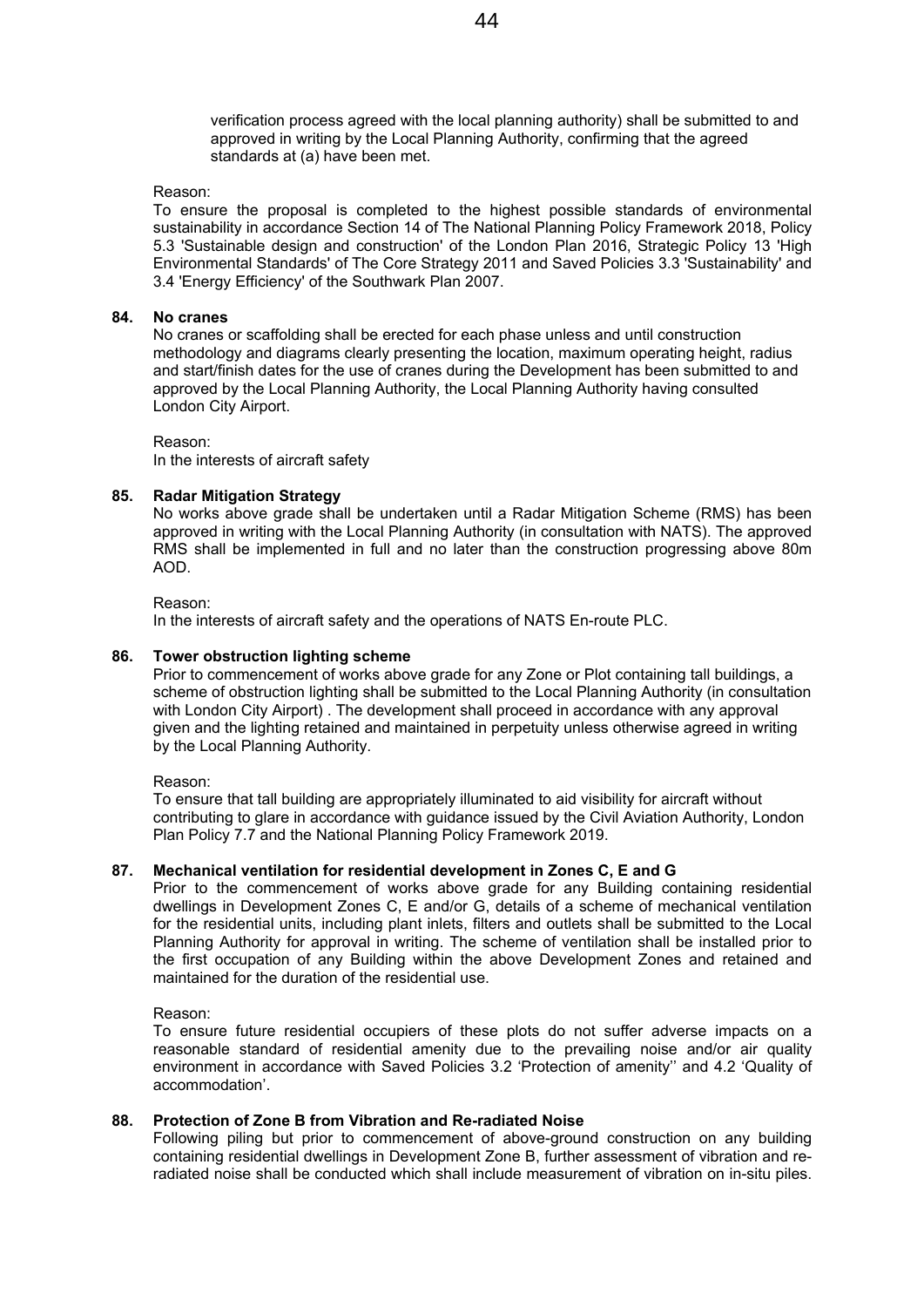A report shall be submitted to the Local Planning Authority alongside a scheme of mitigation as necessary to ensure that residential occupants shall not be exposed to vibration in excess of 0.13 m/s VDV during the night-time period of 23.00 – 07.00hrs or re-radiated noise in excess of 35dB LASmax.

#### Reason:

To ensure that the occupiers and users of the development do not suffer a loss of amenity by reason of excess noise in accordance with Saved policies 3.2 'Protection of amenity' and 4.2 'Quality of residential accommodation' of the Southwark Plan (2007), Strategic policy 13 'High environmental standards' of the Core Strategy (2011) and the National Planning Policy Framework 2019.

**Pre-Occupation conditions -** the details required to be submitted for approval by the condition(s) listed below must be submitted to and approved by the council before the building(s) hereby permitted are occupied or the use hereby permitted is commenced.

#### **89. Noise from Plant**

The Rated sound level from any plant, together with any associated ducting shall not exceed the Background sound level (LA90 15min) at the nearest noise sensitive premises. Furthermore, the Specific plant sound level shall be 10dB(A) or more below the background sound level in this location.

For the purposes of this condition the Background, Rating and Specific Sound levels shall be calculated fully in accordance with the methodology of BS4142:2014. In areas of low existing background sound levels variations to this standard may be agreed in writing. Following completion of the development but prior to the plant being commissioned, a validation test shall be carried out. The results shall be submitted to the LPA for approval in writing. The plant and equipment shall be installed and constructed in accordance with the approval given and shall be permanently maintained thereafter.

#### Reason

To ensure that occupiers of neighbouring premises do not suffer a loss of amenity by reason of noise nuisance or the local environment from noise creep due to plant and machinery in accordance with the National Planning Policy Framework 2012, .Strategic Policy 13 High Environmental Standards of the Core Strategy 2011 and Saved Policy 3.2 Protection of Amenity of the Southwark Plan (2007).

#### **90. Cycle parking – long stay and short stay**

Prior to first occupation of any building in a Development Plot or Zone, detailed 1:50 drawings of the secure, convenient and weatherproof long and short stay cycle parking shall be submitted to and approved in writing by the Local Planning Authority.

Details shall demonstrate that the opportunity to maximise the provision of accessible stands, such as Sheffield stands, has been pursued and that other storage systems have been selected having considered their ease of use for users of varying abilities. All cycle storage areas shall make provision for areas that allow for the convenient maintenance of cycles and all long-stay cycle storage servicing workspace shall include provision for changing facilities and showers.

For the avoidance of doubt, all staircases serving basement cycle stores will be sized and configured to facilitate the convenient manoeuvring of cycles, including gullies being fitted in all cases.

Thereafter the cycle parking facilities provided shall be retained and the space used for no other purpose and the development shall not be carried out otherwise in accordance with any such approval given.

#### Reason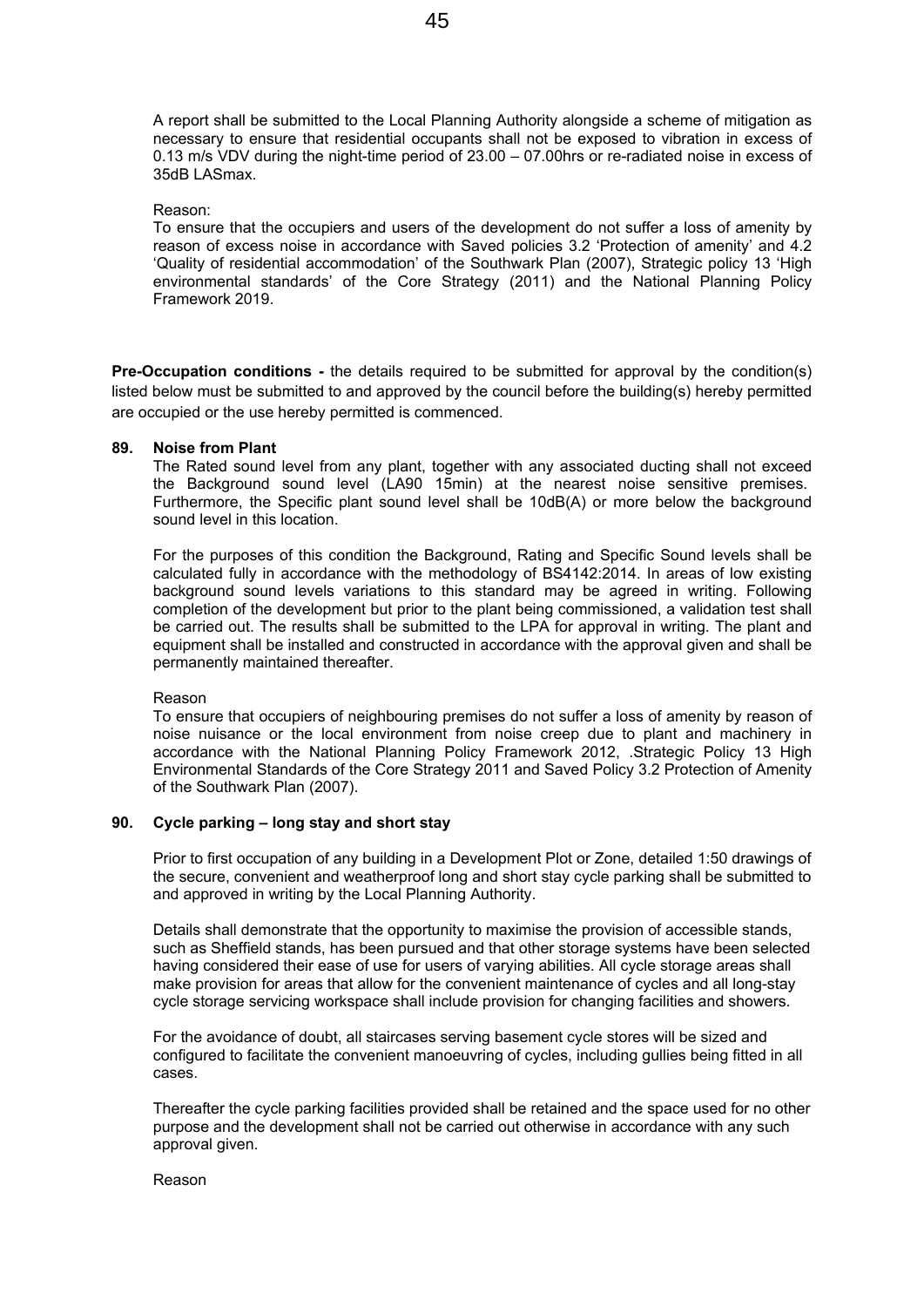In order to ensure that satisfactory safe and secure cycle parking and changing facilities are provided and can be easily accessed by users in order to encourage the use of cycling as an alternative means of transport to the development and to reduce reliance on the use of the private car in accordance with Part 9 of the National Planning Policy Framework 2019, Strategic Policy 2 'Sustainable Transport' of The Core Strategy 2011 and Saved Policy 5.3 'Walking and Cycling' of the Southwark Plan 2007.

#### **91. Waste management**

Before the first occupation of each of the buildings hereby permitted details of the arrangements for the storage, compaction and collection of refuse and recycling shall be submitted to the Local Planning Authority for approval in writing and the facilities approved shall be provided and made available for use by the occupiers of the commercial premises and the facilities shall thereafter be retained and shall not be used or the space used for any other purpose.

#### Reason

To ensure that the refuse will be appropriately stored within the site and located to facilitate convenient collection thereby protecting the amenity of the site and the area in general from litter, odour and potential vermin/pest nuisance in accordance with The National Planning Policy Framework 2019, Strategic Policy 13 'High Environmental Standards' of the Core Strategy 2011 and Saved Policies 3.2 'Protection of Amenity' and 3.7 'Waste Reduction' of The Southwark Plan 2007

#### **92. Kitchen extract**

Prior to the commencement of any Class A3 ('restaurants and cafes') or Class A5 ("Hot food takeaways"), details of kitchen extract systems including the routing of any ducting shall be provided and shall demonstrate that high level discharge is achieved and away from any intake locations. Details of odour & grease filtration systems required to supplement high level discharges shall be provided to reduce odour to acceptable levels.

#### Reason

In order to ensure that that the ventilation ducting and ancillary equipment will not result in an odour, fume or noise nuisance to nearby sensitive receptors or at street level and will not detract from the appearance of the building in the interests of amenity in accordance with The National Planning Policy Framework 2018, Strategic Policy 13 High Environmental Standards of the Core Strategy 2011 and Saved Policy 3.2 Protection of Amenity of The Southwark Plan 2007.

**Other condition(s)** - the following condition(s) are to be complied with and discharged in accordance with the individual requirements specified in the condition(s).

#### **93. Contamination – Unexpected Contaminants**

In the event that contamination is found at any time when carrying out the approved development that was not previously identified, it shall be reported in writing immediately to the Local Planning Authority, and a scheme of investigation and risk assessment, a remediation strategy and verification report (if required) shall be submitted to the Local Planning Authority for approval in writing.

#### Reason:

To ensure that risks from land contamination to the future users of the land and neighbouring land are minimised, together with those to controlled waters, property and ecological systems, and to ensure that the development can be carried out safely without unacceptable risks to workers, neighbours and other offsite receptors in accordance with saved policy 3.2 `Protection of amenity' of the Southwark Plan (2007), strategic policy 13 'High environmental standards' of the Core Strategy (2011) and the National Planning Policy Framework 2019.

#### **94. Archaeological reporting**

Within six months of the completion of archaeological site works, an assessment report detailing the proposals for post-excavation works, publication of the site and preparation of the archive shall be submitted to and approved in writing by the Local Planning Authority and that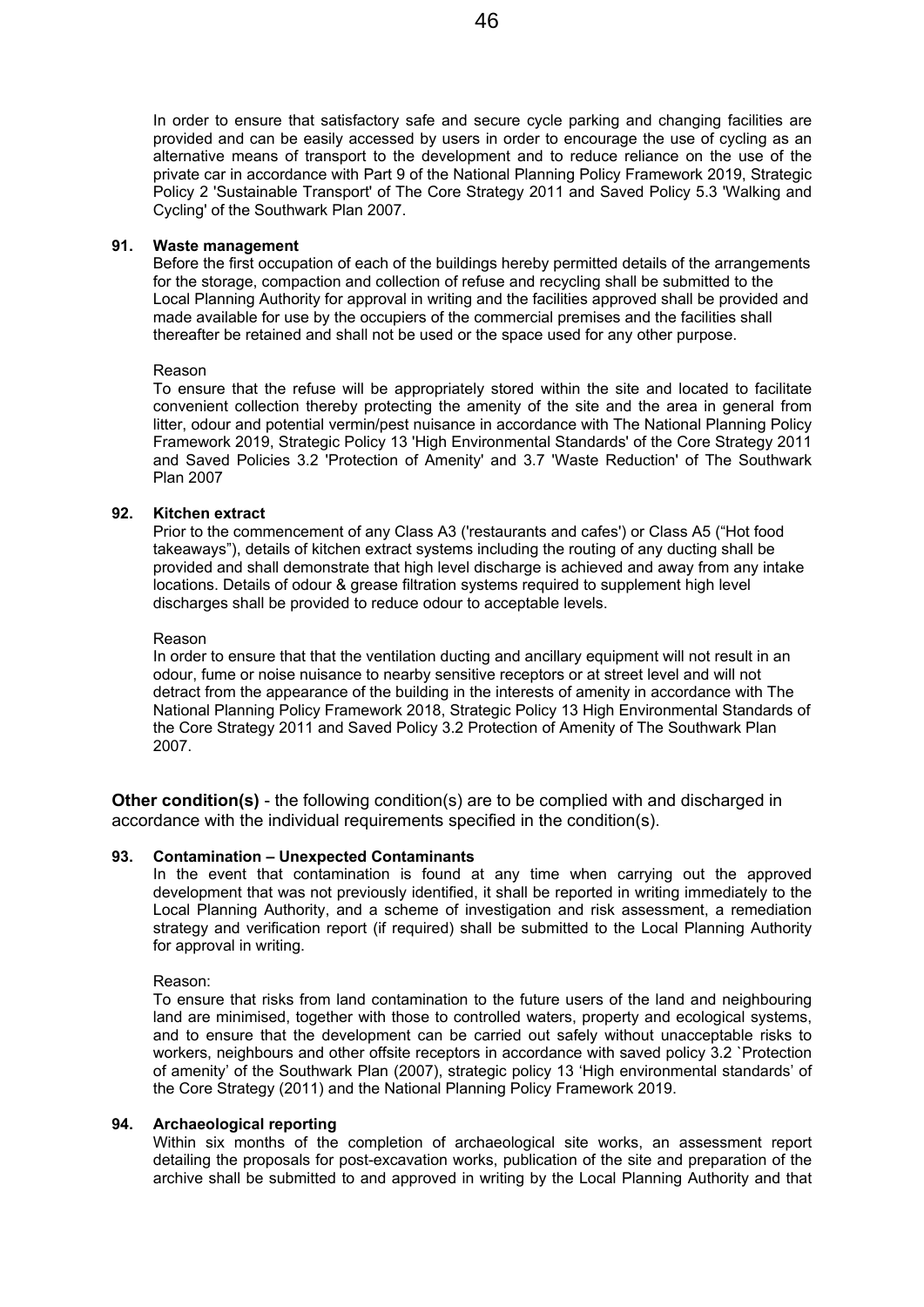the works detailed in this assessment report shall not be carried out otherwise than in accordance with any such approval given.

#### Reason:

In order that the archaeological interests of the site are secured with regard to the details of the post-excavation works, publication and archiving to ensure the preservation of archaeological remains by record in accordance with Strategic Policy 12 - Design and Conservation of The Core Strategy 2011, Saved Policy 3.19 Archaeology of the Southwark Plan 2007 and the National Planning Policy Framework 2019.

**Compliance condition(s)** - the following condition(s) impose restrictions and/or other requirements that must be complied with at all times once the permission has been implemented.

#### **95. Accessible housing**

A minimum of 10% of the dwellings hereby consented shall be delivered as M4(3) 'wheelchair user dwellings' as defined in Approved Document M of the Building Regulations and the remaining units shall all be designed to achieve the M4(2) 'accessible and adaptable' accessibility standard

Reason:

In order to ensure that new housing can be easily adapted to meet the changing needs of occupiers and that a suitable proportion of units conform to the specific needs of wheelchair users in accordance with Strategic Policy SP5 'Providing New Homes' of the Core Strategy (2011) and Policy 3.8 'Housing Choice' of the London Plan 2016

#### **96. Vibration**

All Buildings must be designed to ensure that habitable rooms in the residential element of the development are not exposed to vibration dose values in excess of 0.13 m/s during the nighttime period of 23.00 – 07.00hrs or re-radiated noise in excess of 35dB LASmax.

#### Reason

To ensure that the occupiers and users of the proposed development do not suffer a loss of amenity by reason of excess vibration from transportation sources in accordance with strategic policy 13 'High environmental standards' of the Core Strategy (2011), saved Policy 3.2 Protection of Amenity of the Southwark Plan (2007) and the National Planning Policy Framework 2019.

#### **97. Emergency Plant Noise Test Limits**

Routine testing of emergency plant shall only take place during the hours of 09.00 to 17.00 Monday to Friday and not on any public holiday. The combined noise level from emergency plant shall not exceed 60dB(A) at any sensitive façade.

Reason:

To ensure that the occupiers and users of the development do not suffer a loss of amenity by reason of excess noise in accordance with Saved policies 3.2 'Protection of amenity' and 4.2 'Quality of residential accommodation' of the Southwark Plan (2007), Strategic policy 13 'High environmental standards' of the Core Strategy (2011) and the National Planning Policy Framework 2019.

#### **98. Precautionary Bat Survey**

If more than 12 months pass between the most recent bat survey for the site and the commencement of demolition, an updated bat survey must be undertaken immediately prior to demolition by a licensed bat worker. Evidence that the survey has been undertaken shall be submitted to the Local Planning Authority for approval in writing prior to the commencement of demolition.

Reason: